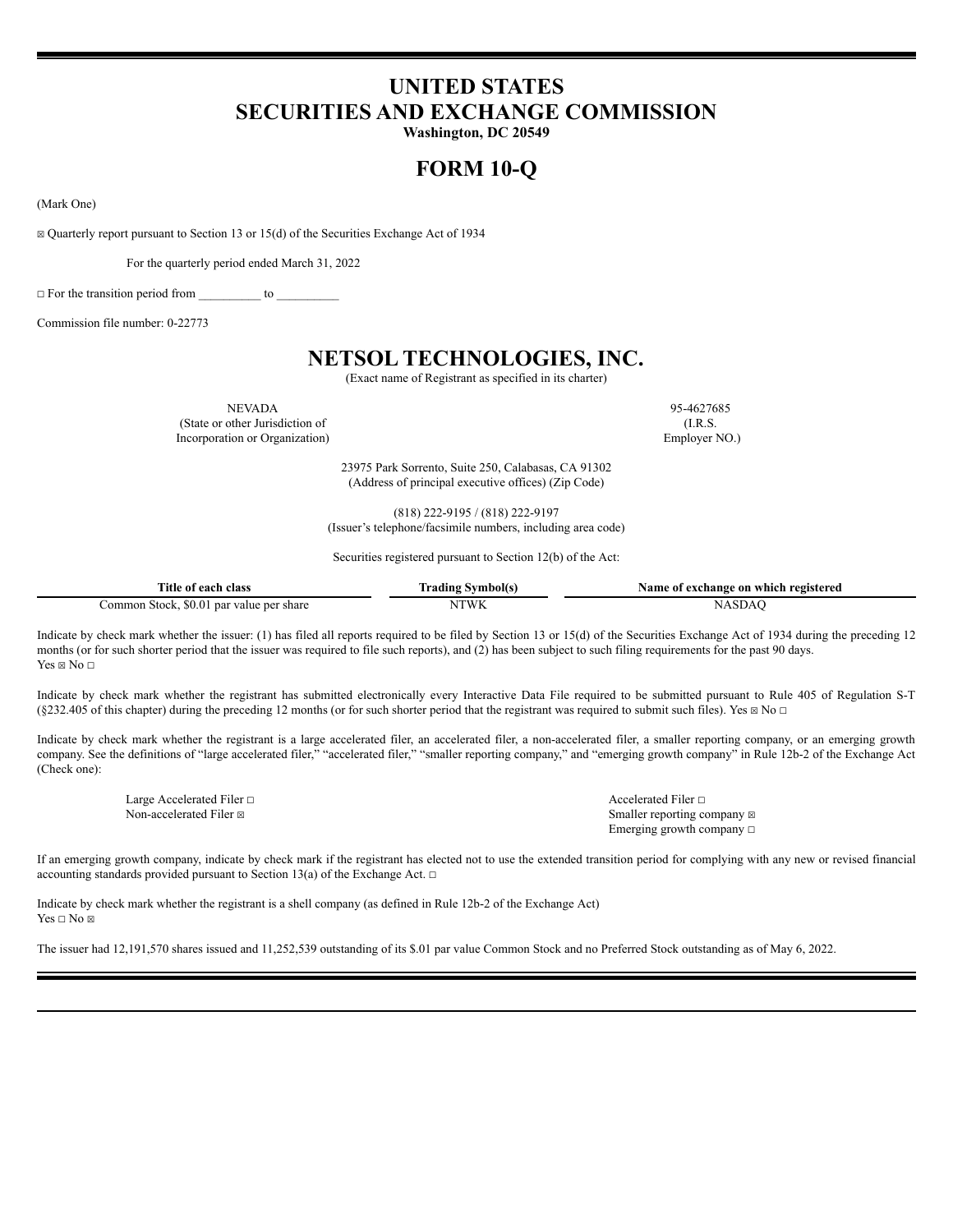# **NETSOL TECHNOLOGIES, INC.**

|                                                                                                                              | Page No. |
|------------------------------------------------------------------------------------------------------------------------------|----------|
| <b>PART I. FINANCIAL INFORMATION</b>                                                                                         |          |
| Item 1. Financial Statements (Unaudited)                                                                                     |          |
| Condensed Consolidated Balance Sheets as of March 31, 2022 and June 30, 2021                                                 | 3        |
| Condensed Consolidated Statements of Operations for the Three and Nine Months Ended March 31, 2022 and 2021                  | 4        |
| Condensed Consolidated Statements of Comprehensive Income (Loss) for the Three and Nine Months Ended March 31, 2022 and 2021 | 5        |
| Condensed Consolidated Statements of Stockholders' Equity for the Three and Nine Months Ended March 31, 2022 and 2021        | 6        |
| Condensed Consolidated Statements of Cash Flows for the Nine Months Ended March 31, 2022 and 2021                            | 9        |
| Notes to the Condensed Consolidated Financial Statements                                                                     | 11       |
| Item 2. Management's Discussion and Analysis of Financial Condition and Results of Operations                                | 34       |
| Item 3. Quantitative and Qualitative Disclosures about Market Risk                                                           | 50       |
| Item 4. Controls and Procedures                                                                                              | 50       |
|                                                                                                                              |          |
| <b>PART II. OTHER INFORMATION</b>                                                                                            |          |
| Item 1. Legal Proceedings                                                                                                    | 51       |
| <b>Item 1A Risk Factors</b>                                                                                                  | 51       |
| <u>Item 2. Unregistered Sales of Equity and Use of Proceeds</u>                                                              | 51       |
| Item 3. Defaults Upon Senior Securities                                                                                      | 51       |
| Item 4. Mine Safety Disclosures                                                                                              | 51       |
| Item 5. Other Information                                                                                                    | 51       |
| Item 6. Exhibits                                                                                                             | 51       |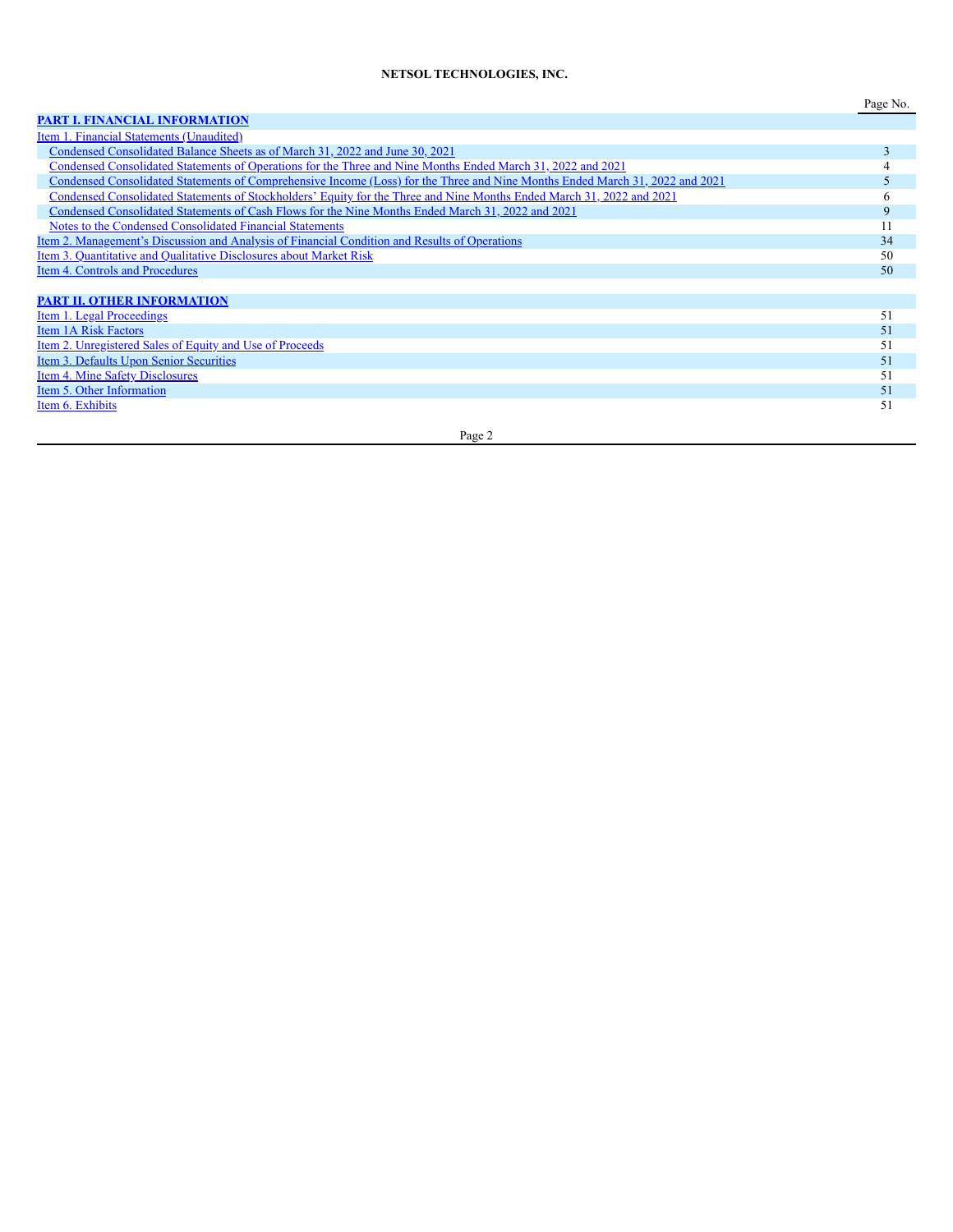# <span id="page-2-0"></span>**PART I. FINANCIAL INFORMATION**

<span id="page-2-2"></span><span id="page-2-1"></span>Item 1. Financial Statements (Unaudited)

# **NETSOL TECHNOLOGIES, INC. AND SUBSIDIARIES Condensed Consolidated Balance Sheets (Unaudited)**

|                                                                                                    |             | As of<br>March 31, 2022 | As of<br>June 30, 2021 |                |
|----------------------------------------------------------------------------------------------------|-------------|-------------------------|------------------------|----------------|
| <b>ASSETS</b>                                                                                      |             |                         |                        |                |
| <b>Current assets:</b>                                                                             |             |                         |                        |                |
| Cash and cash equivalents                                                                          | $\mathbf S$ | 30,573,312              | $\mathbb{S}$           | 33,705,154     |
| Accounts receivable, net of allowance of \$208,547 and \$166,231                                   |             | 7,054,468               |                        | 4,184,096      |
| Accounts receivable - related party, net of allowance of \$1,373,099 and \$1,373,099               |             |                         |                        |                |
| Revenues in excess of billings, net of allowance of \$84,209 and \$136,976                         |             | 14,610,725              |                        | 14,680,131     |
| Revenues in excess of billings - related party, net of allowance of \$8,163 and \$8,163            |             |                         |                        |                |
| Other current assets, net of allowance of \$1,243,633 and \$1,243,633                              |             | 2,864,742               |                        | 3,009,393      |
| Total current assets                                                                               |             | 55,103,247              |                        | 55,578,774     |
| Revenues in excess of billings, net - long term                                                    |             | 993,862                 |                        | 957,603        |
| Convertible note receivable - related party, net of allowance of \$4,250,000 and \$4,250,000       |             |                         |                        |                |
| Property and equipment, net                                                                        |             | 10,114,458              |                        | 12,091,812     |
| Right of use of assets - operating leases                                                          |             | 1,238,713               |                        | 1,345,869      |
| Long term investment                                                                               |             | 2,893,700               |                        | 3,155,852      |
| Other assets                                                                                       |             | 37,583                  |                        | 55,127         |
| Intangible assets, net                                                                             |             | 2,178,128               |                        | 3,904,656      |
| Goodwill                                                                                           |             | 9,516,568               |                        | 9,516,568      |
| <b>Total assets</b>                                                                                | \$          | 82,076,259              | \$                     | 86,606,261     |
| <b>LIABILITIES AND STOCKHOLDERS' EQUITY</b>                                                        |             |                         |                        |                |
| <b>Current liabilities:</b>                                                                        |             |                         |                        |                |
| Accounts payable and accrued expenses                                                              | \$          | 6,317,127               | \$                     | 6,696,035      |
| Current portion of loans and obligations under finance leases                                      |             | 9,622,669               |                        | 11,366,171     |
| Current portion of operating lease obligations                                                     |             | 706,684                 |                        | 857,729        |
| Unearned revenue                                                                                   |             | 6,948,669               |                        | 4,556,626      |
| Total current liabilities                                                                          |             |                         |                        |                |
| Loans and obligations under finance leases; less current maturities                                |             | 23,595,149              |                        | 23,476,561     |
| Operating lease obligations; less current maturities                                               |             | 127,899                 |                        | 699,841        |
|                                                                                                    |             | 570,871                 |                        | 564,257        |
| <b>Total liabilities</b>                                                                           |             | 24,293,919              |                        | 24,740,659     |
| <b>Commitments and contingencies</b>                                                               |             |                         |                        |                |
| <b>Stockholders' equity:</b>                                                                       |             |                         |                        |                |
| Preferred stock, \$.01 par value; 500,000 shares authorized;                                       |             |                         |                        |                |
| Common stock, \$.01 par value; 14,500,000 shares authorized; 12,191,570 shares issued and          |             |                         |                        |                |
| 11,252,539 outstanding as of March 31, 2022 and 12,181,585 shares issued and                       |             |                         |                        |                |
| 11,265,064 outstanding as of June 30, 2021                                                         |             | 121,916                 |                        | 121.816        |
| Additional paid-in-capital                                                                         |             | 129,084,786             |                        | 129,018,826    |
| Treasury stock (at cost, 939,031 shares and 916,521 shares as of March 31, 2022 and June 30, 2021, |             |                         |                        |                |
| respectively)<br>Accumulated deficit                                                               |             | (3,920,856)             |                        | (3,820,750)    |
|                                                                                                    |             | (37, 484, 998)          |                        | (38, 801, 282) |
| Other comprehensive loss                                                                           |             | (36,740,406)            |                        | (31,868,481)   |
| Total NetSol stockholders' equity                                                                  |             | 51,060,442              |                        | 54,650,129     |
| Non-controlling interest                                                                           |             | 6,721,898               |                        | 7,215,473      |
| Total stockholders' equity                                                                         |             | 57,782,340              |                        | 61,865,602     |
| Total liabilities and stockholders' equity                                                         | \$          | 82,076,259              | $\mathbf S$            | 86.606.261     |

The accompanying notes are an integral part of these unaudited condensed consolidated financial statements.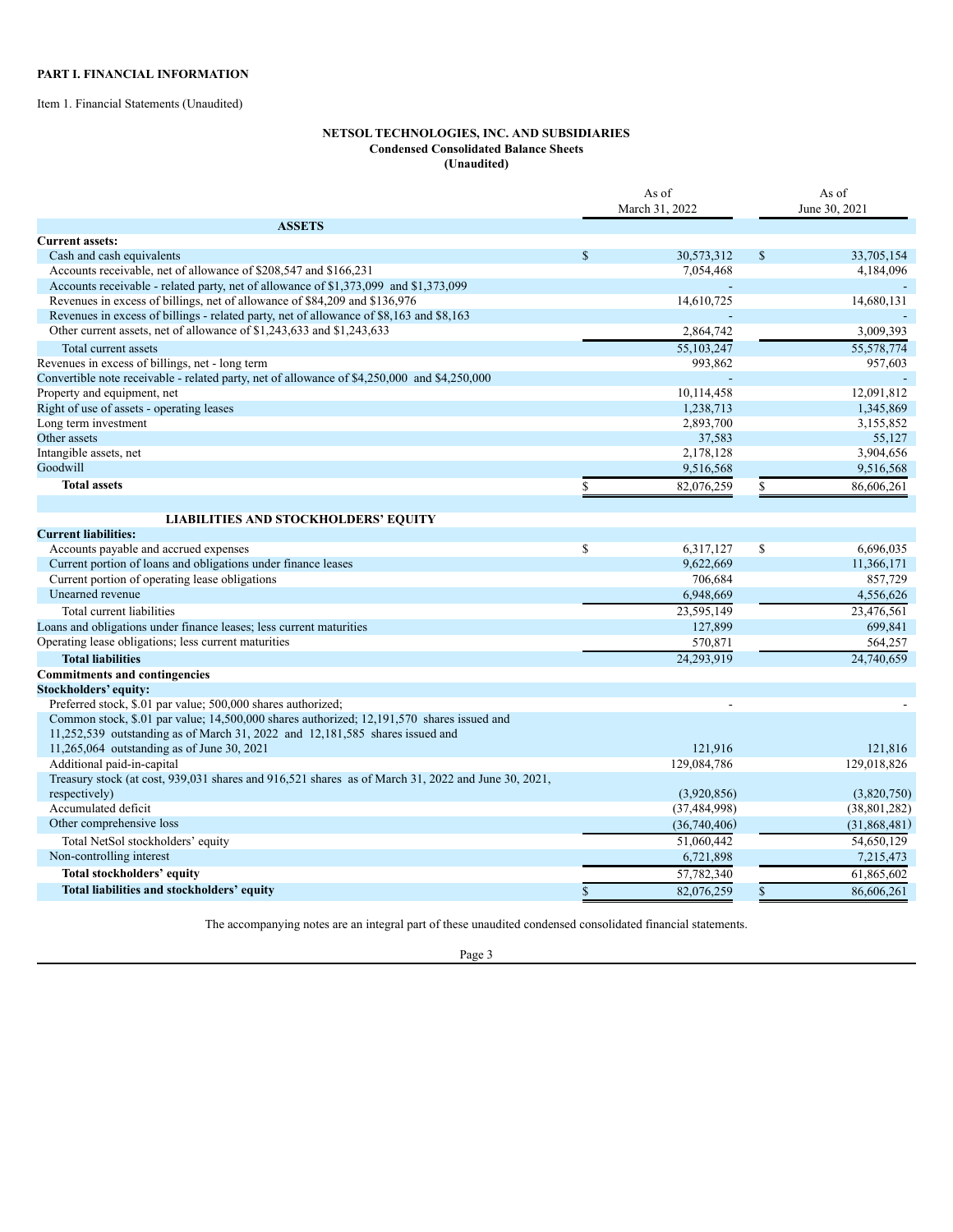## **NETSOL TECHNOLOGIES, INC. AND SUBSIDIARIES Condensed Consolidated Statements of Operations (Unaudited)**

<span id="page-3-0"></span>

|                                                       |               | For the Three Months<br>Ended March 31. |             | For the Nine Months<br>Ended March 31. |              |             |               |             |
|-------------------------------------------------------|---------------|-----------------------------------------|-------------|----------------------------------------|--------------|-------------|---------------|-------------|
|                                                       |               | 2022                                    |             | 2021                                   |              | 2022        |               | 2021        |
| <b>Net Revenues:</b>                                  |               |                                         |             |                                        |              |             |               |             |
| License fees                                          | $\mathbb{S}$  | 1.620.827                               | $\mathbf S$ | 2,120,963                              | $\mathbb{S}$ | 3,586,874   | <sup>\$</sup> | 4.710.942   |
| Subscription and support                              |               | 6,554,540                               |             | 5,674,776                              |              | 22,159,798  |               | 16,571,441  |
| Services                                              |               | 6,634,459                               |             | 5,988,257                              |              | 17,956,877  |               | 18,270,451  |
| Total net revenues                                    |               | 14,809,826                              |             | 13,783,996                             |              | 43.703.549  |               | 39,552,834  |
| <b>Cost of revenues:</b>                              |               |                                         |             |                                        |              |             |               |             |
| Salaries and consultants                              |               | 6,756,898                               |             | 5,372,302                              |              | 18,081,225  |               | 15,193,613  |
| Travel                                                |               | 256,730                                 |             | 151,075                                |              | 753,698     |               | 414,001     |
| Depreciation and amortization                         |               | 741,587                                 |             | 759,768                                |              | 2,236,190   |               | 2,180,766   |
| Other                                                 |               | 1,220,041                               |             | 1,075,403                              |              | 3,712,256   |               | 2,915,122   |
| Total cost of revenues                                |               | 8,975,256                               |             | 7,358,548                              |              | 24,783,369  |               | 20,703,502  |
| <b>Gross profit</b>                                   |               | 5,834,570                               |             | 6,425,448                              |              | 18,920,180  |               | 18,849,332  |
|                                                       |               |                                         |             |                                        |              |             |               |             |
| <b>Operating expenses:</b>                            |               |                                         |             |                                        |              |             |               |             |
| Selling and marketing                                 |               | 2,074,873                               |             | 1,595,967                              |              | 5,502,028   |               | 4,763,598   |
| Depreciation and amortization                         |               | 206,346                                 |             | 272,075                                |              | 633,481     |               | 715,437     |
| General and administrative                            |               | 3,841,655                               |             | 3,860,509                              |              | 11,548,097  |               | 11,353,933  |
| Research and development cost                         |               | 251,001                                 |             | 234,678                                |              | 761,621     |               | 431,086     |
| Total operating expenses                              |               | 6,373,875                               |             | 5,963,229                              |              | 18,445,227  |               | 17,264,054  |
| <b>Income (loss) from operations</b>                  |               | (539, 305)                              |             | 462,219                                |              | 474,953     |               | 1,585,278   |
| Other income and (expenses)                           |               |                                         |             |                                        |              |             |               |             |
| Gain (loss) on sale of assets                         |               | 8,770                                   |             | (53,012)                               |              | (181, 955)  |               | (127, 285)  |
| Interest expense                                      |               | (85,916)                                |             | (98, 656)                              |              | (277, 737)  |               | (296, 224)  |
| Interest income                                       |               | 364,161                                 |             | 231,979                                |              | 1,123,547   |               | 643,654     |
| Gain (loss) on foreign currency exchange transactions |               | 499,516                                 |             | (1,825,349)                            |              | 2,684,680   |               | (1,515,327) |
| Share of net loss from equity investment              |               | (76, 798)                               |             | (80,953)                               |              | (317,581)   |               | (232, 488)  |
| Other income                                          |               | (30, 296)                               |             | 521,758                                |              | (7, 599)    |               | 654,395     |
| Total other income (expenses)                         |               | 679,437                                 |             | (1,304,233)                            |              | 3,023,355   |               | (873, 275)  |
| Net income (loss) before income taxes                 |               | 140,132                                 |             | (842, 014)                             |              | 3,498,308   |               | 712,003     |
| <b>Income tax provision</b>                           |               | (157, 604)                              |             | (133, 156)                             |              | (526, 737)  |               | (642, 884)  |
| Net income (loss)                                     |               | (17, 472)                               |             | (975, 170)                             |              | 2,971,571   |               | 69.119      |
| <b>Non-controlling interest</b>                       |               | (260,998)                               |             | 351,939                                |              | (1,655,287) |               | (216,900)   |
| Net income (loss) attributable to NetSol              | \$            | (278, 470)                              | \$          | (623, 231)                             | \$           | 1,316,284   | $\mathbb{S}$  | (147, 781)  |
|                                                       |               |                                         |             |                                        |              |             |               |             |
| Net income (loss) per share:                          |               |                                         |             |                                        |              |             |               |             |
| Net income (loss) per common share                    |               |                                         |             |                                        |              |             |               |             |
| Basic                                                 | \$            | (0.02)                                  | \$          | (0.05)                                 | \$           | 0.12        | \$            | (0.01)      |
| <b>Diluted</b>                                        | $\mathcal{S}$ | (0.02)                                  | $\mathbb S$ | (0.05)                                 | $\mathbb S$  | 0.12        | $\mathbb S$   | (0.01)      |
| Weighted average number of shares outstanding         |               |                                         |             |                                        |              |             |               |             |
| <b>Basic</b>                                          |               | 11,249,606                              |             | 11,343,406                             |              | 11,249,449  |               | 11,571,878  |
| Diluted                                               |               | 11,249,606                              |             | 11,343,406                             |              | 11,249,449  |               | 11,571,878  |
|                                                       |               |                                         |             |                                        |              |             |               |             |

The accompanying notes are an integral part of these unaudited condensed consolidated financial statements.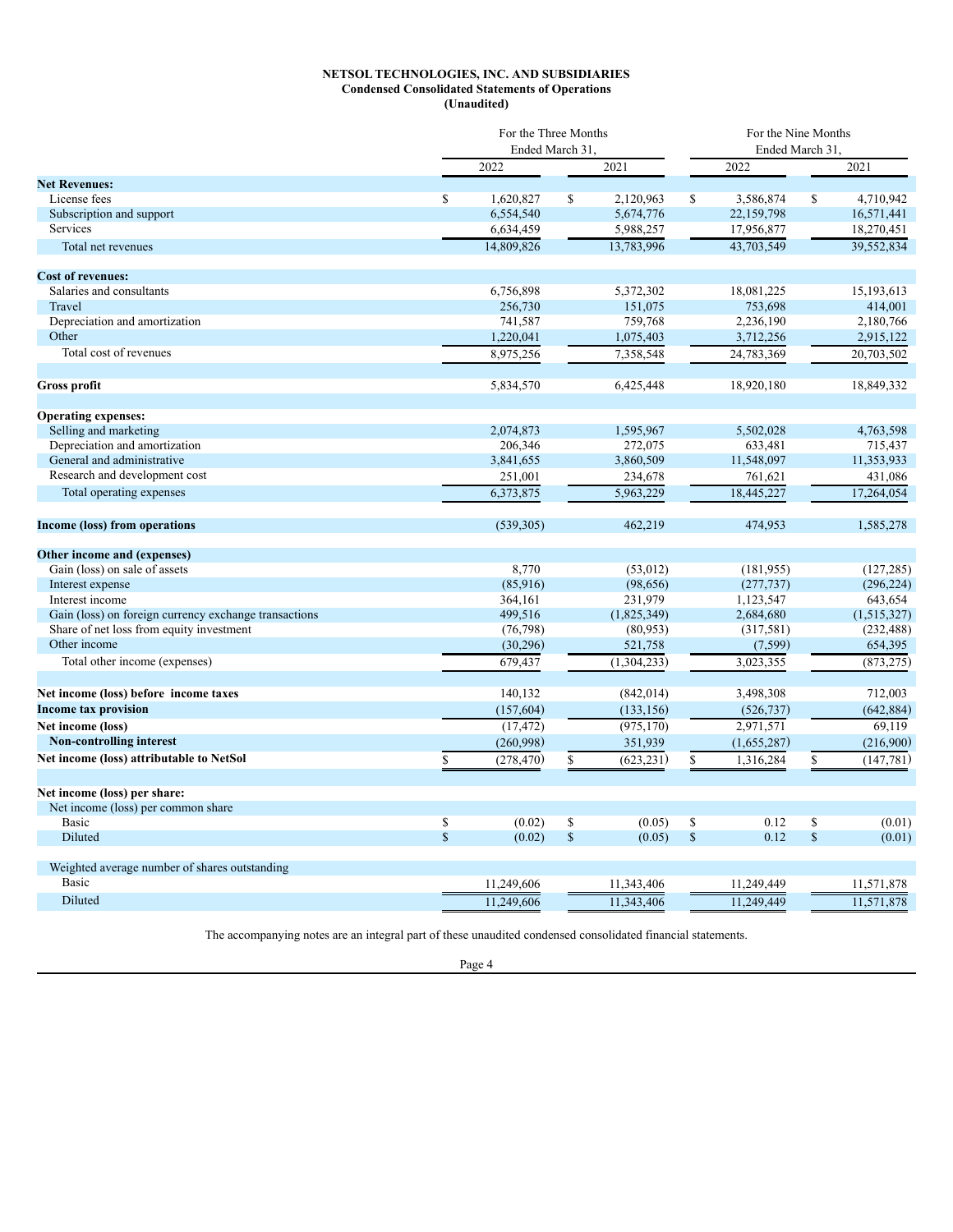# **NETSOL TECHNOLOGIES, INC. AND SUBSIDIARIES Condensed Consolidated Statements of Comprehensive Income (Loss) (Unaudited)**

<span id="page-4-0"></span>

|                                                                 | For the Three Months<br>Ended March 31. |             |  |            |      | For the Nine Months<br>Ended March 31. |      |               |  |
|-----------------------------------------------------------------|-----------------------------------------|-------------|--|------------|------|----------------------------------------|------|---------------|--|
|                                                                 | 2022<br>2021                            |             |  |            | 2022 |                                        | 2021 |               |  |
| Net income (loss)                                               |                                         | (278, 470)  |  | (623, 231) |      | 1,316,284                              |      | (147, 781)    |  |
| Other comprehensive income (loss):                              |                                         |             |  |            |      |                                        |      |               |  |
| Translation adjustment                                          |                                         | (2,269,229) |  | 1,448,793  |      | (7,020,620)                            |      | 4, 177, 423   |  |
| Translation adjustment attributable to non-controlling interest |                                         | 464,452     |  | (507, 440) |      | 2,148,695                              |      | (1, 211, 174) |  |
| Net translation adjustment                                      |                                         | (1,804,777) |  | 941,353    |      | (4,871,925)                            |      | 2,966,249     |  |
| Comprehensive income (loss) attributable to NetSol              |                                         | (2,083,247) |  | 318,122    |      | (3,555,641)                            |      | 2,818,468     |  |

The accompanying notes are an integral part of these unaudited condensed consolidated financial statements.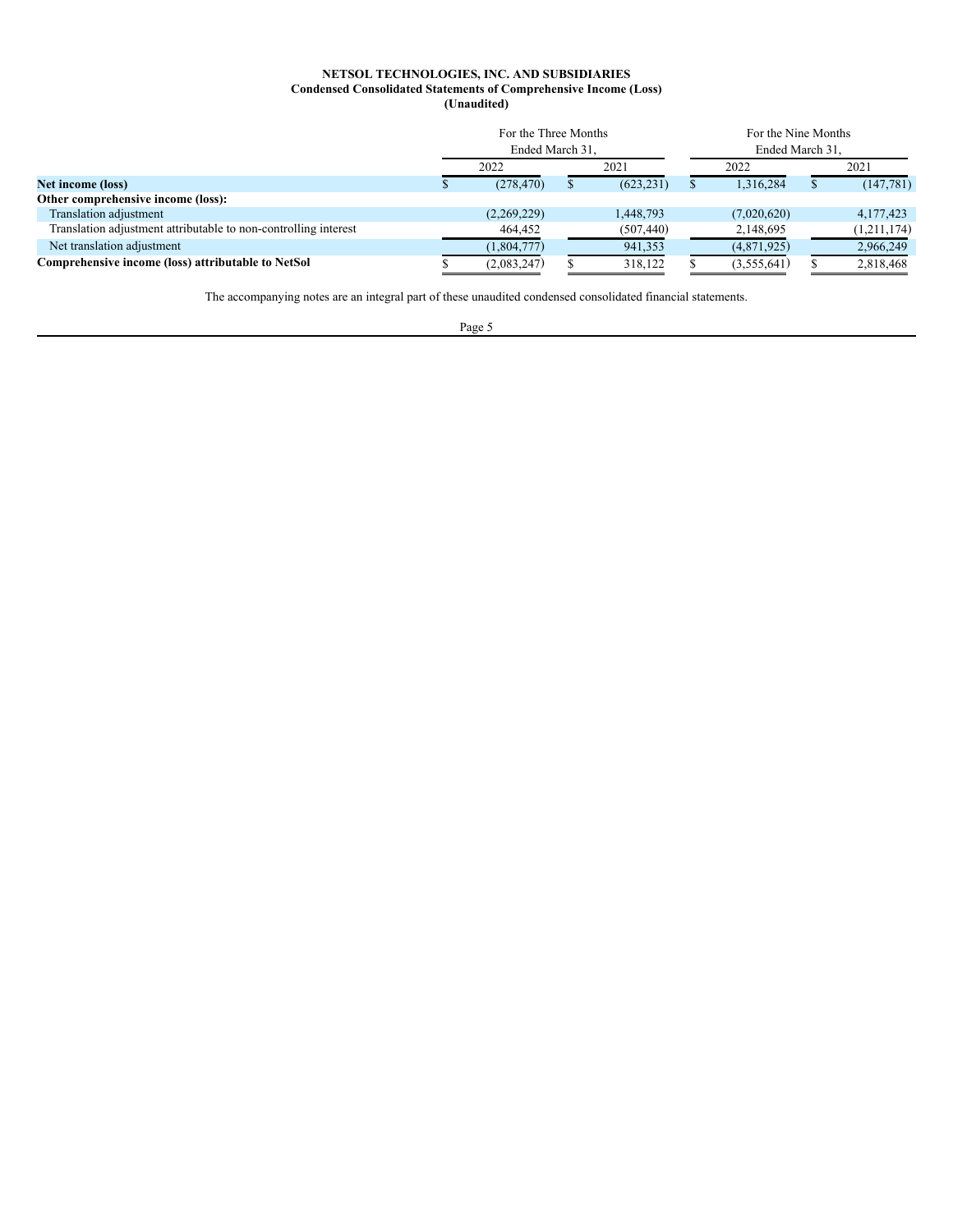# **NETSOL TECHNOLOGIES, INC. AND SUBSIDIARIES Condensed Consolidated Statement of Stockholders' Equity (Unaudited)**

<span id="page-5-0"></span>A statement of the changes in equity for the three months ended March 31, 2022 is provided below:

|                                         | Common Stock  |           | Additional<br>Paid-in | Treasury        |                          | Other<br>Comprehensive | Non<br>Controlling | Total<br>Stockholders' |
|-----------------------------------------|---------------|-----------|-----------------------|-----------------|--------------------------|------------------------|--------------------|------------------------|
|                                         | <b>Shares</b> | Amount    | Capital               | <b>Shares</b>   | Deficit                  | Loss                   | Interest           | Equity                 |
| Balance at December 31, 2021            | 12,186,070    | 121,861   | \$129,042,021         | \$ (3,920,856)  | \$ (37,206,528)          | (34.935.629)           | \$6,925,352        | \$60,026,221           |
| Common stock issued for:                |               |           |                       |                 |                          |                        |                    |                        |
| <b>Services</b>                         | 5,500         | 55        | 22.170                |                 | $\overline{\phantom{0}}$ |                        |                    | 22,225                 |
| Fair value of subsidiary options issued |               |           | 20,595                |                 | $\overline{\phantom{a}}$ |                        |                    | 20.595                 |
| Foreign currency translation adjustment |               |           |                       |                 |                          | (1,804,777)            | (464, 452)         | (2,269,229)            |
| Net income (loss)                       |               |           |                       |                 | (278, 470)               |                        | 260,998            | (17, 472)              |
| Balance at March 31, 2022               | 12,191,570    | \$121.916 | \$129,084,786         | $$$ (3,920,856) | $$$ $(37,484,998)$       | (36,740,406)           | \$6,721,898        | \$57,782,340           |

A statement of the changes in equity for the three months ended December 31, 2021 is provided below:

|                                         |                          | Additional               |               |                 |                 | Other          |             |               |  |
|-----------------------------------------|--------------------------|--------------------------|---------------|-----------------|-----------------|----------------|-------------|---------------|--|
|                                         | Common Stock             |                          | Paid-in       | Treasury        | Accumulated     | Comprehensive  | Controlling | Stockholders' |  |
|                                         | <b>Shares</b>            | Amount                   | Capital       | <b>Shares</b>   | Deficit         | Loss           | Interest    | Equity        |  |
| Balance at September 30, 2021           | 12,183,570               | 121,836                  | \$129,030.982 | \$ (3,920,856)  | \$ (38,613,313) | (34, 013, 886) | \$6,438,841 | \$59,043,604  |  |
| Common stock issued for:                |                          |                          |               |                 |                 |                |             |               |  |
| <b>Services</b>                         | 2,500                    | 25                       | 9,875         |                 |                 |                |             | 9,900         |  |
| Fair value of subsidiary options issued |                          | $\overline{\phantom{a}}$ | 1,164         |                 | ۰               |                |             | 1.164         |  |
| Foreign currency translation adjustment | $\overline{\phantom{a}}$ | $\overline{\phantom{a}}$ |               |                 |                 | (921,743)      | (545, 252)  | (1,466,995)   |  |
| Net income                              |                          |                          |               |                 | 1,406,785       |                | 1,031,763   | 2,438,548     |  |
| Balance at December 31, 2021            | 12,186,070               | 121,861                  | \$129,042,021 | $$$ (3,920,856) | \$ (37,206,528) | (34.935.629)   | \$6,925,352 | \$60,026,221  |  |

The accompanying notes are an integral part of these unaudited condensed consolidated financial statements.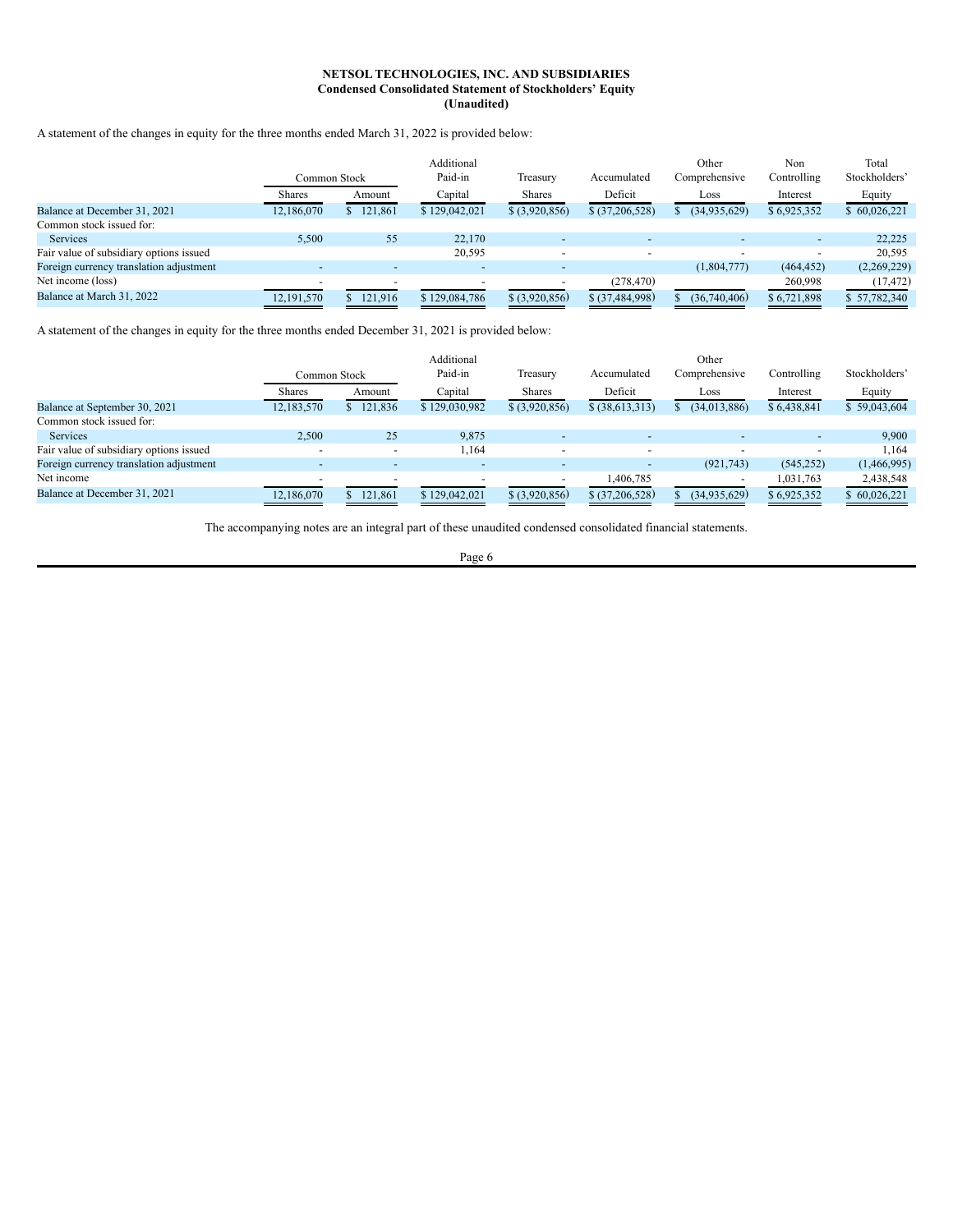## **NETSOL TECHNOLOGIES, INC. AND SUBSIDIARIES Condensed Consolidated Statement of Stockholders' Equity (Unaudited)**

A statement of the changes in equity for the three months ended September 30, 2021 is provided below:

|                                         | Common Stock             |                          | Additional<br>Paid-in    | Treasury                 | Accumulated              | Other<br>Comprehensive | Non<br>Controlling | Total<br>Stockholders' |
|-----------------------------------------|--------------------------|--------------------------|--------------------------|--------------------------|--------------------------|------------------------|--------------------|------------------------|
|                                         | <b>Shares</b>            | Amount                   | Capital                  | <b>Shares</b>            | Deficit                  | Loss                   | Interest           | Equity                 |
| Balance at June 30, 2021                | 12,181,585               | \$121,816                | \$129,018,826            | \$ (3,820,750)           | \$ (38,801,282)          | (31,868,481)           | \$7,215,473        | \$61,865,602           |
| Subsidiary common stock issued for:     |                          |                          |                          |                          |                          |                        |                    |                        |
| -Services                               |                          | $\overline{\phantom{0}}$ | 167                      | $\overline{\phantom{a}}$ |                          |                        | (167)              |                        |
| Common stock issued for:                |                          |                          |                          |                          |                          |                        |                    |                        |
| <b>Services</b>                         | 1,985                    | 20                       | 11,989                   | $\overline{\phantom{a}}$ |                          |                        |                    | 12,009                 |
| Purchase of treasury shares             | $\overline{\phantom{a}}$ | $\overline{\phantom{0}}$ | $\overline{\phantom{0}}$ | (100, 106)               | $\overline{\phantom{a}}$ | -                      |                    | (100, 106)             |
| Foreign currency translation adjustment |                          |                          |                          |                          |                          | (2,145,405)            | (1, 138, 991)      | (3,284,396)            |
| Net income                              |                          | $\overline{\phantom{a}}$ |                          |                          | 187,969                  |                        | 362,526            | 550,495                |
| Balance at September 30, 2021           | 12,183,570               | 121,836                  | \$129,030,982            | \$ (3,920,856)           | \$ (38,613,313)          | (34, 013, 886)         | \$6,438,841        | \$59,043,604           |

A statement of the changes in equity for the three months ended March 31, 2021 is provided below:

|                                         |                          |                          | Additional               |                 |                          | Other          | Non         | Total         |
|-----------------------------------------|--------------------------|--------------------------|--------------------------|-----------------|--------------------------|----------------|-------------|---------------|
|                                         | Common Stock             |                          | Paid-in                  | Treasury        | Accumulated              | Comprehensive  | Controlling | Stockholders' |
|                                         | <b>Shares</b>            | Amount                   | Capital                  | <b>Shares</b>   | Deficit                  | Loss           | Interest    | Equity        |
| Balance at December 31, 2020            | 12,147,458               | 121,476                  | \$128,823,181            | \$(2,848,640)   | \$ (40,104,089)          | (32,060,151)   | \$7,287,273 | \$61,219,050  |
| Common stock issued for:                |                          |                          |                          |                 |                          |                |             |               |
| <b>Services</b>                         | 10,413                   | 104                      | 58,563                   |                 |                          |                |             | 58,667        |
| Purchase of treasury shares             | $\overline{\phantom{a}}$ | $\overline{\phantom{a}}$ | $\overline{\phantom{0}}$ | (672, 129)      | $\overline{\phantom{a}}$ |                |             | (672, 129)    |
| Foreign currency translation adjustment | $\overline{\phantom{a}}$ | $\overline{\phantom{a}}$ |                          |                 | $\overline{\phantom{a}}$ | 941,353        | 507,440     | 1,448,793     |
| Net loss                                |                          |                          |                          |                 | (623, 231)               |                | (351, 939)  | (975, 170)    |
| Balance at March 31, 2021               | 12,157,871               | \$121,580                | \$128,881,744            | $$$ (3,520,769) | \$ (40, 727, 320)        | (31, 118, 798) | \$7,442,774 | \$ 61,079,211 |

The accompanying notes are an integral part of these unaudited condensed consolidated financial statements.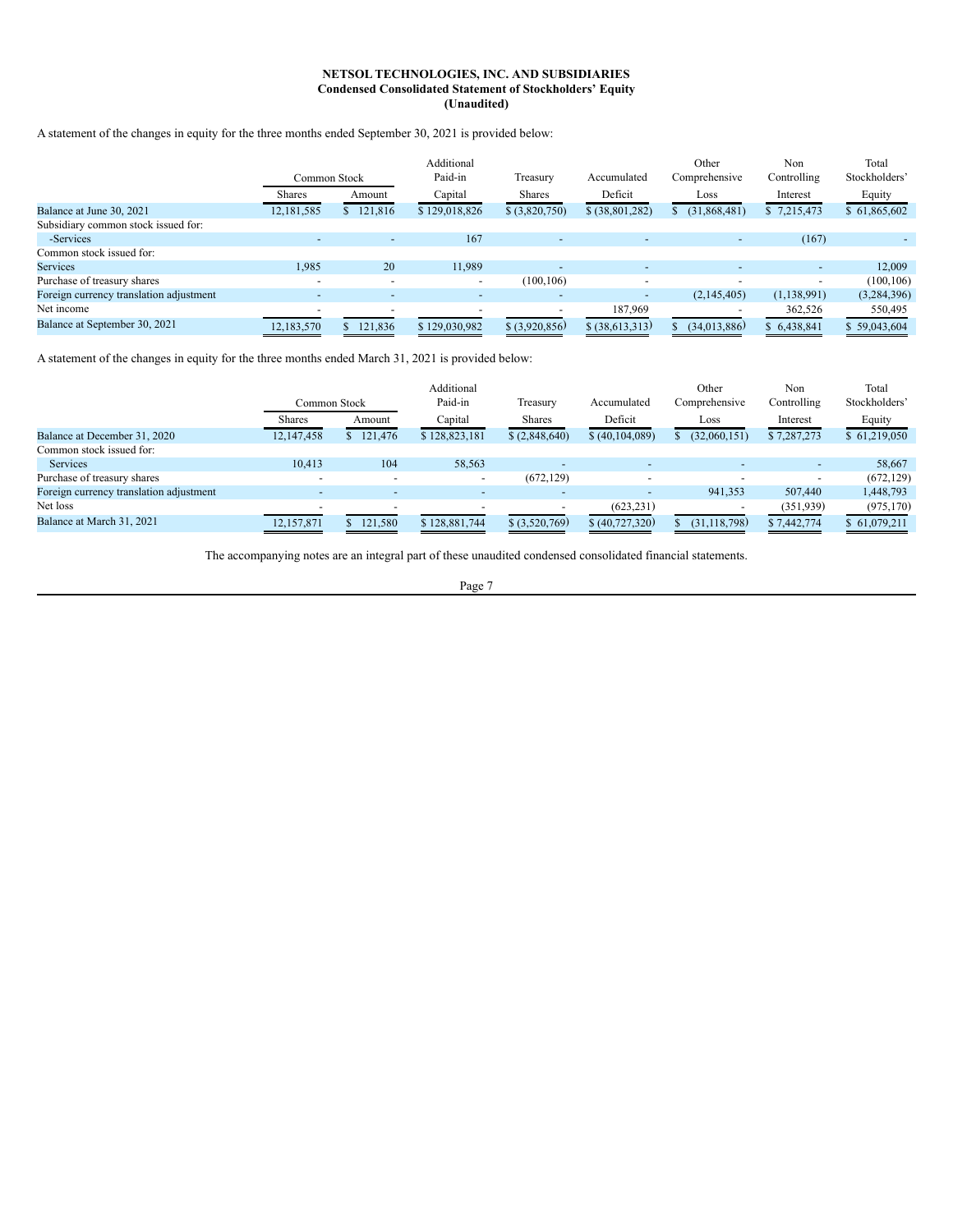## **NETSOL TECHNOLOGIES, INC. AND SUBSIDIARIES Condensed Consolidated Statement of Stockholders' Equity (Unaudited)**

A statement of the changes in equity for the three months ended December 31, 2020 is provided below:

|                                         |            | Common Stock |               | Additional<br>Paid-in<br>Treasury |                          | Other<br>Comprehensive   | Non<br>Controlling | Total<br>Stockholders' |
|-----------------------------------------|------------|--------------|---------------|-----------------------------------|--------------------------|--------------------------|--------------------|------------------------|
|                                         | Shares     | Amount       | Capital       | <b>Shares</b>                     | Deficit                  | Loss                     | Interest           | Equity                 |
| Balance at September 30, 2020           | 12,137,045 | 121,371      | \$128,764,618 | \$(1,920,645)                     | \$ (39,861,985)          | (33,210,231)             | \$6,640,531        | \$60,533,659           |
| Common stock issued for:                |            |              |               |                                   |                          |                          |                    |                        |
| <b>Services</b>                         | 10.413     | 105          | 58,563        |                                   | $\overline{\phantom{a}}$ |                          |                    | 58,668                 |
| Purchase of treasury shares             |            |              |               | (927, 995)                        | $\overline{\phantom{a}}$ |                          |                    | (927, 995)             |
| Foreign currency translation adjustment | -          |              |               |                                   | $\overline{\phantom{a}}$ | 1,150,080                | 483,826            | 1,633,906              |
| Net income (loss)                       |            |              |               |                                   | (242, 104)               | $\overline{\phantom{a}}$ | 162,916            | (79, 188)              |
| Balance at December 31, 2020            | 12,147,458 | \$121,476    | \$128,823,181 | \$(2,848,640)                     | \$ (40,104,089)          | (32,060,151)             | \$7,287,273        | \$61,219,050           |

A statement of the changes in equity for the three months ended September 30, 2020 is provided below:

|                                             | Common Stock             |                          | Additional<br>Paid-in    | Treasury      | Accumulated              | Other<br>Comprehensive   | Non<br>Controlling | Total<br>Stockholders' |
|---------------------------------------------|--------------------------|--------------------------|--------------------------|---------------|--------------------------|--------------------------|--------------------|------------------------|
|                                             | <b>Shares</b>            | Amount                   | Capital                  | <b>Shares</b> | Deficit                  | Loss                     | Interest           | Equity                 |
| Balance at June 30, 2020                    | 12,122,149               | 121<br>1.222             | \$128,677,754            | \$(1,455,969) | \$ (34,269,817)          | (34,085,047)             | \$6,488,900        | \$65,477,043           |
| Cumulative effect adjustment <sup>(1)</sup> |                          | $\overline{\phantom{a}}$ |                          |               | (6,309,722)              | ۰                        | (474, 578)         | (6,784,300)            |
| Subsidiary common stock issued for:         |                          |                          |                          |               |                          |                          |                    |                        |
| -Services                                   |                          |                          |                          |               | $\overline{\phantom{a}}$ | $\overline{\phantom{0}}$ | 378                | 378                    |
| Common stock issued for:                    |                          |                          |                          |               |                          |                          |                    |                        |
| Services                                    | 14,896                   | 149                      | 86,864                   |               | $\overline{\phantom{a}}$ |                          |                    | 87,013                 |
| Purchase of treasury shares                 | $\overline{\phantom{0}}$ | $\overline{\phantom{a}}$ | $\sim$                   | (464, 676)    | $\overline{\phantom{a}}$ | $\overline{\phantom{0}}$ |                    | (464, 676)             |
| Foreign currency translation adjustment     | $\overline{\phantom{a}}$ | $\overline{\phantom{a}}$ | $\overline{\phantom{a}}$ |               | $\overline{\phantom{a}}$ | 874,816                  | 219.908            | 1,094,724              |
| Net income                                  |                          |                          |                          |               | 717,554                  | $\overline{\phantom{a}}$ | 405,923            | 1,123,477              |
| Balance at September 30, 2020               | 12,137,045               | 121,371                  | \$128,764,618            | \$(1,920,645) | \$ (39,861,985)          | (33,210,231)             | \$6,640,531        | \$60,533,659           |

(1) Cumulative effect adjustment relates to the adoption of Accounting Standard Update No. 2016-13, Financial Instruments – Credit Losses (Topic 326): Measurement of Credit Losses on Financial Instruments. Refer to Note 2 – Accounting Policies for more information.

The accompanying notes are an integral part of these unaudited condensed consolidated financial statements.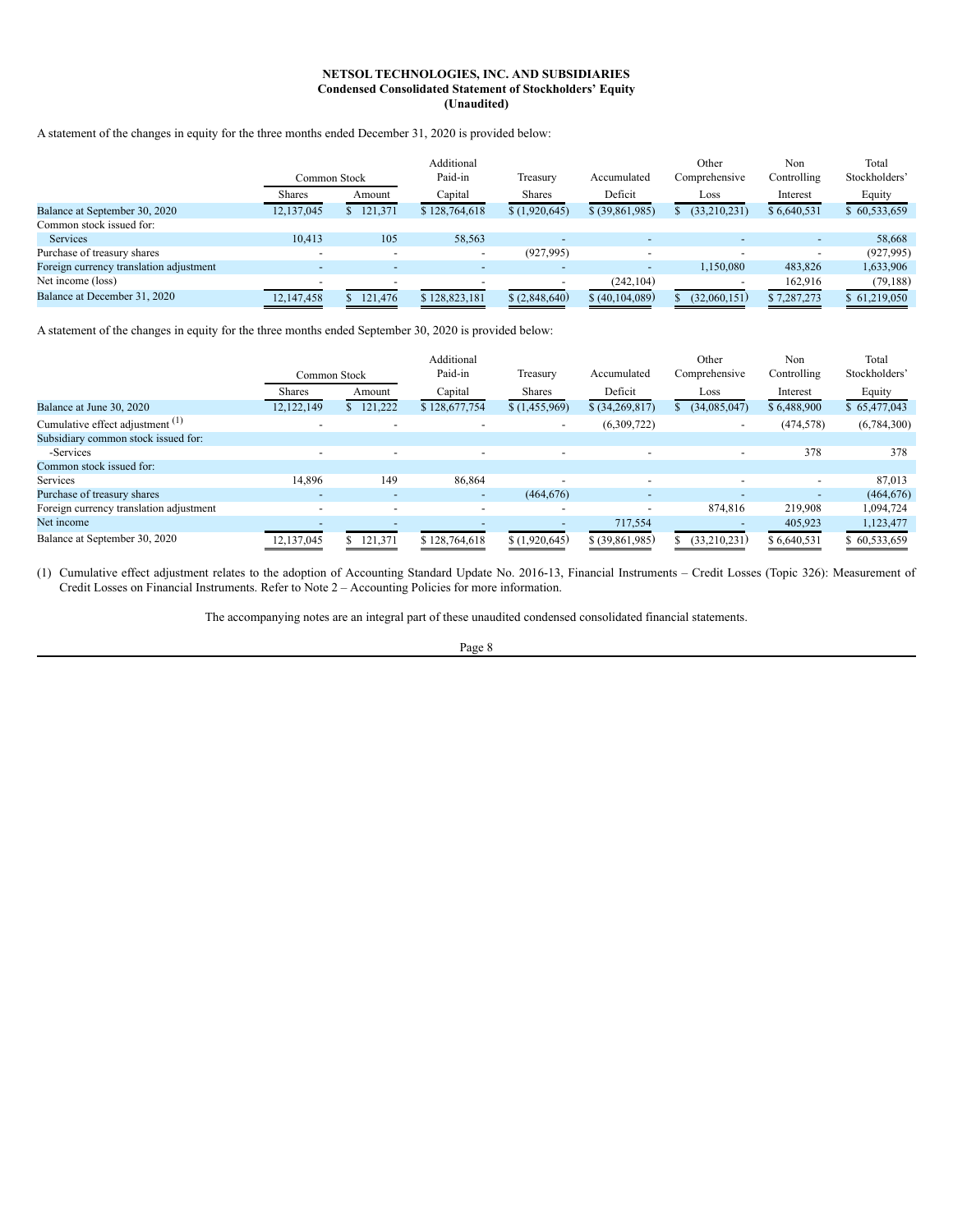# **NETSOL TECHNOLOGIES, INC. AND SUBSIDIARIES Condensed Consolidated Statements of Cash Flows (Unaudited)**

<span id="page-8-0"></span>

|                                                                                   | For the Nine Months<br>Ended March 31. |               |              |               |
|-----------------------------------------------------------------------------------|----------------------------------------|---------------|--------------|---------------|
|                                                                                   |                                        | 2022          |              | 2021          |
| Cash flows from operating activities:                                             |                                        |               |              |               |
| Net income                                                                        | S                                      | 2,971,571     | \$           | 69,119        |
| Adjustments to reconcile net income to net cash provided by operating activities: |                                        |               |              |               |
| Depreciation and amortization                                                     |                                        | 2,869,671     |              | 2,896,203     |
| Provision for bad debts                                                           |                                        | 6,897         |              | (280, 363)    |
| Share of net loss from investment under equity method                             |                                        | 317,581       |              | 232,488       |
| Loss on sale of assets                                                            |                                        | 181,955       |              | 127,285       |
| Stock based compensation                                                          |                                        | 78,225        |              | 239,333       |
| Changes in operating assets and liabilities:                                      |                                        |               |              |               |
| Accounts receivable                                                               |                                        | (3,404,247)   |              | (777, 953)    |
| Revenues in excess of billing                                                     |                                        | (385, 971)    |              | 7,485,646     |
| Other current assets                                                              |                                        | 53,173        |              | (791, 849)    |
| Accounts payable and accrued expenses                                             |                                        | 14,918        |              | (69, 021)     |
| Unearned revenue                                                                  |                                        | 2,822,178     |              | 1,256,456     |
| Net cash provided by operating activities                                         |                                        | 5,525,951     |              | 10,387,344    |
| Cash flows from investing activities:                                             |                                        |               |              |               |
| Purchases of property and equipment                                               |                                        | (1,680,856)   |              | (2,109,058)   |
| Sales of property and equipment                                                   |                                        | 321,251       |              | 131,293       |
| Investment in associates                                                          |                                        |               |              | (155,500)     |
| Net cash used in investing activities                                             |                                        | (1,359,605)   |              | (2, 133, 265) |
| <b>Cash flows from financing activities:</b>                                      |                                        |               |              |               |
| Purchase of treasury stock                                                        |                                        | (100, 106)    |              | (2,064,800)   |
| Proceeds from bank loans                                                          |                                        | 312,467       |              | 2,109,572     |
| Payments on finance lease obligations and loans - net                             |                                        | (1,045,464)   |              | (533, 344)    |
| Net cash used in financing activities                                             |                                        | (833, 103)    |              | (488, 572)    |
| <b>Effect of exchange rate changes</b>                                            |                                        | (6,465,085)   |              | 2,666,800     |
| Net increase (decrease) in cash and cash equivalents                              |                                        | (3, 131, 842) |              | 10,432,307    |
| Cash and cash equivalents at beginning of the period                              |                                        | 33,705,154    |              | 20,166,830    |
| Cash and cash equivalents at end of period                                        | $\mathbb{S}$                           | 30,573,312    | $\mathbb{S}$ | 30,599,137    |

The accompanying notes are an integral part of these unaudited condensed consolidated financial statements.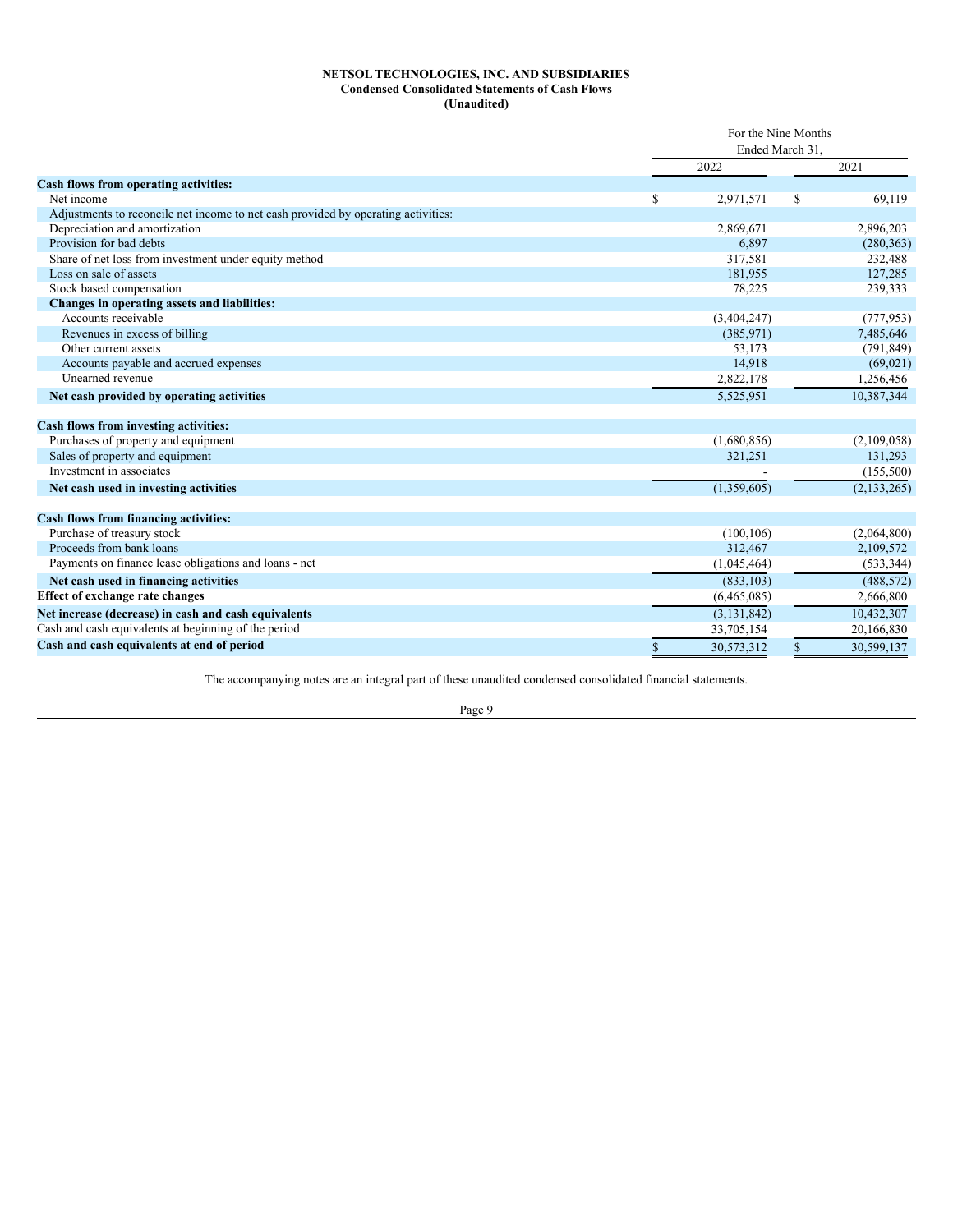## **NETSOL TECHNOLOGIES, INC. AND SUBSIDIARIES CONDENSED CONSOLIDATED STATEMENTS OF CASH FLOWS (CONTINUED) (UNAUDITED)**

|                                                 | For the Nine Months<br>Ended March 31. |  |           |  |  |
|-------------------------------------------------|----------------------------------------|--|-----------|--|--|
|                                                 | 2022                                   |  | 2021      |  |  |
| <b>SUPPLEMENTAL DISCLOSURES:</b>                |                                        |  |           |  |  |
| Cash paid during the period for:                |                                        |  |           |  |  |
| Interest                                        | 332,239                                |  | 392,950   |  |  |
| Taxes                                           | 694,161                                |  | 468.628   |  |  |
|                                                 |                                        |  |           |  |  |
| NON-CASH INVESTING AND FINANCING ACTIVITIES:    |                                        |  |           |  |  |
| Assets acquired under finance lease             |                                        |  | 222,391   |  |  |
| Drivemate shares acquired for services rendered |                                        |  | 1.300.000 |  |  |
| Shares issued to vendor for services received   | 19.525                                 |  |           |  |  |
|                                                 |                                        |  |           |  |  |

The accompanying notes are an integral part of these unaudited condensed consolidated financial statements.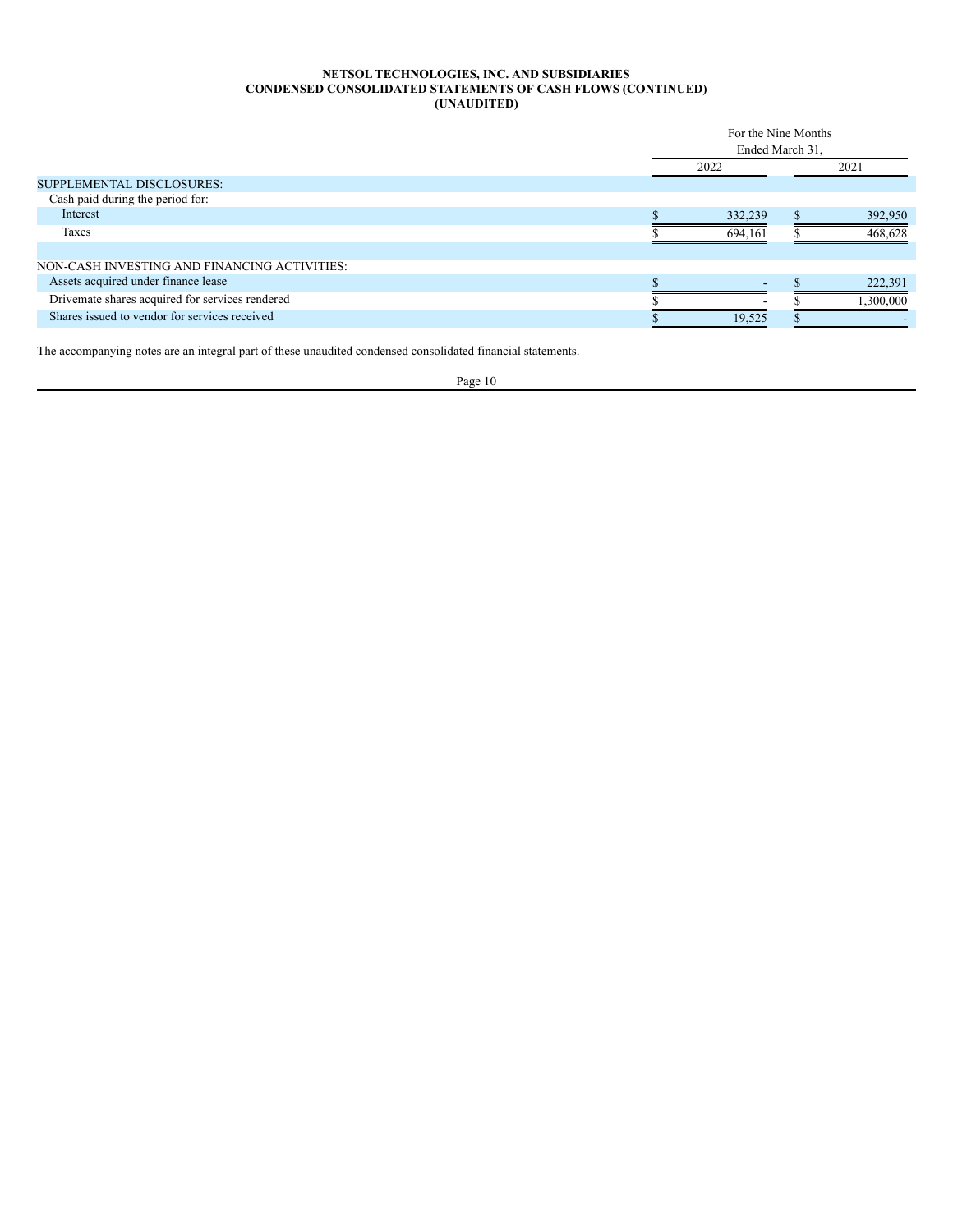# <span id="page-10-0"></span>**NOTE 1 - BASIS OF PRESENTATION AND PRINCIPLES OF CONSOLIDATION**

The Company designs, develops, markets, and exports proprietary software products to customers in the automobile financing and leasing, banking, and financial services industries worldwide. The Company also provides system integration, consulting, and IT products and services in exchange for fees from customers.

The consolidated condensed interim financial statements included herein have been prepared by the Company, without audit, pursuant to the rules and regulations of the Securities and Exchange Commission. Certain information and footnote disclosures normally included in financial statements prepared in accordance with generally accepted accounting principles have been condensed or omitted pursuant to such rules and regulations, although the Company believes that the disclosures are adequate to make the information presented not misleading. The year-end condensed consolidated balance sheet data was derived from audited financial statements, but does not include all disclosures required by accounting principles generally accepted in the United States of America.

These statements reflect all adjustments, consisting of normal recurring adjustments, which, in the opinion of management, are necessary for fair presentation of the information contained therein. It is suggested that these condensed consolidated financial statements be read in conjunction with the financial statements and notes thereto included in the Company's annual report on Form 10-K for the year ended June 30, 2021. The Company follows the same accounting policies in preparation of interim reports. Results of operations for the interim periods are not indicative of annual results.

The accompanying consolidated financial statements include the accounts of the Company as follows:

#### Wholly owned Subsidiaries

NetSol Technologies Americas, Inc. ("NTA") NetSol Connect (Private), Ltd. ("Connect") NetSol Technologies Australia Pty Ltd. ("Australia") NetSol Technologies Europe Limited ("NTE") NTPK (Thailand) Co. Limited ("NTPK Thailand") NetSol Technologies (Beijing) Co. Ltd. ("NetSol Beijing") Tianjin NuoJinZhiCheng Co., Ltd ("Tianjin") Ascent Europe Ltd. ("AEL") Virtual Lease Services Holdings Limited ("VLSH") Virtual Lease Services Limited ("VLS") Virtual Lease Services (Ireland) Limited ("VLSIL")

#### Majority-owned Subsidiaries

NetSol Technologies, Ltd. ("NetSol PK") NetSol Innovation (Private) Limited ("NetSol Innovation") NetSol Technologies Thailand Limited ("NetSol Thai") OTOZ, Inc. ("OTOZ") OTOZ (Thailand) Limited ("OTOZ Thai")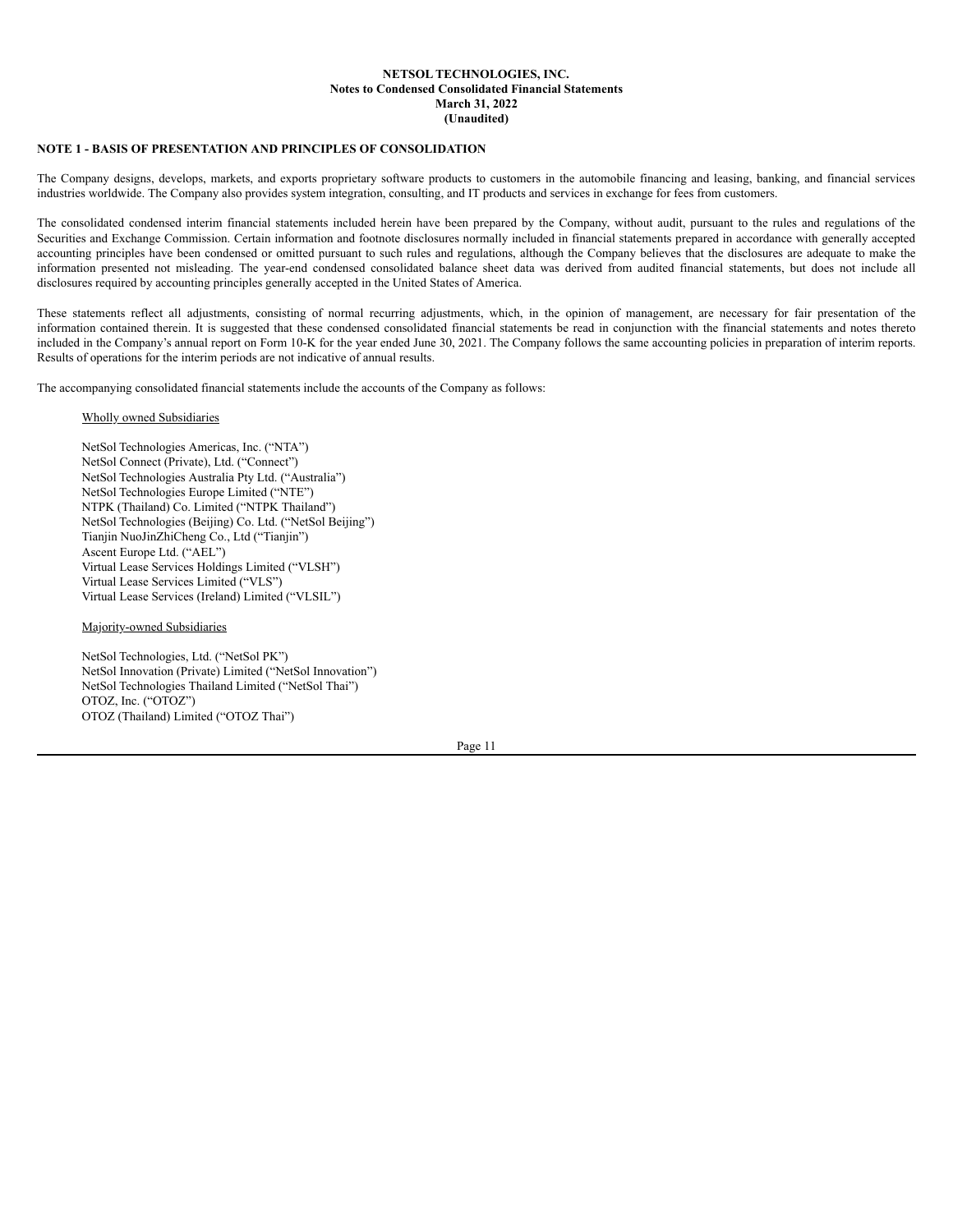# **NOTE 2 – ACCOUNTING POLICIES**

#### **Use of Estimates**

The preparation of consolidated financial statements in conformity with accounting principles generally accepted in the United States of America requires management to make estimates and assumptions that affect the reported amounts of assets and liabilities and disclosure of contingent assets and liabilities at the date of the financial statements and the reported amounts of revenues and expenses during the reporting period. The areas requiring significant estimates are provision for doubtful accounts, provision for taxation, useful life of depreciable assets, useful life of intangible assets, contingencies, assumptions used to determine the net present value of operating lease liabilities, and estimated contract costs. The estimates and underlying assumptions are reviewed on an ongoing basis. Actual results could differ from those estimates.

#### **Concentration of Credit Risk**

Cash includes cash on hand and demand deposits in accounts maintained within the United States as well as in foreign countries. Certain financial instruments, which subject the Company to concentration of credit risk, consist of cash and restricted cash. The Company maintains balances at financial institutions which, from time to time, may exceed Federal Deposit Insurance Corporation insured limits for the banks located in the United States. Balances at financial institutions within certain foreign countries are not covered by insurance except balances maintained in China are insured for RMB 500,000 (\$78,864) in each bank and in UK for GBP 85,000 (\$111,842) in each bank. The Company maintains three bank accounts in China and nine bank accounts in the UK. As of March 31, 2022, and June 30, 2021, the Company had uninsured deposits related to cash deposits in accounts maintained within foreign entities of approximately \$29,315,355 and \$31,662,035, respectively. The Company has not experienced any losses in such accounts.

The Company's operations are carried out globally. Accordingly, the Company's business, financial condition and results of operations may be influenced by the political, economic and legal environments of each country and by the general state of the country's economy. The Company's operations in each foreign country are subject to specific considerations and significant risks not typically associated with companies in economically developed nations. These include risks associated with, among others, the political, economic and legal environments and foreign currency exchange. The Company's results may be adversely affected by changes in governmental policies with respect to laws and regulations, anti-inflationary measures, currency conversion and remittance abroad, and rates and methods of taxation, among other things.

#### **Fair Value of Financial Instruments**

The Company applies the provisions of Accounting Standards Codification ("ASC") 820-10, *"Fair Value Measurements and Disclosures."* ASC 820-10 defines fair value, and establishes a three-level valuation hierarchy for disclosures of fair value measurement that enhances disclosure requirements for fair value measures. For certain financial instruments, including cash and cash equivalents, accounts receivable, accounts payable and short-term debt, the carrying amounts approximate fair value due to their relatively short maturities. The carrying amounts of the convertible note receivable and the long-term debt approximate their fair values based on current interest rates for instruments with similar characteristics.

The three levels of valuation hierarchy are defined as follows:

- Level 1: Valuations consist of unadjusted quoted prices in active markets for identical assets and liabilities and has the highest priority.
- Level 2: Valuations rely on quoted prices in markets that are not active or observable inputs over the full term of the asset or liability.
- Level 3: Valuations are based on prices or third party or internal valuation models that require inputs that are significant to the fair value measurement and are less observable and thus have the lowest priority.

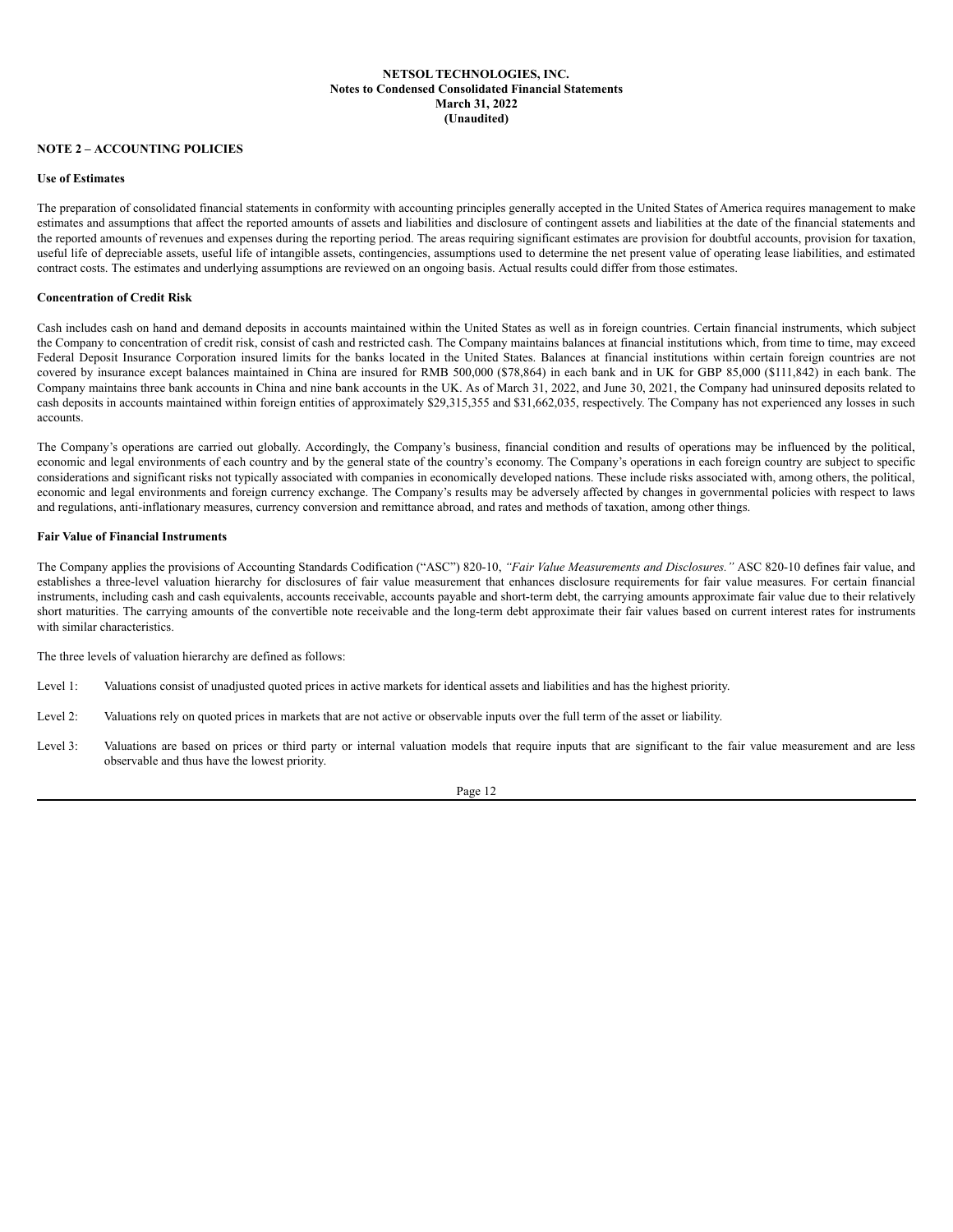The Company's financial assets that were measured at fair value on a recurring basis as of March 31, 2022, were as follows:

|                                            | Level | P<br>LUVUL 4 |  | ∟evel         | l'ota<br>Assets |
|--------------------------------------------|-------|--------------|--|---------------|-----------------|
| Revenues in excess of billings - long term |       |              |  | 993.862       | 993,862         |
| Total                                      |       |              |  | 993<br>93,862 | 993,862         |

The Company's financial assets that were measured at fair value on a recurring basis as of June 30, 2021, were as follows:

|                                                | Level |   | ATP |  | Level       | Total<br>Assets |
|------------------------------------------------|-------|---|-----|--|-------------|-----------------|
| in excess of billing.<br>Revenues<br>long term |       | - |     |  | 957,603     | 957,603         |
| Total                                          |       |   |     |  | 057<br>,603 | 957,603         |

The reconciliation from June 30, 2021 to March 31, 2022 is as follows:

|                                         | Revenues in excess of billings - |                     |         |
|-----------------------------------------|----------------------------------|---------------------|---------|
|                                         | long term                        | Fair value discount | Total   |
| Balance at June 30, 2021                | 1.024.382                        | (66, 779)           | 957,603 |
| Amortization during the period          |                                  | 28,587              | 28,587  |
| <b>Effect of Translation Adjustment</b> | 7,813                            | (141)               | 7.672   |
| Balance at March 31, 2022               | .032.195                         | (38,333)            | 993,862 |

Management analyzes all financial instruments with features of both liabilities and equity under ASC 480, *"Distinguishing Liabilities from Equity"* and ASC 815, *"Derivatives and Hedging.*" Derivative liabilities are adjusted to reflect fair value at each period end, with any increase or decrease in the fair value being recorded in results of operations as adjustments to fair value of derivatives. The effects of interactions between embedded derivatives are calculated and accounted for in arriving at the overall fair value of the financial instruments. In addition, the fair values of freestanding derivative instruments such as warrants and option derivatives are valued using the Black-Scholes model.

#### **Recent Accounting Standards:**

# **Accounting Standards Recently Issued but Not Yet Adopted by the Company:**

In August 2020, the FASB issued ASU No. 2020-06, "Debt—Debt with Conversion and Other Options (Subtopic 470-20) and Derivatives and Hedging—Contracts in Entity's Own Equity (Subtopic 815-40): Accounting for Convertible Instruments and Contracts in an Entity's Own Equity" ("ASU 2020-06"). ASU 2020-06 reduces the number of accounting models for convertible debt instruments and convertible preferred stock and results in fewer instruments with embedded conversion features being separately recognized from the host contract as compared with current standards. Those instruments that do not have a separately recognized embedded conversion feature will no longer recognize a debt issuance discount related to such a conversion feature and would recognize less interest expense on a periodic basis. Additionally, the ASU amends the calculation of the share dilution impact related to a conversion feature and eliminates the treasury method as an option. For instruments that do not have a component mandatorily settled in cash, the change will likely result in a higher amount of share dilution in the calculation of earnings per share. This ASU is effective for fiscal years (and interim periods within those fiscal years) beginning after December 15, 2021, which for the Company is the first quarter of fiscal 2023, with early adoption permitted beginning in the first quarter of fiscal 2022. The Company is currently assessing the impact and timing of adoption of this ASU.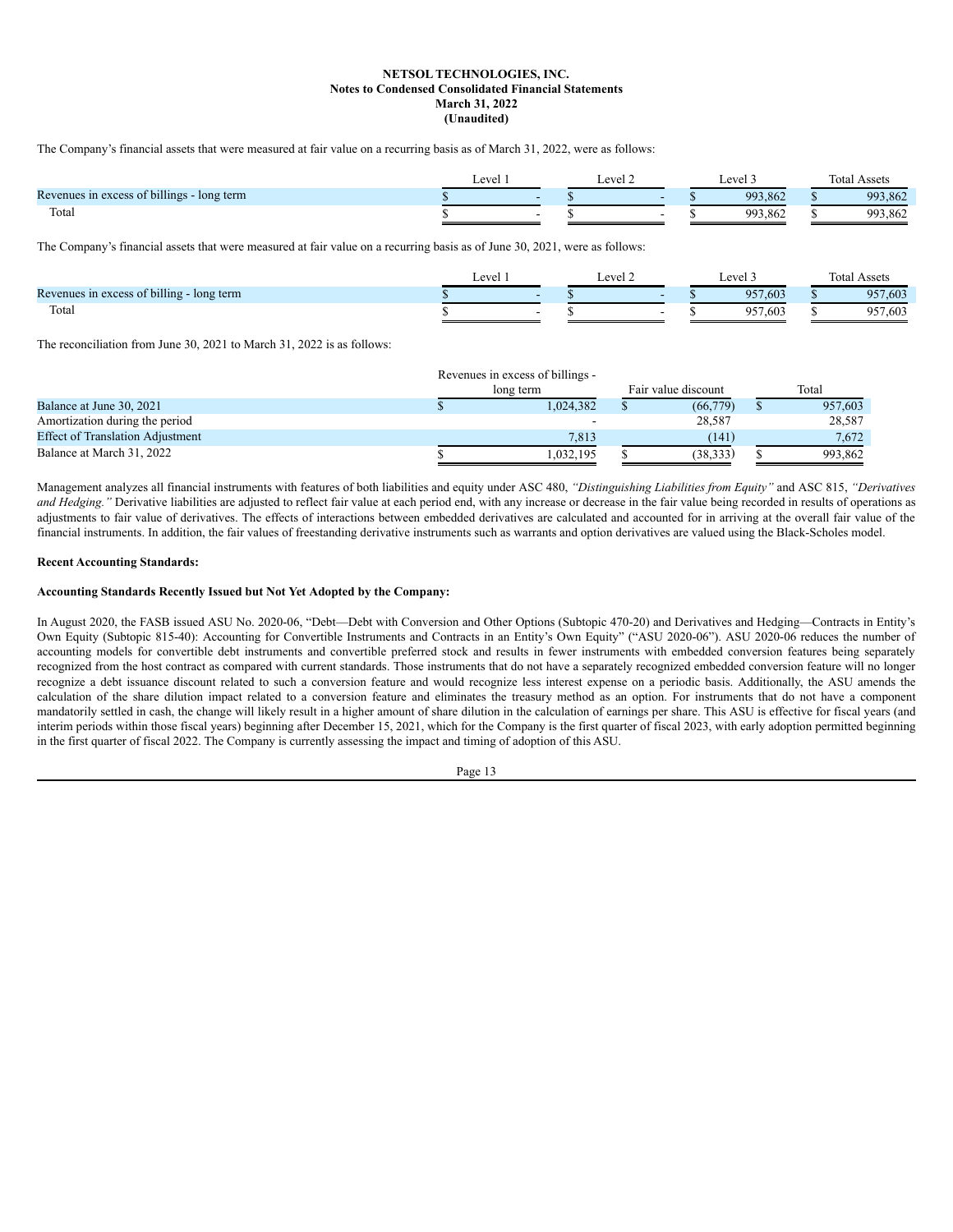In March 2020, the FASB issued ASU 2020-04, Reference Rate Reform (Topic 848): Facilitation of Effects of Reference Rate Reform on Financial Reporting, which provides practical expedients and exceptions for applying GAAP to contracts, hedging relationships, and other transactions affected by reference rate reform if certain criteria are met. The elective amendments provide expedients to contract modification, affected by reference rate reform if certain criteria are met. The expedients and exceptions provided by this guidance apply only to contracts, hedging relationships, and other transactions that reference the London interbank offered rate ("LIBOR") or another reference rate expected to be discontinued as a result of reference rate reform. This guidance is not applicable to contract modifications made and hedging relationships entered into or evaluated after December 31, 2022. The guidance can be applied immediately through December 31, 2022. The Company will adopt this standard when LIBOR is discontinued and does not expect a material impact to its financial condition, results of operations or disclosures based on the current debt portfolio and capital structure.

In October 2021, the FASB issued ASU 2021-08, Business Combinations (Topic 805): Accounting for Contract Assets and Contract Liabilities from Contracts with Customers, which requires contract assets and contract liabilities acquired in a business combination to be recognized in accordance with Accounting Standards Codification ("ASC") 606, Revenue from Contracts with Customers, as if the acquirer had originated the contracts. ASU 2021-08 is effective for annual periods beginning after December 15, 2022, and interim periods within those years, with early adoption permitted. The Company does not expect the standard to have a material effect on its consolidated financial statements.

All other newly issued accounting pronouncements not yet effective have been deemed either immaterial or not applicable.

#### **NOTE 3 – REVENUE RECOGNITION**

The Company determines revenue recognition through the following steps:

- Identification of the contract, or contracts, with a customer:
- Identification of the performance obligations in the contract;
- Determination of the transaction price;
- Allocation of the transaction price to the performance obligations in the contract; and
- Recognition of revenue when, or as, the Company satisfies a performance obligation.

The Company records the amount of revenue and related costs by considering whether the entity is a principal (gross presentation) or an agent (net presentation) by evaluating the nature of its promise to the customer. Revenue is presented net of sales, value-added and other taxes collected from customers and remitted to government authorities.

The Company has two primary revenue streams: core revenue and non-core revenue.

#### **Core Revenue**

The Company generates its core revenue from the following sources: (1) software licenses, (2) services, which include implementation and consulting services, and (3) subscription and support, which includes post contract support, of its enterprise software solutions for the lease and finance industry. The Company offers its software using the same underlying technology via two models: a traditional on-premises licensing model and a subscription model. The on-premises model involves the sale or license of software on a perpetual basis to customers who take possession of the software and install and maintain the software on their own hardware. Under the subscription delivery model, the Company provides access to its software on a hosted basis as a service and customers generally do not have the contractual right to take possession of the software.

## **Non-Core Revenue**

The Company generates its non-core revenue by providing business process outsourcing ("BPO"), other IT services and internet services.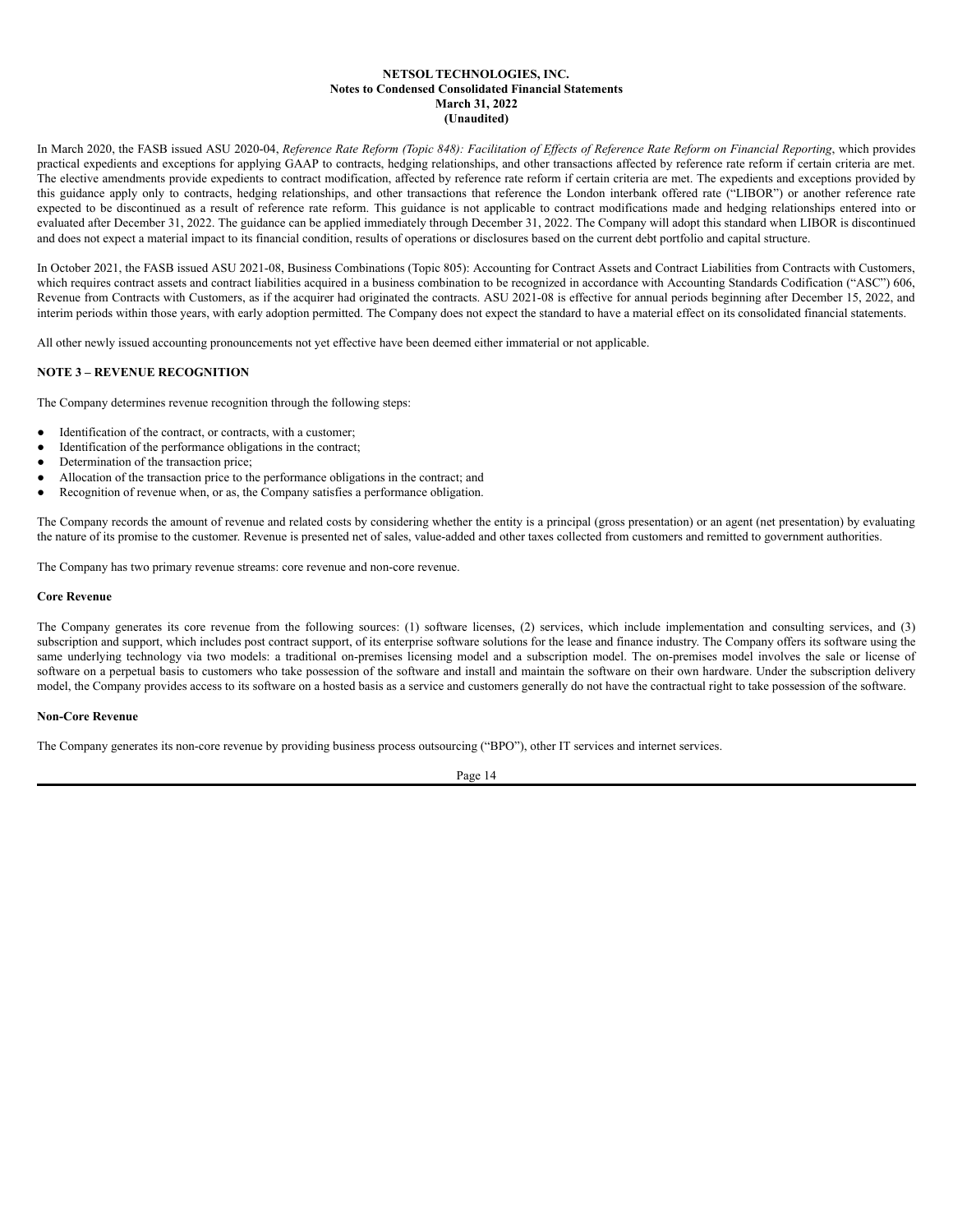#### **Performance Obligations**

A performance obligation is a promise in a contract to transfer a distinct good or service to the customer and is the unit of account under Topic 606. The transaction price is allocated to each distinct performance obligation and recognized as revenue when, or as, the performance obligation is satisfied by transferring the promised good or service to the customer. The Company identifies and tracks the performance obligations at contract inception so that the Company can monitor and account for the performance obligations over the life of the contract.

The Company's contracts which contain multiple performance obligations generally consist of the initial purchase of subscription or licenses and a professional services engagement. License purchases generally have multiple performance obligations as customers purchase post contract support and services in addition to the licenses. The Company's single performance obligation arrangements are typically post contract support renewals, subscription renewals and services engagements.

For contracts with multiple performance obligations where the contracted price differs from the standalone selling price ("SSP") for any distinct good or service, the Company may be required to allocate the contract's transaction price to each performance obligation using its best estimate for the SSP.

#### *Software Licenses*

Transfer of control for software is considered to have occurred upon delivery of the product to the customer. The Company's typical payment terms tend to vary by region, but its standard payment terms are within 30 days of invoice.

#### *Subscription*

Subscription revenue is recognized ratably over the initial subscription period committed to by the customer commencing when the product is made available to the customer. The initial subscription period is typically 12 to 60 months. The Company generally invoices its customers in advance in quarterly or annual installments and typical payment terms provide that customers make payment within 30 days of invoice.

#### *Post Contract Support*

Revenue from support services and product updates, referred to as subscription and support revenue, is recognized ratably over the term of the maintenance period, which in most instances is one year. Software license updates provide customers with rights to unspecified software product updates and patches released during the term of the support period on a when-and-if available basis. The Company's customers purchase both product support and license updates when they acquire new software licenses. In addition, a majority of customers renew their support services contracts annually and typical payment terms provide that customers make payment within 30 days of invoice.

#### *Professional Services*

Revenue from professional services is typically comprised of implementation, development, data migration, training or other consulting services. Consulting services are generally sold on a time-and-materials or fixed fee basis and can include services ranging from software installation to data conversion and building non-complex interfaces to allow the software to operate in integrated environments. The Company recognizes revenue for time-and-materials arrangements as the services are performed. In fixed fee arrangements, revenue is recognized as services are performed as measured by costs incurred to date, compared to total estimated costs to complete the services project. Management applies judgment when estimating project status and the costs necessary to complete the services projects. A number of internal and external factors can affect these estimates, including labor rates, utilization and efficiency variances and specification and testing requirement changes. Services are generally invoiced upon milestones in the contract or upon consumption of the hourly resources and payments are typically due 30 days after invoice.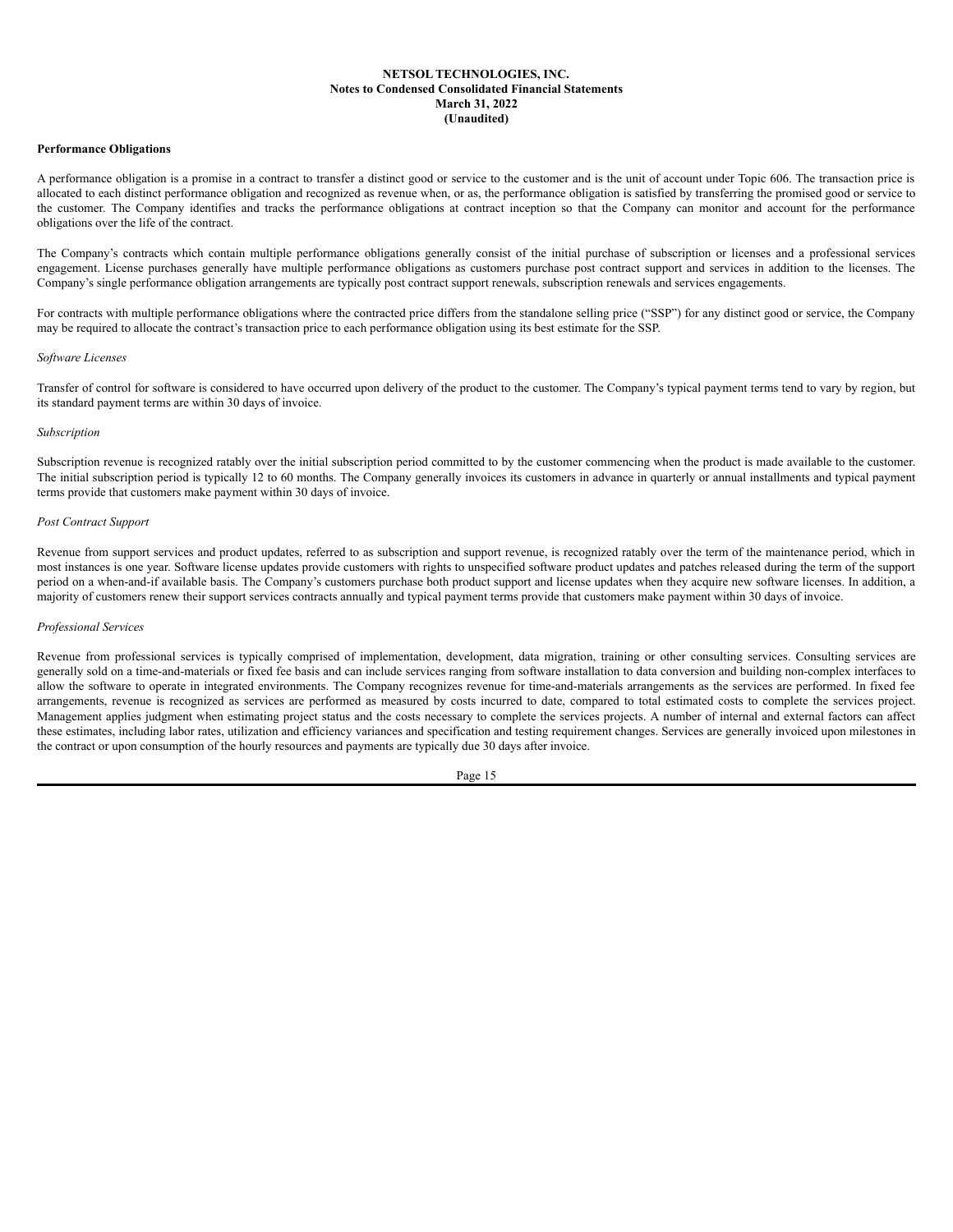#### *BPO and Internet Services*

Revenue from BPO services is recognized based on the stage of completion which is measured by reference to labor hours incurred to date as a percentage of total estimated labor hours for each contract. Internet services are invoiced either monthly, quarterly or half yearly in advance to the customers and revenue is recognized ratably overtime on a monthly basis.

## **Disaggregated Revenue**

The Company disaggregates revenue from contracts with customers by category — core and non-core, as it believes it best depicts how the nature, amount, timing and uncertainty of revenue and cash flows are affected by economic factors.

The Company's disaggregated revenue by category is as follows:

|                             |     | For the Three Months<br>Ended March 31. |   |            | For the Nine Months<br>Ended March 31. |            |    |            |  |
|-----------------------------|-----|-----------------------------------------|---|------------|----------------------------------------|------------|----|------------|--|
|                             |     | 2022                                    |   | 2021       |                                        | 2022       |    | 2021       |  |
| Core:                       |     |                                         |   |            |                                        |            |    |            |  |
| License                     | \$. | 1,620,827                               | S | 2,120,963  | \$                                     | 3,586,874  | \$ | 4,710,942  |  |
| Subscription and support    |     | 6,554,540                               |   | 5,674,776  |                                        | 22,159,798 |    | 16,571,441 |  |
| Services                    |     | 5,416,635                               |   | 4,379,316  |                                        | 14,140,429 |    | 13,443,629 |  |
| Services - related party    |     |                                         |   |            |                                        |            |    |            |  |
| Total core revenue, net     |     | 13,592,002                              |   | 12,175,055 |                                        | 39,887,101 |    | 34,726,012 |  |
| <b>Non-Core:</b>            |     |                                         |   |            |                                        |            |    |            |  |
| <b>Services</b>             |     | 1,217,824                               |   | 1,608,941  |                                        | 3,816,448  |    | 4,826,822  |  |
| Total non-core revenue, net |     | 1,217,824                               |   | 1,608,941  |                                        | 3,816,448  |    | 4,826,822  |  |
| Total net revenue           |     | 14,809,826                              |   | 13,783,996 |                                        | 43,703,549 |    | 39,552,834 |  |

## **Significant Judgments**

Due to the complexity of certain contracts, the actual revenue recognition treatment required under Topic 606 for the Company's arrangements may be dependent on contractspecific terms and may vary in some instances.

Judgment is required to determine the SSP for each distinct performance obligation. The Company rarely licenses or sells products on a stand-alone basis, so the Company is required to estimate the range of SSPs for each performance obligation. In instances where SSP is not directly observable because the Company does not sell the license, product or service separately, the Company determines the SSP using information that may include market conditions and other observable inputs. In making these judgments, the Company analyzes various factors, including its pricing methodology and consistency, size of the arrangement, length of term, customer demographics and overall market and economic conditions. Based on these results, the estimated SSP is set for each distinct product or service delivered to customers.

The most significant inputs involved in the Company's revenue recognition policies are: The (1) stand-alone selling prices of the Company's software license, and the (2) the method of recognizing revenue for installation/customization, and other services.

The stand-alone selling price of the licenses was measured primarily through an analysis of pricing that management evaluated when quoting prices to customers. Although the Company has no history of selling its software separately from post contract support and other services, the Company does have historical experience with amending contracts with customers to provide additional modules of its software or providing those modules at an optional price. This information guides the Company in assessing the stand-alone selling price of the Company's software, since the Company can observe instances where a customer had a particular component of the Company's software that was essentially priced separate from other goods and services that the Company delivered to that customer.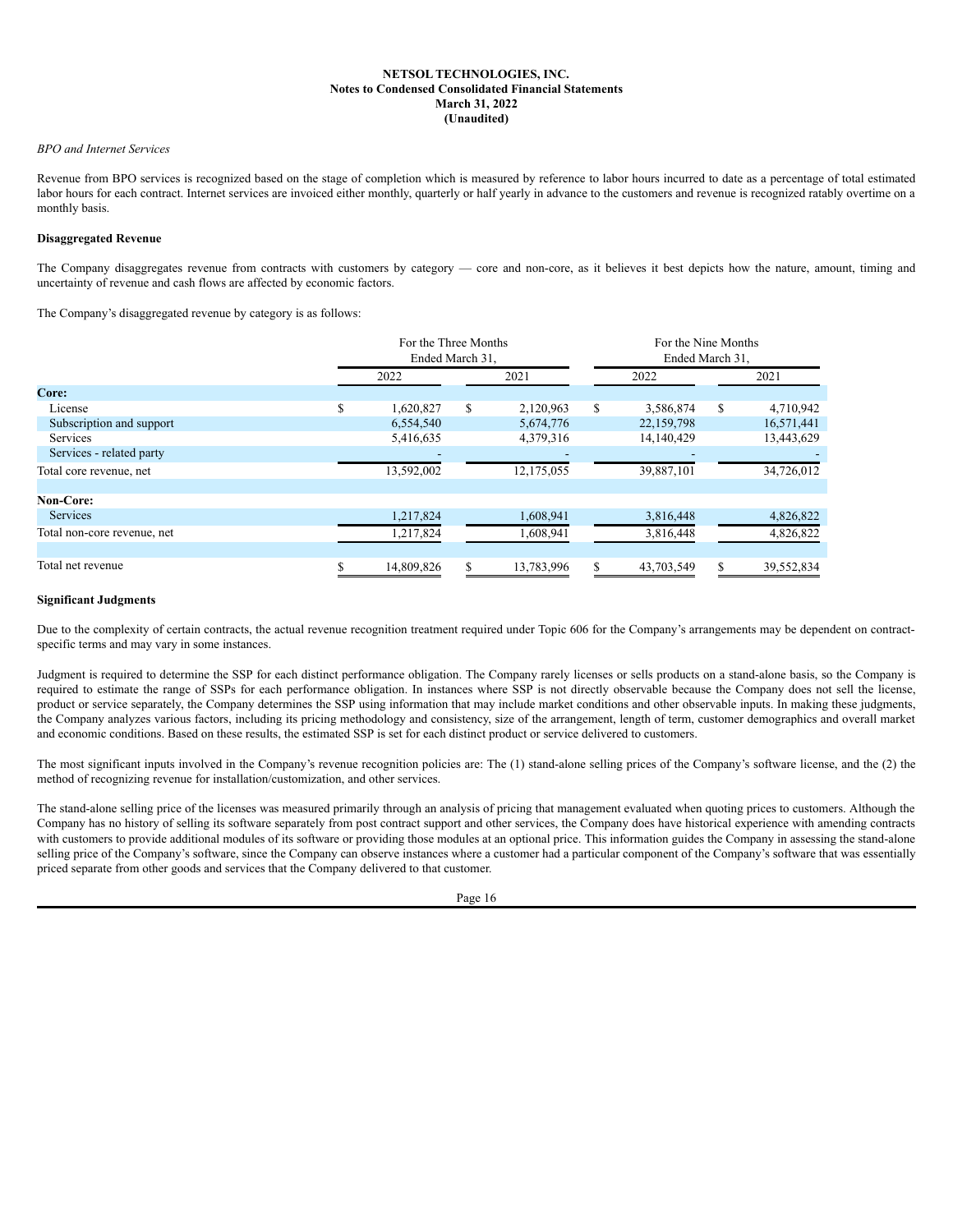The Company recognizes revenue from implementation and customization services using the percentage of estimated "man-days" that the work requires. The Company believes the level of effort to complete the services is best measured by the amount of time (measured as an employee working for one day on implementation/customization work) that is required to complete the implementation or customization work. The Company reviews its estimate of man-days required to complete implementation and customization services each reporting period.

Revenue is recognized over time for the Company's subscription, post contract support and fixed fee professional services that are separate performance obligations. For the Company's professional services, revenue is recognized over time, generally using costs incurred or hours expended to measure progress. Judgment is required in estimating project status and the costs necessary to complete projects. A number of internal and external factors can affect these estimates, including labor rates, utilization, specification variances and testing requirement changes.

If a group of agreements are entered at or near the same time and so closely related that they are, in effect, part of a single arrangement, such agreements are deemed to be combined as one arrangement for revenue recognition purposes. The Company exercises significant judgment to evaluate the relevant facts and circumstances in determining whether agreements should be accounted for separately or as a single arrangement. The Company's judgments about whether a group of contracts comprise a single arrangement can affect the allocation of consideration to the distinct performance obligations, which could have an effect on results of operations for the periods involved.

If a contract includes variable consideration, the Company exercises judgment in estimating the amount of consideration to which the entity will be entitled in exchange for transferring the promised goods or services to a customer. When estimating variable consideration, the Company will consider all relevant facts and circumstances. Variable consideration will be estimated and included in the contract price only when it is probable that a significant reversal in the amount of revenue recognized will not occur.

#### **Contract Balances**

The timing of revenue recognition may differ from the timing of invoicing to customers and these timing differences result in receivables, contract assets (revenues in excess of billings), or contract liabilities (deferred revenue) on the Company's Consolidated Balance Sheets. The Company records revenues in excess of billings when the Company has transferred goods or services but does not yet have the right to consideration. The Company records deferred revenue when the Company has received or has the right to receive consideration but has not yet transferred goods or services to the customer.

The revenues in excess of billings are transferred to receivables when the rights to consideration become unconditional, usually upon completion of a milestone.

The Company's revenues in excess of billings and unearned revenue are as follows:

|                                | As of<br>March 31, 2022 |  | As of<br>June 30, 2021 |
|--------------------------------|-------------------------|--|------------------------|
| Revenues in excess of billings | 15,604,587              |  | 15,637,734             |
| Unearned revenue               | 6,948,669               |  | 4,556,626              |

During the nine months ended March 31, 2022, the Company recognized revenue of \$3,282,962 that was included in the deferred revenue balance at the beginning of the period. All other activity in deferred revenue is due to the timing of invoicing in relation to the timing of revenue recognition.

|--|--|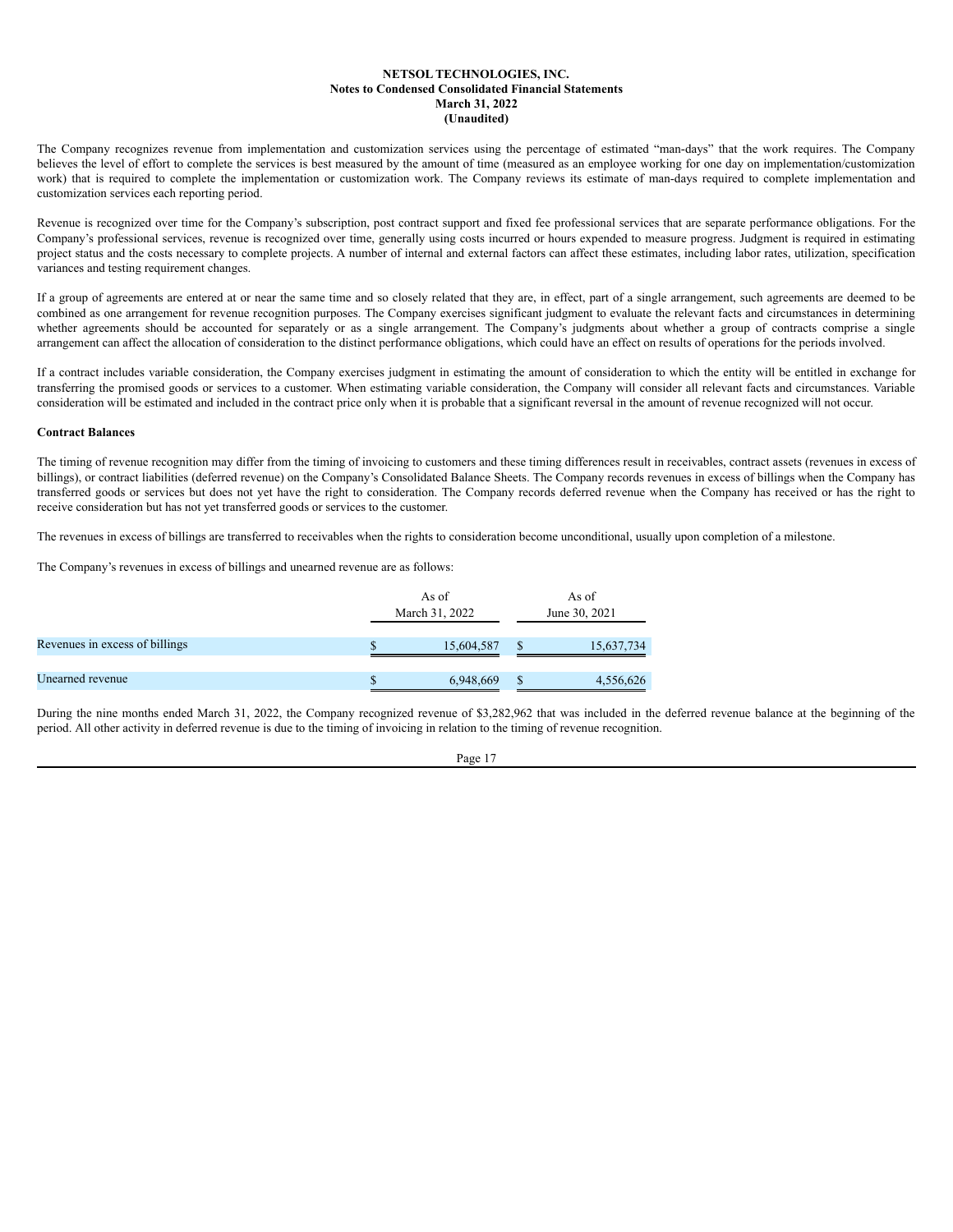Revenue allocated to remaining performance obligations represents the transaction price allocated to the performance obligations that are unsatisfied, or partially unsatisfied, which includes unearned revenue and amounts that will be invoiced and recognized as revenue in future periods. Contracted but unsatisfied performance obligations were approximately \$43,389,621 as of March 31, 2022, of which the Company estimates to recognize approximately \$15,344,251 in revenue over the next 12 months and the remainder over an estimated 6 years thereafter. Actual revenue recognition depends in part on the timing of software modules installed at various customer sites. Accordingly, some factors that affect the Company's revenue, such as the availability and demand for modules within customer geographic locations, is not entirely within the Company's control. In instances where the timing of revenue recognition differs from the timing of invoicing, the Company has determined that its contracts generally do not include a significant financing component. The primary purpose of invoicing terms is to provide customers with simplified and predictable ways of purchasing the Company's products and services, and not to facilitate financing arrangements.

#### **Unearned Revenue**

The Company typically invoices its customers for subscription and support fees in advance on a quarterly or annual basis, with payment due at the start of the subscription or support term. Unpaid invoice amounts for non-cancelable license and services starting in future periods are included in accounts receivable and unearned revenue.

# **Practical Expedients and Exemptions**

There are several practical expedients and exemptions allowed under Topic 606 that impact timing of revenue recognition and the Company's disclosures. The Company has applied the following practical expedients:

• The Company does not evaluate a contract for a significant financing component if payment is expected within one year or less from the transfer of the promised items to the customer.

● The Company generally expenses sales commissions and sales agent fees when incurred when the amortization period would have been one year or less or the commissions are based on cashed received. These costs are recorded within sales and marketing expense in the Consolidated Statement of Operations.

• The Company does not disclose the value of unsatisfied performance obligations for contracts for which the Company recognizes revenue at the amount to which it has the right to invoice for services performed (applies to time-and-material engagements).

#### **Costs to Obtain a Contract**

The Company does not have a material amount of costs to obtain a contract capitalized at any balance sheet date. In general, the Company incurs few direct incremental costs of obtaining new customer contracts. The Company rarely incurs incremental costs to review or otherwise enter into contractual arrangements with customers. In addition, the Company's sales personnel receive fees that are referred to as commissions, but that are based on more than simply signing up new customers. The Company's sales personnel are required to perform additional duties beyond new customer contract inception dates, including fulfillment duties and collections efforts.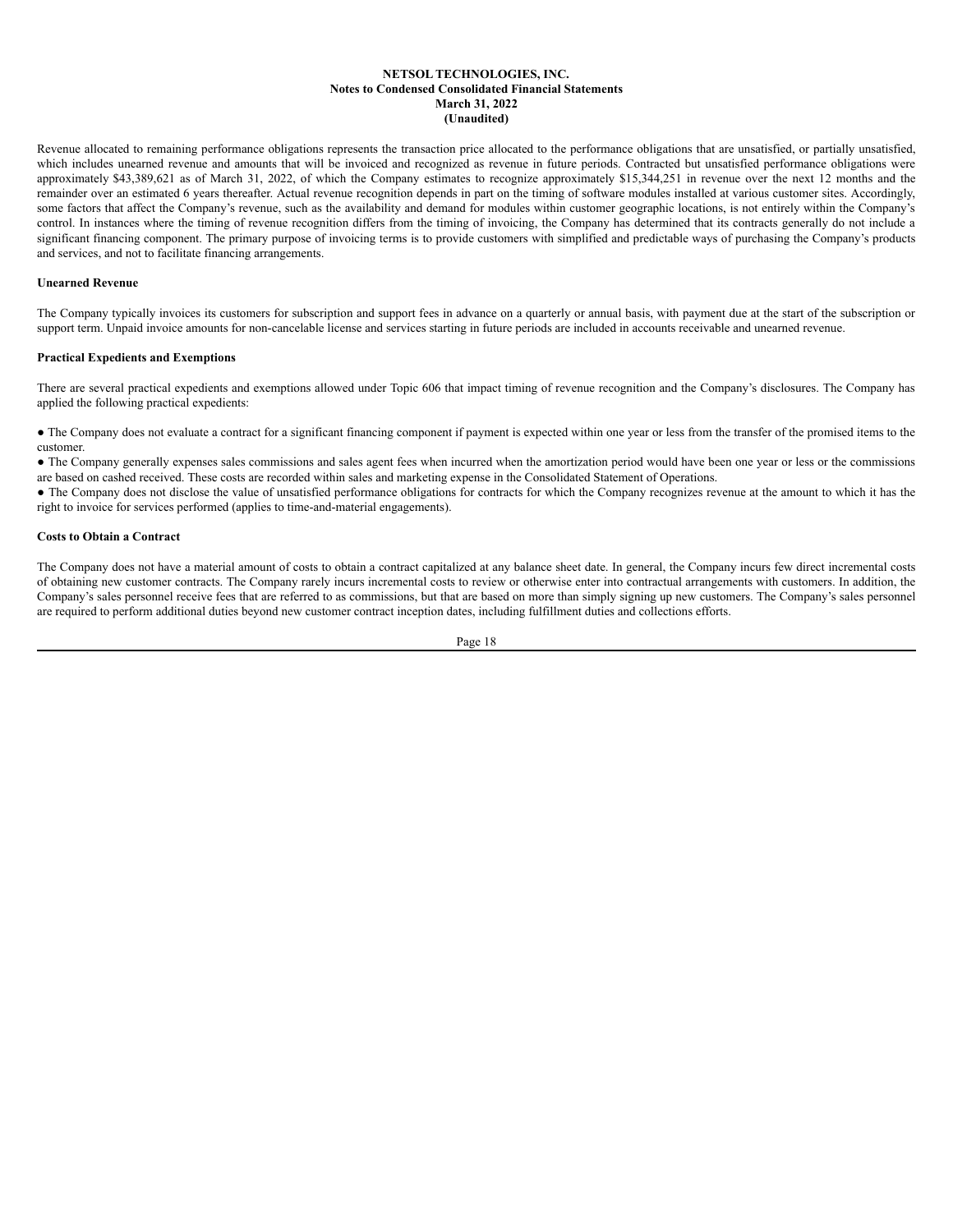# **NOTE 4 – EARNINGS PER SHARE**

Basic earnings per share are computed based on the weighted average number of shares of common stock outstanding during the period. Diluted earnings per share is computed based on the weighted average number of shares of common stock plus the effect of dilutive potential common shares outstanding during the period using the treasury stock method. Dilutive potential common shares include outstanding stock options and stock awards.

The components of basic and diluted earnings per share were as follows:

|                                                    | For the three months ended<br><b>March 31, 2022</b> |                                                     |             |        | For the nine months ended<br>March 31, 2022 |                                                    |    |           |  |
|----------------------------------------------------|-----------------------------------------------------|-----------------------------------------------------|-------------|--------|---------------------------------------------|----------------------------------------------------|----|-----------|--|
|                                                    | <b>Net Loss</b>                                     | <b>Shares</b>                                       | Per Share   |        | <b>Net Income</b>                           | <b>Shares</b>                                      |    | Per Share |  |
| Basic income (loss) per share:                     |                                                     |                                                     |             |        |                                             |                                                    |    |           |  |
| Net income (loss) available to common shareholders | (278, 470)<br>S.                                    | 11,249,606                                          | (0.02)<br>S |        | 1,316,284                                   | 11,249,449                                         | \$ | 0.12      |  |
| Effect of dilutive securities                      |                                                     |                                                     |             |        |                                             |                                                    |    |           |  |
| Share grants                                       |                                                     |                                                     |             |        |                                             |                                                    |    |           |  |
| Diluted income (loss) per share                    | (278, 470)                                          | 11,249,606                                          | (0.02)      |        | 1,316,284                                   | 11,249,449                                         |    | 0.12      |  |
|                                                    |                                                     | For the three months ended<br><b>March 31, 2021</b> |             |        |                                             | For the nine months ended<br><b>March 31, 2021</b> |    |           |  |
|                                                    | <b>Net Loss</b>                                     | <b>Shares</b>                                       | Per Share   |        | <b>Net Loss</b>                             | <b>Shares</b>                                      |    | Per Share |  |
| Basic loss per share:                              |                                                     |                                                     |             |        |                                             |                                                    |    |           |  |
| Net loss available to common shareholders          | \$ (623, 231)                                       | 11,343,406                                          | \$          | (0.05) | \$<br>(147,781)                             | 11,571,878                                         | \$ | (0.01)    |  |
| Effect of dilutive securities                      |                                                     |                                                     |             |        |                                             |                                                    |    |           |  |
| Share grants                                       |                                                     |                                                     |             |        |                                             |                                                    |    |           |  |
| Diluted loss per share                             | (623, 231)                                          | 11,343,406                                          |             | (0.05) | (147,781)<br>S.                             | 11,571,878                                         |    | (0.01)    |  |

For the three month ended March 31, 2022, 5,000 share grants were excluded from the shares used to calculate diluted earnings per share as their inclusion would have been anti-dilutive.

For the three and nine months ended March 31, 2021, 30,699 share grants were excluded from the shares used to calculate diluted earnings per share as their inclusion would have been anti-dilutive.

# **NOTE 5 – OTHER COMPREHENSIVE INCOME AND FOREIGN CURRENCY**

The accounts of NTE, AEL, VLSH and VLS use the British Pound; VLSIL uses the Euro; NetSol PK, Connect, and NetSol Innovation use the Pakistan Rupee; NTPK Thailand and NetSol Thai use the Thai Baht; Australia uses the Australian dollar; and NetSol Beijing and Tianjin use the Chinese Yuan as the functional currencies. NetSol Technologies, Inc., and its subsidiary, NTA, use the U.S. dollar as the functional currency. Assets and liabilities are translated at the exchange rate on the balance sheet date, and operating results are translated at the average exchange rate throughout the period. Accumulated translation losses classified as an item of accumulated other comprehensive loss in the stockholders' equity section of the consolidated balance sheet were \$36,740,406 and \$31,868,481 as of March 31, 2022 and June 30, 2021, respectively. During the three and nine months ended March 31, 2022, comprehensive income (loss) in the consolidated statements of comprehensive income (loss) included a translation loss attributable to NetSol of \$(1,804,777) and \$(4,871,925), respectively. During the three and nine months ended March 31, 2021, comprehensive income (loss) in the consolidated statements of comprehensive income (loss) included a translation gain attributable to NetSol of \$941,353 and \$2,966,249, respectively.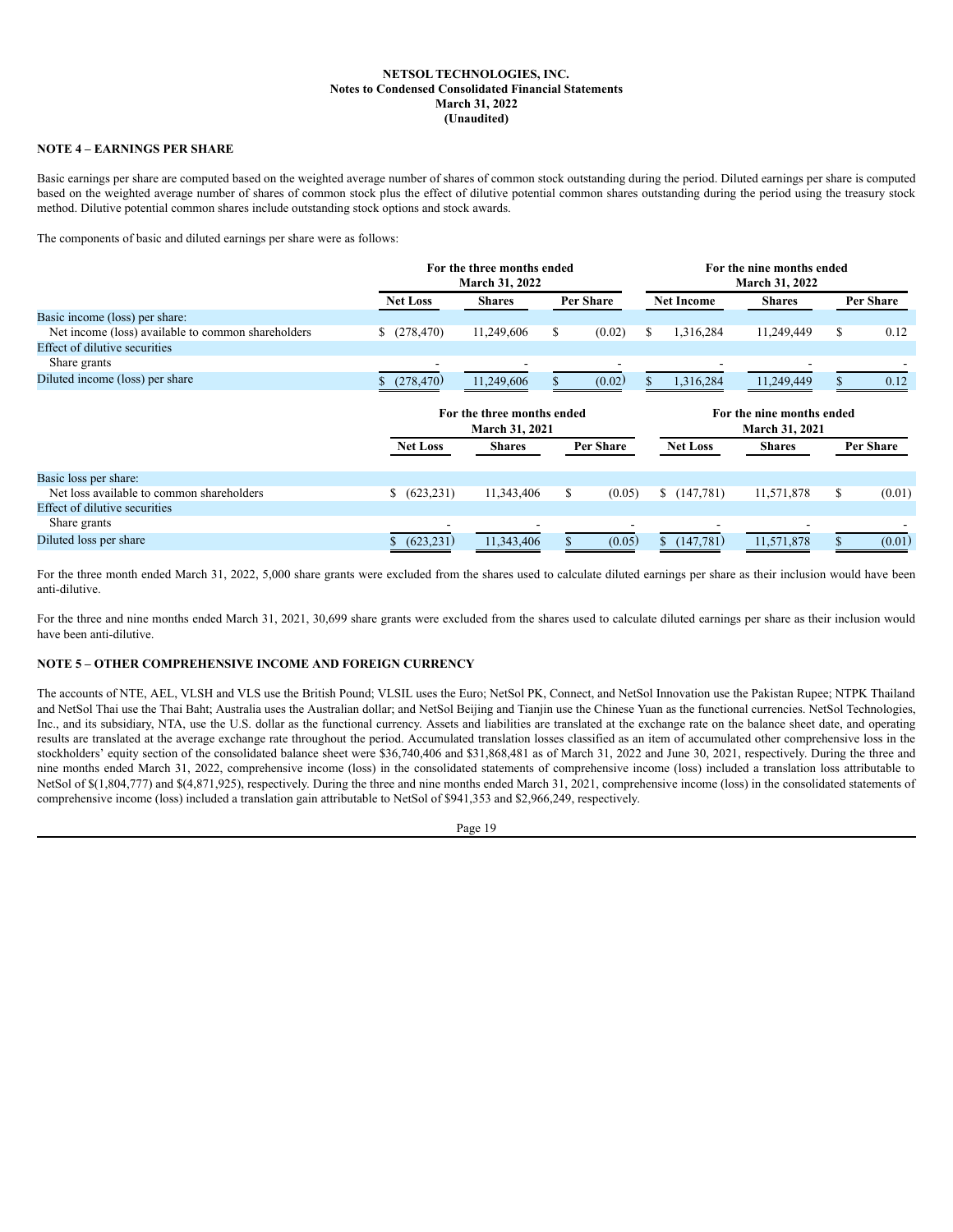# **NOTE 6 – MAJOR CUSTOMERS**

During the nine months ended March 31, 2022, revenues from Daimler Financial Services ("DFS") and BMW Financial ("BMW") were \$15,692,171 and \$3,203,536, respectively representing 35.9% and 7.3%, respectively of revenues. During the nine months ended March 31, 2021, revenues from Daimler Financial Services ("DFS") and BMW Financial ("BMW") were \$7,763,189 and \$4,295,139, respectively representing 19.6% and 10.9%, respectively of revenues. The revenue from these customers are shown in the Asia – Pacific segment.

Accounts receivable from DFS and BMW at March 31, 2022, were \$3,168,260 and \$305,321, respectively. Accounts receivable at June 30, 2021, were \$462,861 and \$35,063, respectively. Revenues in excess of billings at March 31, 2022 were \$1,252,548 and \$3,696,816 for DFS and BMW, respectively. Revenues in excess of billings at June 30, 2021, were \$2,041,750 and \$4,453,299 for DFS and BMW, respectively.

#### **NOTE 7 – CONVERTIBLE NOTES RECEIVABLE – RELATED PARTY**

The Company has entered into multiple convertible note receivable agreements with WRLD3D. The convertible notes bear interest ranging from 5% to 10% with various maturity dates. The convertible notes have conversion features which allow the Company to convert the notes into shares of WRLD3D stock upon the occurrence of certain events. The Company has a security interest in all of WRLD3D's personal property, inventory, equipment, general intangibles, financial assets, investment property, securities, deposit accounts and the proceeds thereof.

The following table summarizes the convertible notes receivable from WRLD3D.

|                                     |          |                |   | Convertible              |              |            |
|-------------------------------------|----------|----------------|---|--------------------------|--------------|------------|
| Agreement                           | Interest | Maturity       |   | Note                     |              | Accrued    |
| Date                                | Rate     | Date           |   | Amount                   |              | Interest   |
| May 25, 2017                        | $5\%$    | March 2, 2018  | S | 750,000                  | $\mathbb{S}$ | 110,202    |
| February 9, 2018                    | 10%      | March 31, 2019 |   | 2,500,000                |              | 500,773    |
| April 1, 2019                       | 10%      | March 31, 2020 |   | 600,000                  |              | 57,648     |
| August 19, 2019                     | 10%      | March 31, 2020 |   | 400,000                  |              | 32,439     |
|                                     |          |                |   | 4,250,000                |              | 701,062    |
| Less allowance for doubtful account |          |                |   | (4,250,000)              |              | (701, 062) |
| <b>Net Balance</b>                  |          |                |   | $\overline{\phantom{0}}$ |              |            |

The Company has accrued interest of \$701,062 at March 31, 2022 and June 30, 2021, which is included in "Other current assets". As of July 1, 2020, the Company stopped accruing interest.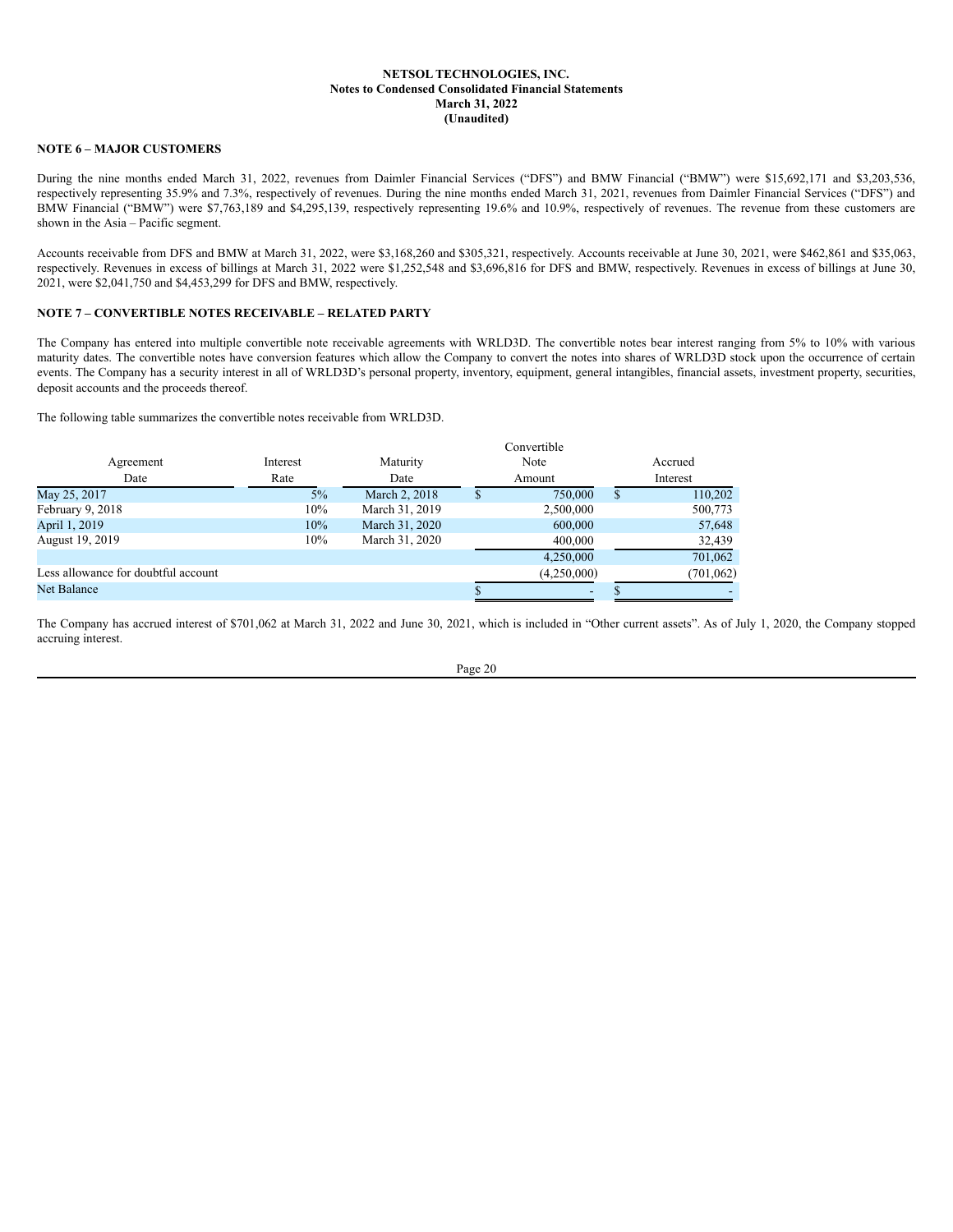# **NOTE 8 - OTHER CURRENT ASSETS**

Other current assets consisted of the following:

|                                        | As of<br>March 31, 2022 |   | As of<br>June 30, 2021 |
|----------------------------------------|-------------------------|---|------------------------|
|                                        | \$                      | S |                        |
| Prepaid Expenses<br>Advance Income Tax | 1,709,971<br>379,638    |   | 1,987,556<br>344,699   |
| <b>Employee Advances</b>               | 112,595                 |   | 28,816                 |
| Security Deposits                      | 252,941                 |   | 281,464                |
| <b>Other Receivables</b>               | 93,628                  |   | 143,258                |
| Other Assets                           | 315,969                 |   | 223,600                |
| Due From Related Party                 | 1,243,633               |   | 1,243,633              |
|                                        | 4,108,375               |   | 4,253,026              |
| Less allowance for doubtful account    | (1,243,633)             |   | (1, 243, 633)          |
| Net Balance                            | 2,864,742               |   | 3,009,393              |

Due from related party is the amount receivable from WRLD3D for which we have provided an allowance for credit loss for the full amount, leaving a net balance of \$0.

## **NOTE 9 – REVENUES IN EXCESS OF BILLINGS – LONG TERM**

Revenues in excess of billings, net consisted of the following:

|                                            | As of          |  | As of         |
|--------------------------------------------|----------------|--|---------------|
|                                            | March 31, 2022 |  | June 30, 2021 |
|                                            |                |  |               |
| Revenues in excess of billings - long term | 1,032,195      |  | 1,024,382     |
| Present value discount                     | (38, 333)      |  | (66, 779)     |
| Net Balance                                | 993,862        |  | 957,603       |

Pursuant to revenue recognition for contract accounting, the Company had recorded revenues in excess of billings long-term for amounts billable after one year. During the three and nine months ended March 31, 2022, the Company accreted \$9,546 and \$28,587, respectively. During the three and nine months ended March 31, 2021, the Company accreted \$2,331 and \$44,157, respectively, which was recorded in interest income for that period. The Company used the discounted cash flow method with interest rates ranging from 4.65% to 6.25%.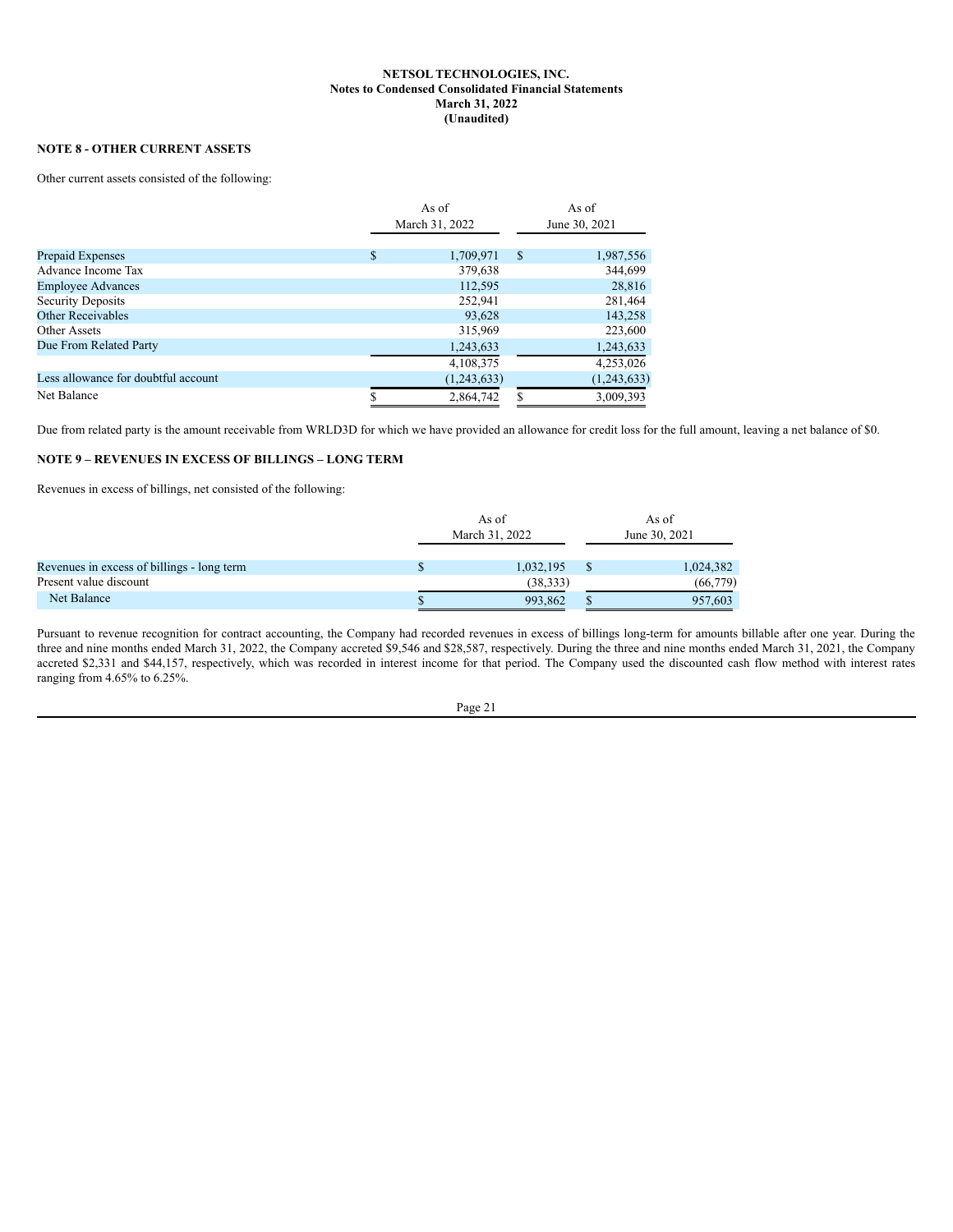# **NOTE 10 - PROPERTY AND EQUIPMENT**

Property and equipment consisted of the following:

|                                    | As of           |   | As of<br>June 30, 2021 |  |  |
|------------------------------------|-----------------|---|------------------------|--|--|
|                                    | March 31, 2022  |   |                        |  |  |
|                                    |                 |   |                        |  |  |
| Office Furniture and Equipment     | \$<br>3,287,329 | S | 3,440,501              |  |  |
| Computer Equipment                 | 14, 122, 850    |   | 18,681,991             |  |  |
| <b>Assets Under Capital Leases</b> | 341,927         |   | 1,136,128              |  |  |
| <b>Building</b>                    | 5,378,874       |   | 6,205,210              |  |  |
| Land                               | 1,387,483       |   | 1,608,024              |  |  |
| Autos                              | 2,244,069       |   | 1,770,147              |  |  |
| Improvements                       | 191,934         |   | 35,592                 |  |  |
| Subtotal                           | 26,954,466      |   | 32,877,593             |  |  |
| <b>Accumulated Depreciation</b>    | (16, 840, 008)  |   | (20, 785, 781)         |  |  |
| Property and Equipment, Net        | 10,114,458      |   | 12,091,812             |  |  |

For the three and nine months ended March 31, 2022, depreciation expense was \$540,822 and \$1,608,007, respectively. Of these amounts, \$334,476 and \$974,526, respectively, are reflected in cost of revenues. For the three and nine months ended March 31, 2021, depreciation expense was \$575,855 and \$1,557,578, respectively. Of these amounts, \$303,780 and \$842,141, respectively, are reflected in cost of revenues.

Following is a summary of fixed assets held under finance leases as of March 31, 2022 and June 30, 2021:

|                                      |   | As of          | As of         |
|--------------------------------------|---|----------------|---------------|
|                                      |   | March 31, 2022 | June 30, 2021 |
| Computers and Other Equipment        | D | ٠              | 169,487       |
| Furniture and Fixtures               |   |                | 57,509        |
| Vehicles                             |   | 341,927        | 909,132       |
| Total                                |   | 341,927        | 1,136,128     |
| Less: Accumulated Depreciation - Net |   | (149, 740)     | (627, 119)    |
|                                      |   | 192,187        | 509,009       |

Finance lease term and discount rate were as follows:

|                                                        | As of<br>March 31, 2022 | As of<br>June 30, 2021 |
|--------------------------------------------------------|-------------------------|------------------------|
| Weighted average remaining lease term - Finance leases | 2.18 Years              | 0.55 Years             |
| Weighted average discount rate - Finance leases        | $97\%$                  | $5.6\%$                |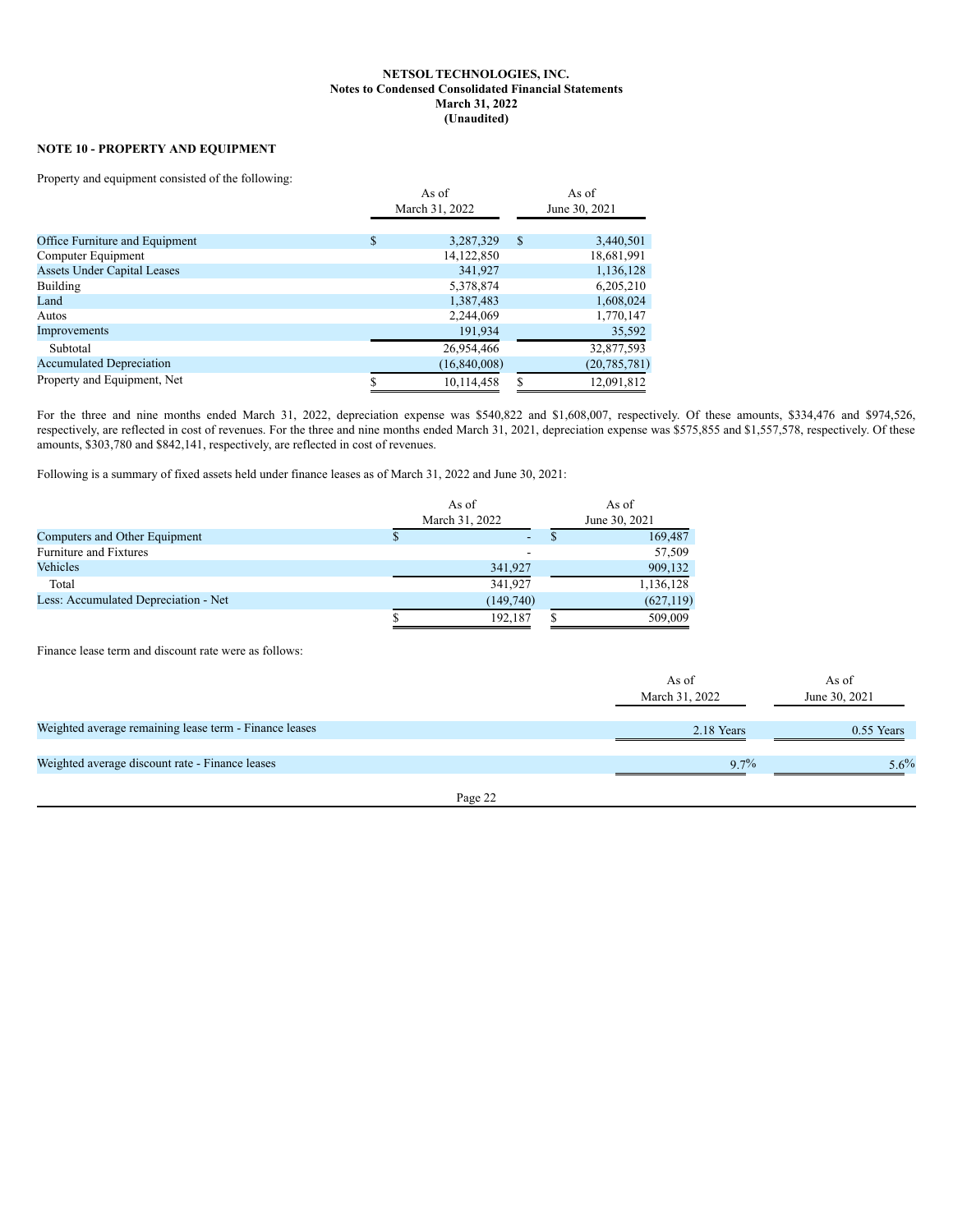# **NOTE 11 - LEASES**

The Company leases certain office space, office equipment and autos with remaining lease terms of one year to 10 years under leases classified as financing and operating. For certain leases, the Company has options to extend the lease term for additional periods ranging from one year to 10 years.

The Company treats a contract as a lease when the contract conveys the right to use a physically distinct asset for a period of time in exchange for consideration, or the Company directs the use of the asset and obtains substantially all the economic benefits of the asset. These leases are recorded as right-of-use ("ROU") assets and lease obligation liabilities for leases with terms greater than 12 months. ROU assets represent the Company's right to use an underlying asset for the entirety of the lease term. Lease liabilities represent the Company's obligation to make payments over the life of the lease. A ROU asset and a lease liability are recognized at commencement of the lease based on the present value of the lease payments over the life of the lease. Initial direct costs are included as part of the ROU asset upon commencement of the lease. Since the interest rate implicit in a lease is generally not readily determinable for the operating leases, the Company uses an incremental borrowing rate to determine the present value of the lease payments. The incremental borrowing rate represents the rate of interest the Company would have to pay to borrow on a collateralized basis over a similar lease term to obtain an asset of similar value.

The Company reviews the impairment of ROU assets consistent with the approach applied for the Company's other long-lived assets. The Company reviews the recoverability of long-lived assets when events or changes in circumstances occur that indicate that the carrying value of the asset may not be recoverable. The assessment of possible impairment is based on the Company's ability to recover the carrying value of the asset from the expected undiscounted future pre-tax cash flows of the related operations.

The Company elected the practical expedient to exclude short-term leases (leases with original terms of 12 months or less) from ROU asset and lease liability accounts.

Lease expense is recognized on a straight-line basis over the lease term, while variable lease payments are expensed as incurred. Variable payments change due to facts or circumstances occurring after the commencement date, other than the passage of time, and do not result in a re-measurement of lease liabilities. The Company's variable lease payments include payments for finance leases that are adjusted based on a change in the Karachi Inter Bank Offer Rate. The Company's lease agreements do not contain any significant residual value guarantees or restrictive covenants.

Supplemental balance sheet information related to leases was as follows:

|                                |   | As of<br>March 31, 2022 | As of<br>June 30, 2021 |           |  |
|--------------------------------|---|-------------------------|------------------------|-----------|--|
| Assets                         |   |                         |                        |           |  |
| Operating lease assets, net    |   | 1,238,713               | \$                     | 1,345,869 |  |
|                                |   |                         |                        |           |  |
| Liabilities                    |   |                         |                        |           |  |
| Current                        |   |                         |                        |           |  |
| Operating                      | S | 706,684                 | S                      | 857,729   |  |
| Non-current                    |   |                         |                        |           |  |
| Operating                      |   | 570,871                 |                        | 564,257   |  |
| <b>Total Lease Liabilities</b> |   | 1,277,555               | S                      | 1,421,986 |  |
|                                |   | Page 23                 |                        |           |  |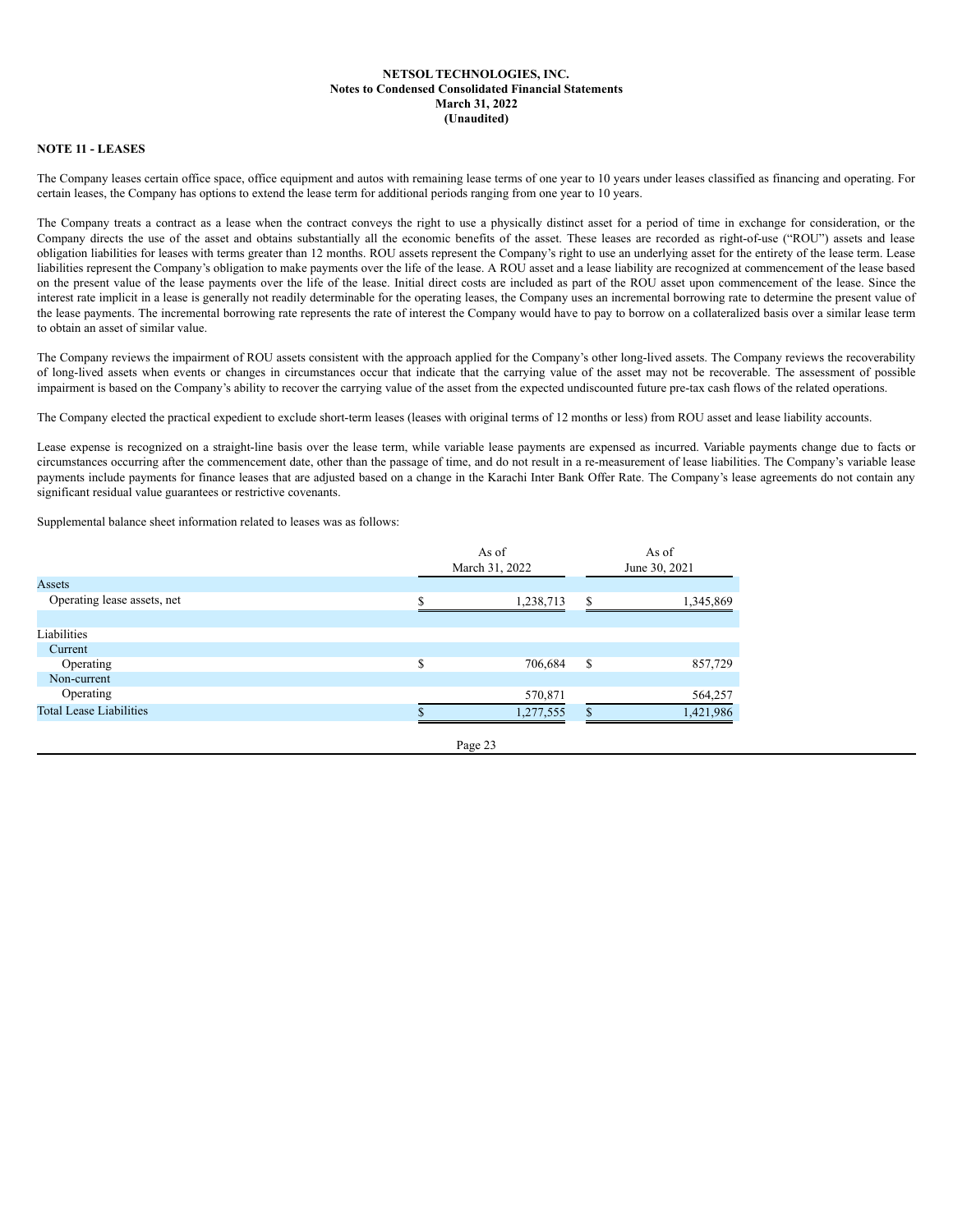The components of lease cost were as follows:

|                                      | For the Three Months<br>Ended March 31, |   |         |              | For the Nine Months<br>Ended March 31, |           |           |  |
|--------------------------------------|-----------------------------------------|---|---------|--------------|----------------------------------------|-----------|-----------|--|
|                                      | 2022                                    |   | 2021    |              | 2022                                   |           | 2021      |  |
| Amortization of finance lease assets | 16,273                                  | ъ | 65,628  | <sup>S</sup> | 59.201                                 | <b>JD</b> | 142,807   |  |
| Interest on finance lease obligation | 5,632                                   |   | 6,662   |              | 13.780                                 |           | 25,307    |  |
| Operating lease cost                 | 137,270                                 |   | 319,712 |              | 518,048                                |           | 950,538   |  |
| Short term lease cost                | 128,008                                 |   | 33,138  |              | 166,789                                |           | 63,209    |  |
| Sub lease income                     | (8,907)                                 |   | (9,155) |              | (27,012)                               |           | (26,517)  |  |
| Total lease cost                     | 278,276                                 |   | 415,985 |              | 730,806                                |           | 1,155,344 |  |

Lease term and discount rate were as follows:

|                                                          | As of<br>March 31, 2022 | As of<br>June 30, 2021 |
|----------------------------------------------------------|-------------------------|------------------------|
| Weighted average remaining lease term - Operating leases | 3.38 Years              | 1.78 Years             |
| Weighted average discount rate - Operating leases        | $5.9\%$                 | $5.7\%$                |

Supplemental disclosures of cash flow information related to leases were as follows:

|                                                  |         | For the Nine Months<br>Ended March 31 |         |
|--------------------------------------------------|---------|---------------------------------------|---------|
|                                                  |         | 2022                                  | 2021    |
| Operating cash flows related to operating leases |         | 541,705                               | 856,135 |
| Operating cash flows related to finance leases   |         | 3,553                                 | 20,138  |
| Financing cash flows related to finance leases   |         | 55,399                                | 254,985 |
|                                                  | Page 24 |                                       |         |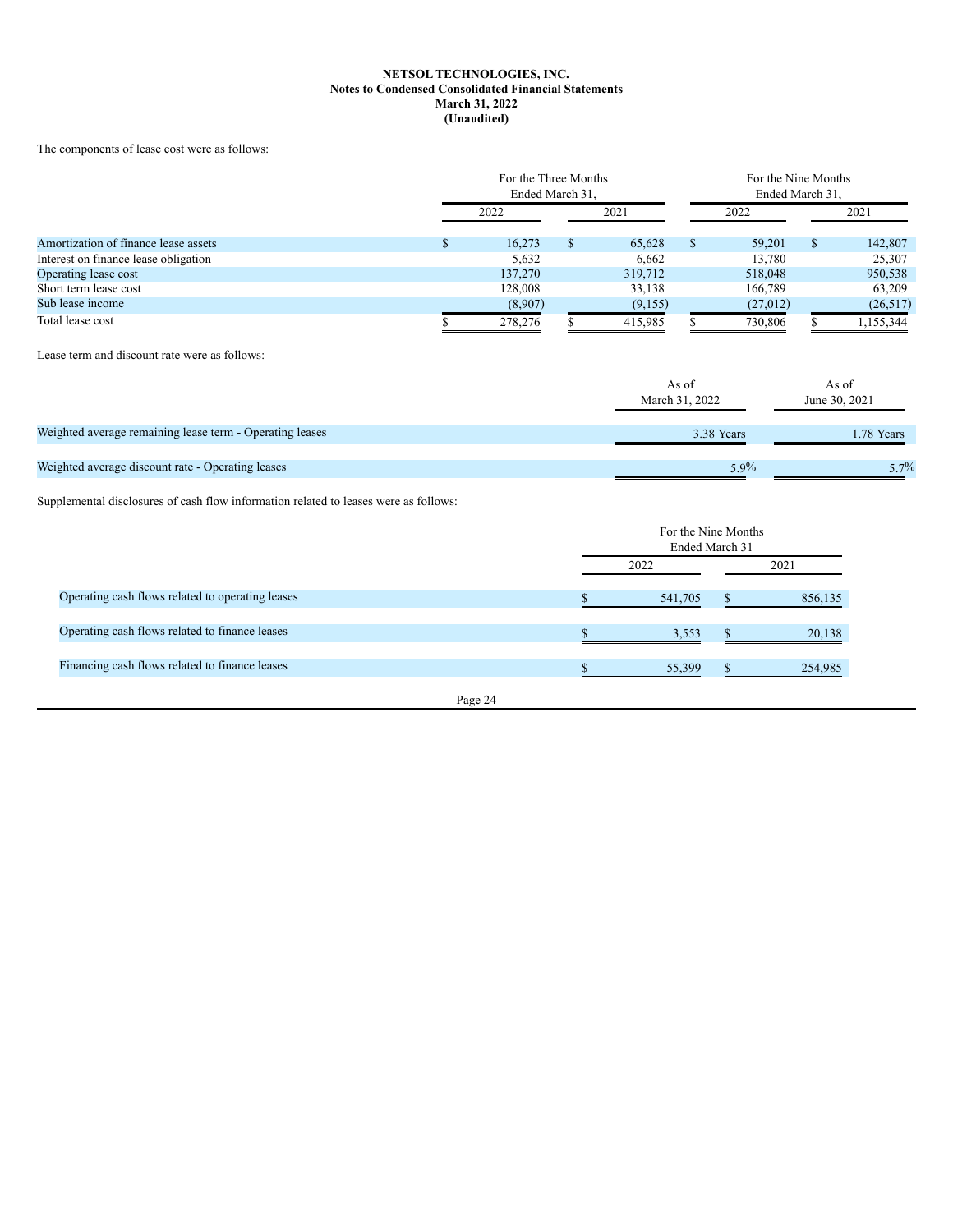Maturities of operating lease liabilities were as follows as of March 31, 2022:

|                                    | Amount |            |  |
|------------------------------------|--------|------------|--|
| Within year 1                      | S      | 742,215    |  |
| Within year 2                      |        | 221,799    |  |
| Within year 3                      |        | 146,200    |  |
| Within year 4                      |        | 131,729    |  |
| Within year 5                      |        | 98,977     |  |
| Thereafter                         |        | 1,621      |  |
| <b>Total Lease Payments</b>        |        | 1,342,541  |  |
| Less: Imputed interest             |        | (64,986)   |  |
| Present Value of lease liabilities |        | 1,277,555  |  |
| Less: Current portion              |        | (706, 684) |  |
| Non-Current portion                |        | 570,871    |  |

The Company is a lessor for certain office space leased by the Company and sub-leased to others under non-cancelable leases. These lease agreements provide for a fixed base rent and are currently on a month by month basis. All leases are considered operating leases. There are no rights to purchase the premises and no residual value guarantees. For the three and nine months ended March 31, 2022, the Company received lease income of \$8,907 and \$27,012, respectively. For the three and nine months ended March 31, 2021, the Company received lease income of \$9,155 and \$26,517, respectively.

#### **NOTE 12 – LONG TERM INVESTMENT**

#### **Drivemate**

The Company and Drivemate Co., Ltd. ("Drivemate") entered into a subscription agreement on April 25, 2019, ("Drivemate Agreement") whereby the Company purchased an equity interest of 30% in Drivemate. Per the Drivemate Agreement, the Company purchased 5,469 preferred shares for \$1,800,000 consisting of \$500,000 cash to be paid over a two-year period and \$1,300,000 to be provided in services. The Company has paid the \$500,000 in cash and has provided services of \$1,300,000. Pursuant to the agreement, the number of shares to be issued is adjusted as necessary to result in an equity ownership equal to 30% of the issued and outstanding shares at the final payment date. As of March 31, 2022, the Company has been issued 8,178 shares equal to 30% of Drivemate. Per the Drivemate Agreement, the Company appointed two directors to the Drivemate board. The Company determined that it met the significant influence criteria since two of the four directors are appointed by the Company and the Company owns 30% of Drivemate; therefore, the Company accounts for the investment using the equity method of accounting.

The Company provided services of \$Nil and \$12,528 during the three and nine months ended March 31, 2022, respectively and did not provide any services during the three and nine months ended March 31, 2021.

Under the equity method of accounting, the Company recorded its share of net income of \$4,712 and net loss of \$54,193 for the three and nine months ended March 31, 2022, respectively and the Company recorded its share of net income of \$Nil and \$3,919 for the three and nine months ended March 31, 2021, respectively.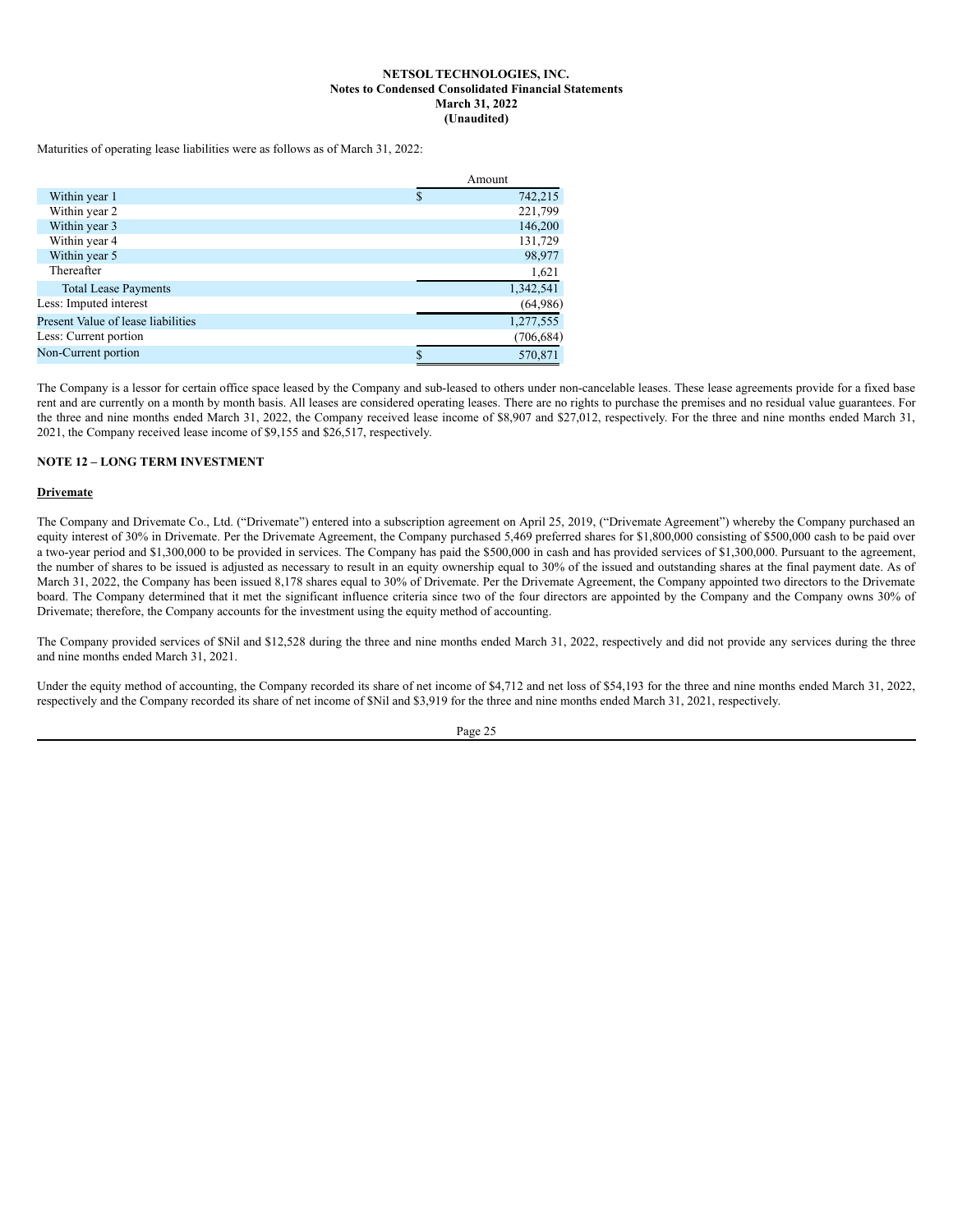#### **WRLD3D-Related Party**

On March 2, 2017, the Company purchased a 4.9% interest in WRLD3D, a non-public company, for \$1,111,111. The Company paid \$555,556 at the initial closing and \$555,555 on September 1, 2017. NetSol PK, the subsidiary of the Company, purchased a 12.2% investment in WRLD3D, for \$2,777,778 which was earned by providing IT and enterprise software solutions.

NetSol PK has not provided services to WRLD3D for the three and nine months ended March 31, 2022 and March 31, 2021. Accounts receivable and revenue in excess of billing were \$1,373,099 and \$8,163 at March 31, 2022, respectively. The Company has established an allowance for the full amounts of these accounts.

Under the equity method of accounting, the Company recorded its share of net loss of \$81,510 and \$263,388 for the three and nine months ended March 31, 2022, and the Company recorded its share of net loss of \$80,953 and \$236,407 for the three and nine months ended March 31, 2021, respectively.

The following table reflects the above investments at March 31, 2022.

|                                              | Drivemate |  | WRLD3D      |  | Total       |
|----------------------------------------------|-----------|--|-------------|--|-------------|
| Gross investment                             | .800.000  |  | 3.888.889   |  | 5,688,889   |
| Cumulative net loss on investment            | (94.143)  |  | (2,184,775) |  | (2,278,918) |
| Cumulative other comprehensive income (loss) |           |  | (516.271)   |  | (516, 271)  |
| Net investment                               | .705.857  |  | .187.843    |  | 2,893,700   |

# **NOTE 13 - INTANGIBLE ASSETS**

Intangible assets consisted of the following:

|                                                                            | As of<br>March 31, 2022        | As of<br>June 30, 2021         |
|----------------------------------------------------------------------------|--------------------------------|--------------------------------|
| Product Licenses - Cost                                                    | 47,244,997                     | 47,244,997                     |
| <b>Effect of Translation Adjustment</b><br><b>Accumulated Amortization</b> | (17,652,591)<br>(27, 414, 278) | (14, 440, 001)<br>(28,900,340) |
| Net Balance                                                                | 2,178,128                      | 3,904,656                      |

#### **(A) Product Licenses**

Product licenses include internally developed original license issues, renewals, enhancements, copyrights, trademarks, and trade names. Product licenses are amortized on a straight-line basis over their respective lives, and the unamortized amount of \$2,178,128 will be amortized over the next 1.5 years. Amortization expense for the three and nine months ended March 31, 2022 was \$407,111 and \$1,261,664, respectively. Amortization expense for the three and nine months ended March 31, 2021 was \$455,988 and \$1,338,625, respectively.

## **(B) Future Amortization**

Estimated amortization expense of intangible assets is as follows:

| Period ended:  |           |
|----------------|-----------|
| March 31, 2023 | 1,587,416 |
| March 31, 2024 | 590.712   |
|                | 2,178,128 |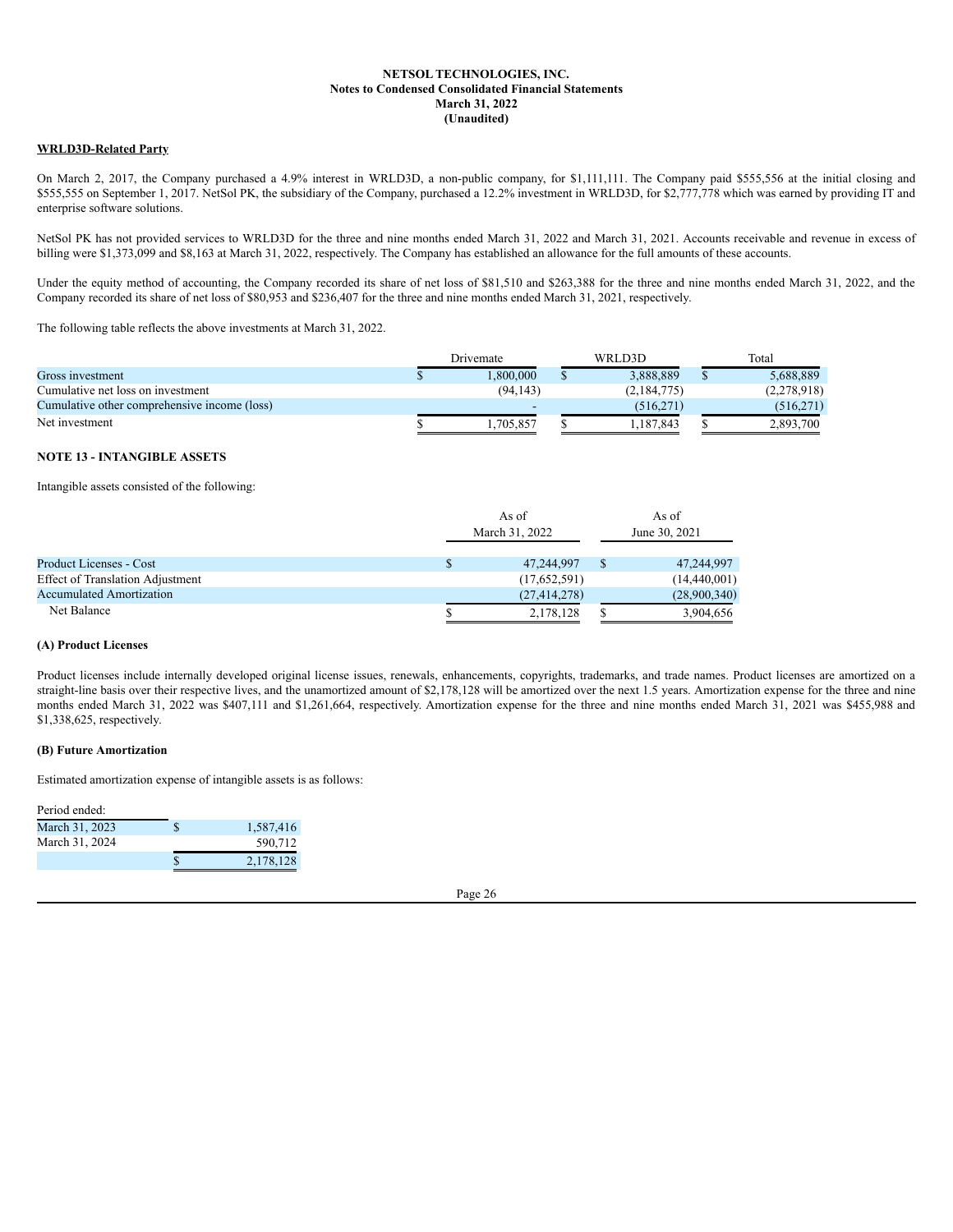# **NOTE 14 - ACCOUNTS PAYABLE AND ACCRUED EXPENSES**

Accounts payable and accrued expenses consisted of the following:

|                              |     | As of<br>March 31, 2022 |   | As of<br>June 30, 2021 |  |
|------------------------------|-----|-------------------------|---|------------------------|--|
| <b>Accounts Payable</b>      | \$. | 1,791,577               | S | 1,067,937              |  |
| <b>Accrued Liabilities</b>   |     | 3,543,428               |   | 2,662,666              |  |
| <b>Accrued Payroll</b>       |     |                         |   | 1,782,512              |  |
| <b>Accrued Payroll Taxes</b> |     | 316,355                 |   | 295,349                |  |
| <b>Taxes Payable</b>         |     | 405,550                 |   | 608,121                |  |
| Other Payable                |     | 260,217                 |   | 279,450                |  |
| Total                        | S.  | 6,317,127               |   | 6,696,035              |  |

## **NOTE 15 – DEBTS**

Notes payable and finance leases consisted of the following:

|                                          |      | As of March 31, 2022 |           |    |                       |    |                         |
|------------------------------------------|------|----------------------|-----------|----|-----------------------|----|-------------------------|
| Name                                     |      |                      | Total     |    | Current<br>Maturities |    | Long-Term<br>Maturities |
| D&O Insurance                            | (1)  | \$                   | 186,395   | \$ | 186,395               | \$ |                         |
| Bank Overdraft Facility                  | (2)  |                      |           |    |                       |    |                         |
| <b>Term Finance Facility</b>             | (3)  |                      | 711,264   |    | 711,264               |    |                         |
| Loan Payable Bank - Export Refinance     | (4)  |                      | 2,728,811 |    | 2,728,811             |    |                         |
| Loan Payable Bank - Running Finance      | (5)  |                      |           |    |                       |    |                         |
| Loan Payable Bank - Export Refinance II  | (6)  |                      | 2,073,896 |    | 2,073,896             |    |                         |
| Loan Payable Bank - Running Finance II   | (7)  |                      |           |    |                       |    |                         |
| Loan Payable Bank - Export Refinance III | (8)  |                      | 3,820,335 |    | 3,820,335             |    |                         |
| Sale and Leaseback Financing             | (9)  |                      | 101,342   |    | 39,417                |    | 61,925                  |
| Term Finance Facility                    | (10) |                      | 38,428    |    | 19,486                |    | 18,942                  |
| <b>Insurance Financing</b>               | (11) |                      | 5,010     |    | 5,010                 |    |                         |
|                                          |      |                      | 9,665,481 |    | 9,584,614             |    | 80,867                  |
| <b>Subsidiary Finance Leases</b>         | (12) |                      | 85,087    |    | 38,055                |    | 47,032                  |
|                                          |      |                      | 9,750,568 |    | 9,622,669             |    | 127,899                 |

| Name                                     |      | Total        | Current<br>Maturities | Long-Term<br>Maturities |
|------------------------------------------|------|--------------|-----------------------|-------------------------|
| D&O Insurance                            | (1)  | \$<br>73,143 | \$<br>73,143          | \$                      |
| <b>Bank Overdraft Facility</b>           | (2)  |              |                       |                         |
| Term Finance Facility                    | (3)  | 1,648,818    | 1,090,259             | 558,559                 |
| Loan Payable Bank - Export Refinance     | (4)  | 3,162,555    | 3,162,555             |                         |
| Loan Payable Bank - Running Finance      | (5)  |              |                       |                         |
| Loan Payable Bank - Export Refinance II  | (6)  | 2,403,542    | 2,403,542             |                         |
| Loan Payable Bank - Running Finance II   | (7)  |              |                       |                         |
| Loan Payable Bank - Export Refinance III | (8)  | 4,427,578    | 4,427,578             |                         |
| Sale and Leaseback Financing             | (9)  | 85,313       | 28,183                | 57,130                  |
| Term Finance Facility                    | (10) | 55,182       | 19,644                | 35,538                  |
| <b>Insurance Financing</b>               | (11) | 41,774       | 41,774                |                         |
|                                          |      | 11,897,905   | 11,246,678            | 651,227                 |
| <b>Subsidiary Finance Leases</b>         | (12) | 168,107      | 119,493               | 48,614                  |
|                                          |      | 12,066,012   | 11,366,171            | 699,841                 |

(1) The Company finances Directors' and Officers' ("D&O") liability insurance and Errors and Omissions ("E&O") liability insurance, for which the D&O and E&O balances are renewed on an annual basis and, as such, are recorded in current maturities. The interest rate on these financings were ranging from 5.0% to 7.0% as of March 31, 2022 and June 30, 2021.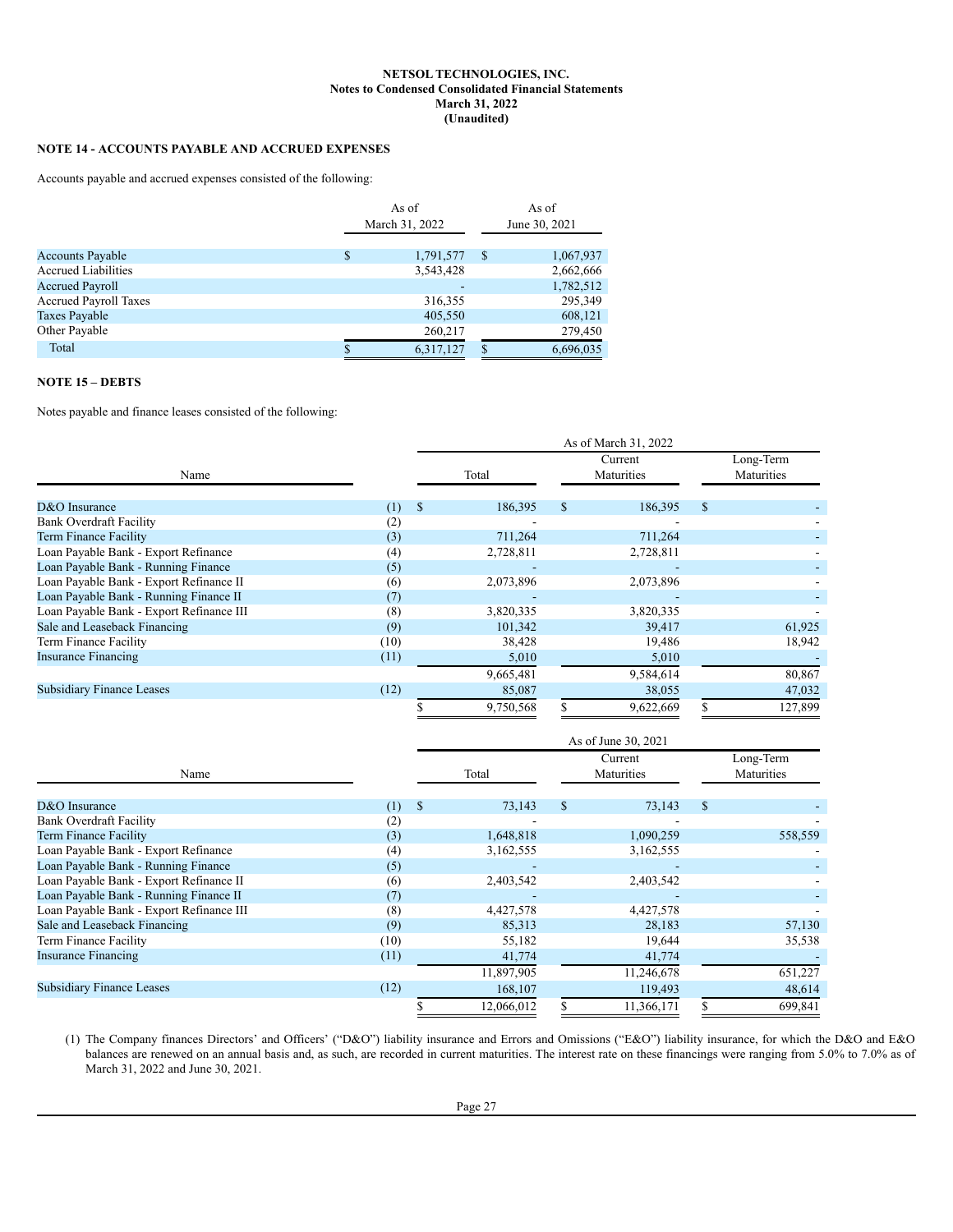(2) The Company's subsidiary, NTE, has an overdraft facility with HSBC Bank plc whereby the bank would cover any overdrafts up to £300,000, or approximately \$394,737. The annual interest rate was 5.12% as of March 31, 2022. The total outstanding balance as of March 31, 2022 and June 30, 2021 was £Nil.

This overdraft facility requires that the aggregate amount of invoiced trade debtors (net of provisions for bad and doubtful debts and excluding intra-group debtors) of NTE, not exceeding 90 days old, will not be less than an amount equal to 200% of the facility. As of March 31, 2022, NTE was in compliance with this covenant.

- (3) The Company's subsidiary, NetSol PK, has a term finance facility from Askari Bank Limited, approved by the Government of Pakistan to protect the employment situation during the COVID-19 pandemic. This is a term loan payable in three years. The availed facility amount was Rs. 130,324,892 or \$711,264, at March 31, 2022, which is shown as current. The availed facility amount was Rs. 260,678,818 or \$1,648,818, at June 30, 2021, of which \$1,090,259 is shown as current and the remaining \$558,559 is shown as long term. The interest rate for the loan was 3% at March 31, 2022 and June 30, 2021.
- (4) The Company's subsidiary, NetSol PK, has an export refinance facility with Askari Bank Limited, secured by NetSol PK's assets. This is a revolving loan that matures every nine months. The total facility amount is Rs. 500,000,000 or \$2,728,811 at March 31, 2022 and Rs. 500,000,000 or \$3,162,555 at June 30, 2021. The interest rate for the loan was 3% at March 31, 2022 and June 30, 2021.
- (5) The Company's subsidiary, NetSol PK, has a running finance facility with Askari Bank Limited, secured by NetSol PK's assets. The total facility amount is Rs. 75,000,000 or \$409,322, at March 31, 2022. The balance outstanding at March 31, 2022 and June 30, 2021 was Rs. Nil. The interest rate for the loan was 14.0% and 9.5% at March 31, 2022 and June 30, 2021, respectively.

This facility requires NetSol PK to maintain a long-term debt equity ratio of 60:40 and the current ratio of 1:1. As of March 31, 2022, NetSol PK was in compliance with this covenant.

- (6) The Company's subsidiary, NetSol PK, has an export refinance facility with Samba Bank Limited, secured by NetSol PK's assets. This is a revolving loan that matures every nine months. The total facility amount is Rs. 380,000,000 or \$2,073,896 and Rs. 380,000,000 or \$2,403,542 at March 31, 2022 and June 30, 2021, respectively. The interest rate for the loan was 3% at March 31, 2022 and June 30, 2021.
- (7) The Company's subsidiary, NetSol PK, has a running finance facility with Samba Bank Limited, secured by NetSol PK's assets. The total facility amount is Rs. 120,000,000 or \$654,915 and Rs. 120,000,000 or \$759,013, at March 31, 2022 and June 30, 2021, respectively. The interest rate for the loan was 13.5% and 9.0% at March 31, 2022 and June 30, 2021, respectively. The balance outstanding at March 31, 2022 and June 30, 2021 was Rs. Nil.

During the tenure of the loan, the facilities from Samba Bank Limited require NetSol PK to maintain at a minimum a current ratio of 1:1, an interest coverage ratio of 4 times, a leverage ratio of 2 times, and a debt service coverage ratio of 4 times. As of March 31, 2022, NetSol PK was in compliance with these covenants.

- (8) The Company's subsidiary, NetSol PK, has an export refinance facility with Habib Metro Bank Limited, secured by NetSol PK's assets. This is a revolving loan that matures every nine months. The total facility amount is Rs. 900,000,000 or \$4,911,859 and Rs. 900,000,000 or \$5,692,600, at March 31, 2022 and June 30, 2021, respectively. NetSol PK used Rs. 700,000,000 or \$3,820,335 and Rs. 700,000,000 or \$4,427,578, at March 31, 2022 and June 30, 2021, respectively. The interest rate for the loan was 3% at March 31, 2022 and June 30, 2021.
- (9) The Company's subsidiary, NetSol PK, availed sale and leaseback financing from First Habib Modaraba secured by the transfer of the vehicles' title. As of March 31, 2022, NetSol PK used Rs. 18,568,847 or \$101,342 of which \$61,925 was shown as long term and \$39,417 as current. As of June 30, 2021, NetSol PK used Rs. 13,487,949 or \$85,313 of which \$57,130 was shown as long term and \$28,183 as current. The interest rate for the loan was 9.0% at March 31, 2022, and June 30, 2021.

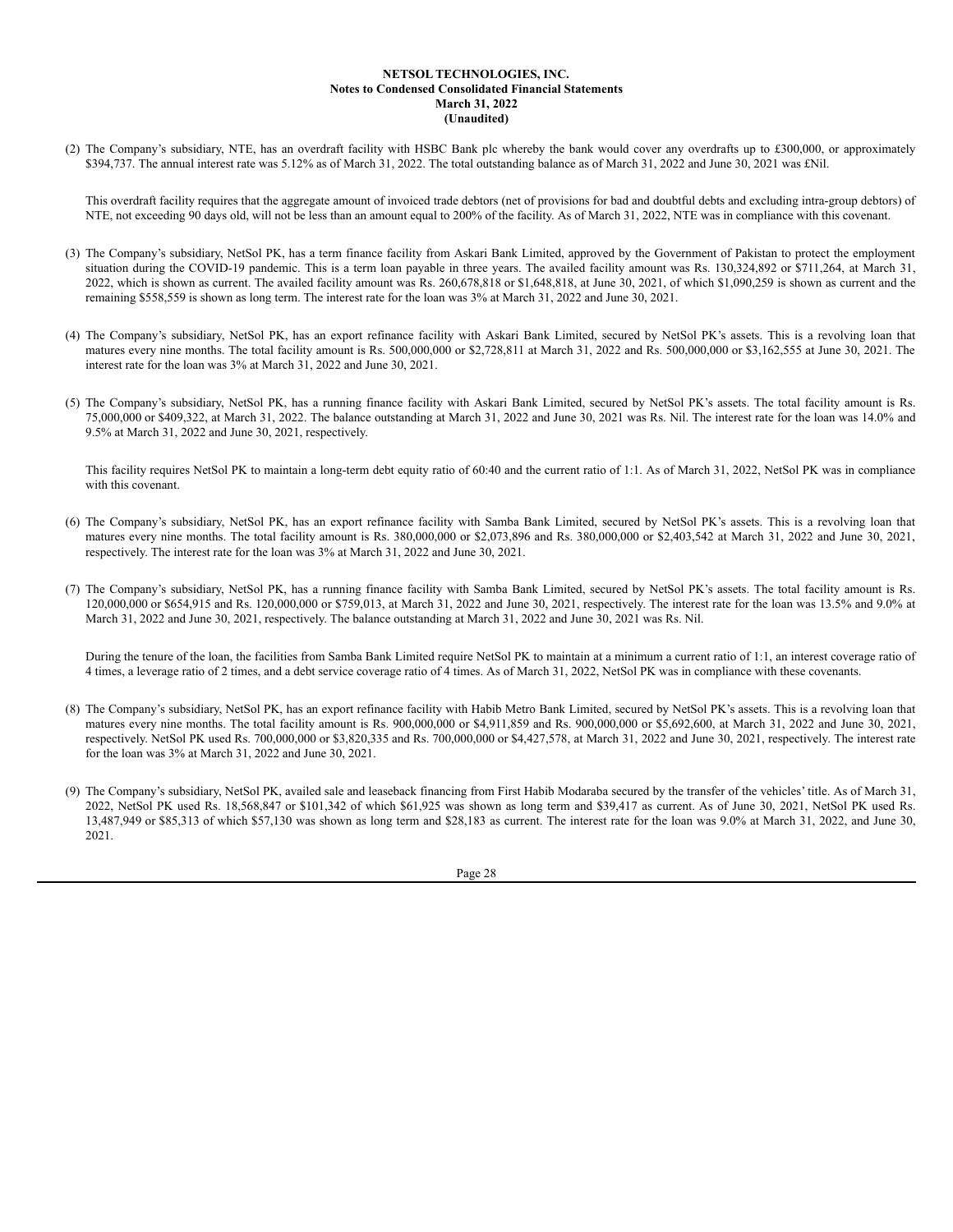- (10) In March 2019, the Company's subsidiary, VLS, entered into a loan agreement. The loan amount was £69,549, or \$91,512, for a period of 5 years with monthly payments of £1,349, or \$1,775. As of March 31, 2022, the subsidiary has used this facility up to \$34,428, of which \$18,942 was shown as long-term and \$19,486 as current. As of June 30, 2021, the subsidiary has used this facility up to \$55,182, of which \$35,538 was shown as long-term and \$19,644 as current. The interest rate was 6.14% at March 31, 2022 and June 30, 2021.
- (11) The Company's subsidiary, VLS, finances Directors' and Officers' ("D&O") liability insurance, and the \$5,011 and \$41,774 was recorded in current maturities, at March 31, 2022 and June 30, 2021, respectively. The interest rate on this financing ranged from 9.7% to 12.7% as of March 31, 2022 and was 9.7% as of June 30, 2021.
- (12) The Company leases various fixed assets under finance lease arrangements expiring in various years through 2024. The assets and liabilities under finance leases are recorded at the lower of the present value of the minimum lease payments or the fair value of the asset. The assets are secured by the assets themselves. Depreciation of assets under finance leases is included in depreciation expense for the three and nine months ended March 31, 2022 and 2021.

Following is the aggregate minimum future lease payments under finance leases as of March 31, 2022:

|                                             | Amount |           |
|---------------------------------------------|--------|-----------|
| Minimum Lease Payments                      |        |           |
| Within year 1                               | S      | 44,278    |
| Within year 2                               |        | 41,162    |
| Within year 3                               |        | 8,749     |
| Total Minimum Lease Payments                |        | 94,189    |
| Interest Expense relating to future periods |        | (9,102)   |
| Present Value of minimum lease payments     |        | 85,087    |
| Less: Current portion                       |        | (38, 055) |
| Non-Current portion                         | S      | 47.032    |

Following is the aggregate future long term debt payments as of March 31, 2022

|                            |   | Amount |            |
|----------------------------|---|--------|------------|
| Loan Payments              |   |        |            |
| Within year 1              | S |        | 770,167    |
| Within year 2              |   |        | 63,677     |
| Within year 3              |   |        | 17,190     |
| <b>Total Loan Payments</b> |   |        | 851,034    |
| Less: Current portion      |   |        | (770, 167) |
| Non-Current portion        |   |        | 80,867     |
|                            |   |        |            |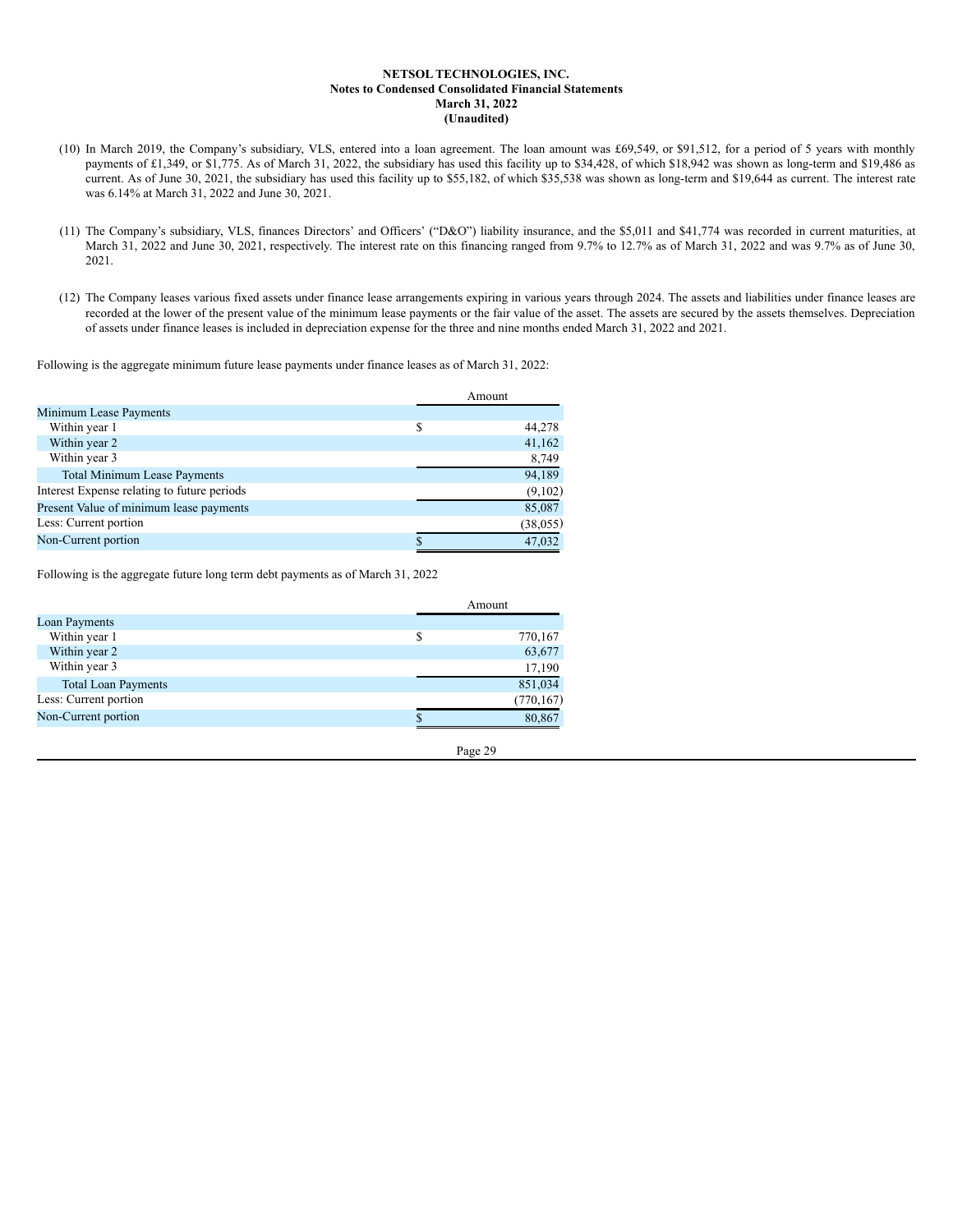# **NOTE 16 - STOCKHOLDERS' EQUITY**

During the three and nine months ended March 31, 2022, the Company issued nil and 1,985 shares of common stock for services rendered by the independent members of the Board of Directors as part of their board compensation. These shares were valued at the fair market value of \$12,009.

During the three and nine months ended March 31, 2022, the Company issued 3,000 shares of its common stock to employees pursuant to the terms of their employment agreements valued at \$12,600.

During the three and nine months ended March 31, 2022, the Company issued 2,500 and 5,000 shares of common stock for services received from one of its vendors. These shares were valued at the fair market value of \$9,625 and \$19,525, respectively.

During the three and nine months ended March 31, 2022, the Company purchased nil and 22,510 shares of its own stock for \$100,106 pursuant to the Company's stock repurchase plan.

## **NOTE 17 – SHARE BASED PAYMENTS**

The following table summarizes stock grants awarded as compensation:

|                          |               |   | Weighted Average Grant |
|--------------------------|---------------|---|------------------------|
|                          | $#$ of shares |   | Date Fair Value (\$)   |
| Unvested, June 30, 2021  | 6,985         | S | 5.75                   |
| Granted                  | 3.000         |   | 4.20                   |
| Vested                   | (4,985)       |   | 4.94                   |
| Forfeited / Cancelled    | ۰             |   |                        |
| Unvested, March 31, 2022 | 5.000         | S | 5.69                   |

For the three and nine months ended March 31, 2022, the Company recorded compensation expense of \$19,713 and \$36,941, respectively. For the three and nine months ended March 31, 2021, the Company recorded compensation expense of \$74,169 and \$239,333, respectively. The compensation expense related to the unvested stock grants as of March 31, 2022 was \$7,112 which will be recognized during the fiscal year 2022.

#### **NOTE 18 – CONTINGENCIES**

From time to time, the Company is subject to legal proceedings, claims, and litigation arising in the ordinary course of business including tax assessments. The Company defends itself vigorously against any such claims. When (i) it is probable that an asset has been impaired or a liability has been incurred and (ii) the amount of the loss can be reasonably estimated, the Company records the estimated loss. The Company provides disclosure in the notes to the consolidated financial statements for loss contingencies that do not meet both conditions if there is a reasonable possibility that a loss may have been incurred that would be material to the financial statements. Significant judgment is required to determine the probability that a liability has been incurred and whether such liability is reasonably estimable. The Company bases accruals on the best information available at the time, which can be highly subjective. The final outcome of these matters could vary significantly from the amounts included in the accompanying consolidated financial statements.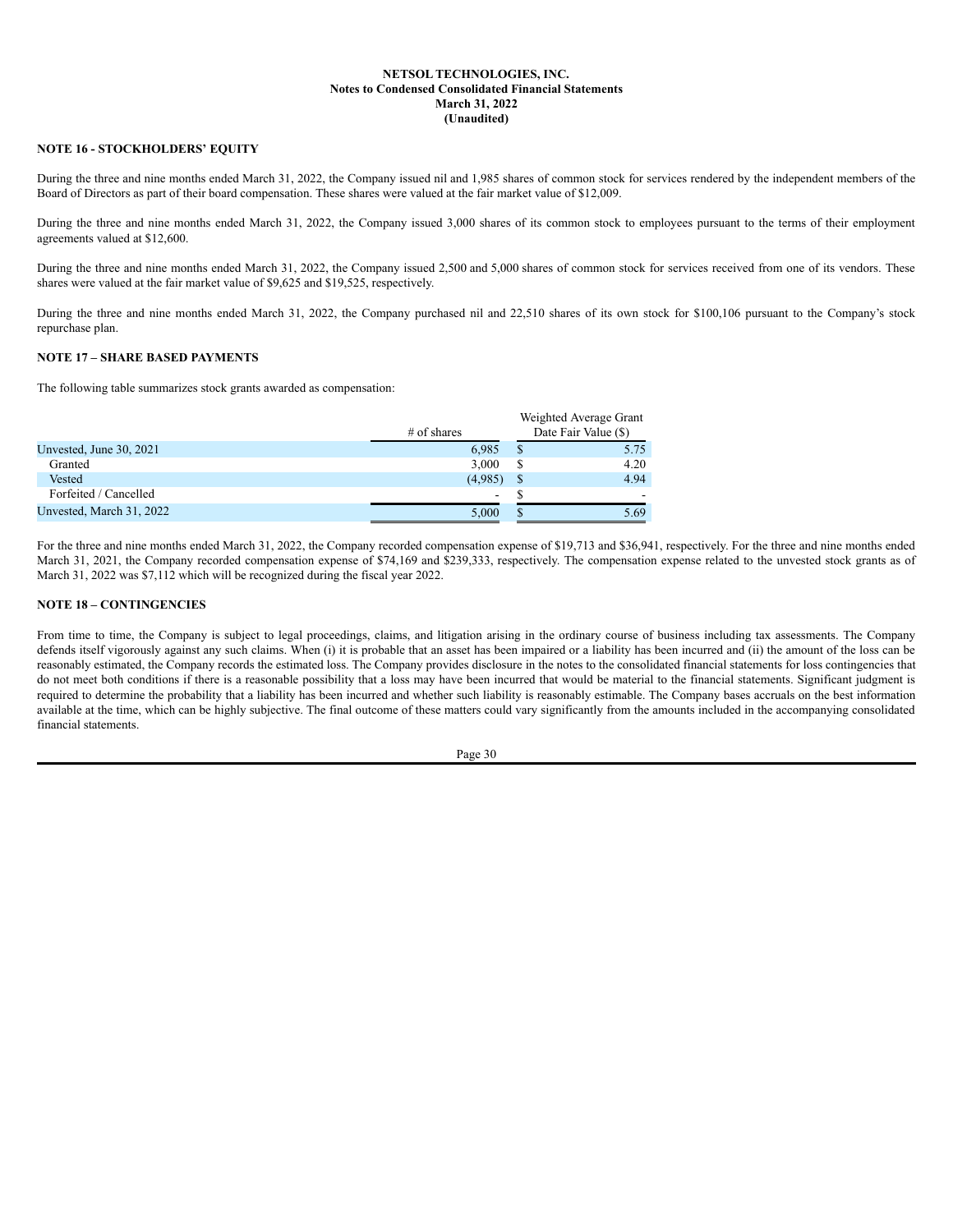# **NOTE 19 – OPERATING SEGMENTS**

The Company has identified three segments for its products and services; North America, Europe and Asia-Pacific. Our reportable segments are business units located in different global regions. Each business unit provides similar products and services; license fees for leasing and asset-based software, related maintenance fees, and implementation and IT consulting services. Separate management of each segment is required because each business unit is subject to different operational issues and strategies due to their particular regional location. The Company accounts for intra-company sales and expenses as if the sales or expenses were to third parties and eliminates them in the consolidation.

The following table presents a summary of identifiable assets as of March 31, 2022 and June 30, 2021:

|                        | As of<br>March 31, 2022 | As of<br>June 30, 2021 |            |  |
|------------------------|-------------------------|------------------------|------------|--|
| Identifiable assets:   |                         |                        |            |  |
| Corporate headquarters | 1,765,803               | \$                     | 2,067,474  |  |
| North America          | 5,653,292               |                        | 6,073,616  |  |
| Europe                 | 9,448,659               |                        | 10,363,611 |  |
| Asia - Pacific         | 65,208,505              |                        | 68,101,560 |  |
| Consolidated           | 82,076,259              | S                      | 86,606,261 |  |

The following table presents a summary of investment under equity method as of March 31, 2022 and June 30, 2021:

|                                               | As of<br>March 31, 2022 |  | As of<br>June 30, 2021 |
|-----------------------------------------------|-------------------------|--|------------------------|
| Investment in associates under equity method: |                         |  |                        |
| Corporate headquarters                        | 337,127                 |  | 396,403                |
| Asia - Pacific                                | 2,556,573               |  | 2,759,449              |
| Consolidated                                  | 2,893,700               |  | 3,155,852              |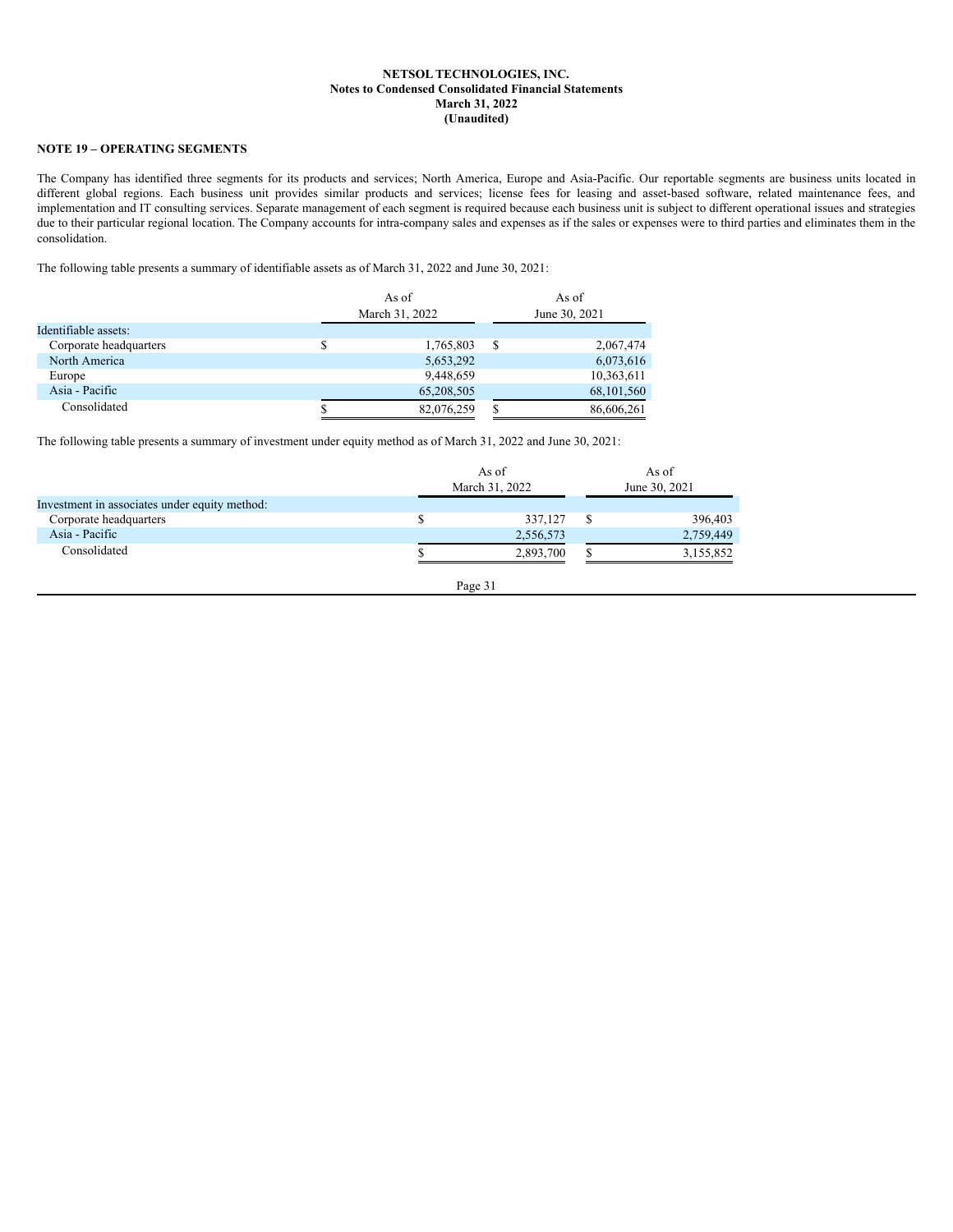The following table presents a summary of operating information for the three and nine months ended March 31:

|                                                                    |                    |            | For the Three Months<br>For the Nine Months<br>Ended March 31.<br>Ended March 31 |            |              |            |               |             |
|--------------------------------------------------------------------|--------------------|------------|----------------------------------------------------------------------------------|------------|--------------|------------|---------------|-------------|
|                                                                    |                    | 2022       |                                                                                  | 2021       |              | 2022       |               | 2021        |
| Revenues from unaffiliated customers:                              |                    |            |                                                                                  |            |              |            |               |             |
| North America                                                      | $\mathbf S$        | 1,113,820  | \$                                                                               | 1,008,011  | \$           | 3,104,433  | \$            | 2,837,445   |
| Europe                                                             |                    | 2,088,918  |                                                                                  | 2,748,945  |              | 7,483,911  |               | 8,627,042   |
| Asia - Pacific                                                     |                    | 11,607,088 |                                                                                  | 10,027,040 |              | 33,115,205 |               | 28,088,347  |
|                                                                    |                    | 14,809,826 |                                                                                  | 13,783,996 |              | 43,703,549 |               | 39,552,834  |
| Revenue from affiliated customers                                  |                    |            |                                                                                  |            |              |            |               |             |
| Asia - Pacific                                                     |                    |            |                                                                                  |            |              |            |               |             |
|                                                                    |                    |            |                                                                                  |            |              |            |               |             |
| Consolidated                                                       | $\mathbf S$        | 14,809,826 | $\mathbb{S}$                                                                     | 13,783,996 | $\mathbf S$  | 43,703,549 | $\mathbb{S}$  | 39,552,834  |
| Intercompany revenue                                               |                    |            |                                                                                  |            |              |            |               |             |
| Europe                                                             | \$                 | 105,668    | \$                                                                               | 160,970    | \$           | 349,345    | \$            | 426,883     |
| Asia - Pacific                                                     |                    | 3,104,913  |                                                                                  | 3,810,340  |              | 6,439,377  |               | 9,094,697   |
| Eliminated                                                         | S                  | 3,210,581  | \$                                                                               | 3,971,310  | \$           | 6,788,722  | $\mathbb{S}$  | 9,521,580   |
|                                                                    |                    |            |                                                                                  |            |              |            |               |             |
| Net income (loss) after taxes and before non-controlling interest: |                    |            |                                                                                  |            |              |            |               |             |
| Corporate headquarters<br>North America                            | \$                 | (394, 375) | \$                                                                               | (804, 636) | \$           | (127,742)  | \$            | 1,536,305   |
|                                                                    |                    | (86, 722)  |                                                                                  | 57,460     |              | (213,730)  |               | (271, 356)  |
| Europe<br>Asia - Pacific                                           |                    | (575, 533) |                                                                                  | (474, 629) |              | (973, 972) |               | 301,472     |
|                                                                    |                    | 1,039,158  |                                                                                  | 246,635    |              | 4,287,015  |               | (1,497,302) |
| Consolidated                                                       | $\mathbb{S}$       | (17, 472)  | $\mathbb{S}$                                                                     | (975, 170) | $\mathbb{S}$ | 2,971,571  | $\mathsf{\$}$ | 69,119      |
| Depreciation and amortization:                                     |                    |            |                                                                                  |            |              |            |               |             |
| North America                                                      | \$                 | 451        | \$                                                                               | 701        | \$           | 1,544      | $\mathbb{S}$  | 3,653       |
| Europe                                                             |                    | 88,987     |                                                                                  | 139,180    |              | 288,481    |               | 356,117     |
| Asia - Pacific                                                     |                    | 858,495    |                                                                                  | 891,962    |              | 2,579,646  |               | 2,536,433   |
| Consolidated                                                       | $\mathbb{S}$       | 947,933    | $\mathbb{S}$                                                                     | 1,031,843  | \$           | 2,869,671  | $\mathbb{S}$  | 2,896,203   |
|                                                                    |                    |            |                                                                                  |            |              |            |               |             |
| Interest expense:                                                  |                    |            |                                                                                  |            |              |            |               |             |
| Corporate headquarters                                             | \$                 | 8,105      | \$                                                                               | 4,647      | \$           | 28,111     | $\mathbb{S}$  | 15,578      |
| North America                                                      |                    |            |                                                                                  | 725        |              |            |               | 2,660       |
| Europe                                                             |                    | 1,766      |                                                                                  | 4,106      |              | 8,050      |               | 8,133       |
| Asia - Pacific                                                     |                    | 76,045     |                                                                                  | 89,178     |              | 241,576    |               | 269,853     |
| Consolidated                                                       | \$                 | 85,916     | \$                                                                               | 98,656     | \$           | 277,737    | $\mathbb{S}$  | 296,224     |
| Income tax expense:                                                |                    |            |                                                                                  |            |              |            |               |             |
| Corporate headquarters                                             | $\mathbf S$        | L,         | \$                                                                               | $\sim$     | $\mathbf S$  | 800        | $\mathbb S$   |             |
| North America                                                      |                    | 400        |                                                                                  | 450        |              | 2,000      |               | 450         |
| Europe                                                             |                    |            |                                                                                  | 18,333     |              | 9,524      |               | 222,370     |
| Asia - Pacific                                                     |                    | 157,204    |                                                                                  | 114,373    |              | 514,413    |               | 420,064     |
| Consolidated                                                       | $\mathbf{\hat{s}}$ | 157,604    | \$                                                                               | 133,156    | $\mathbf S$  | 526,737    | $\mathbb{S}$  | 642,884     |
|                                                                    |                    |            |                                                                                  |            |              |            |               |             |
|                                                                    |                    | Page 32    |                                                                                  |            |              |            |               |             |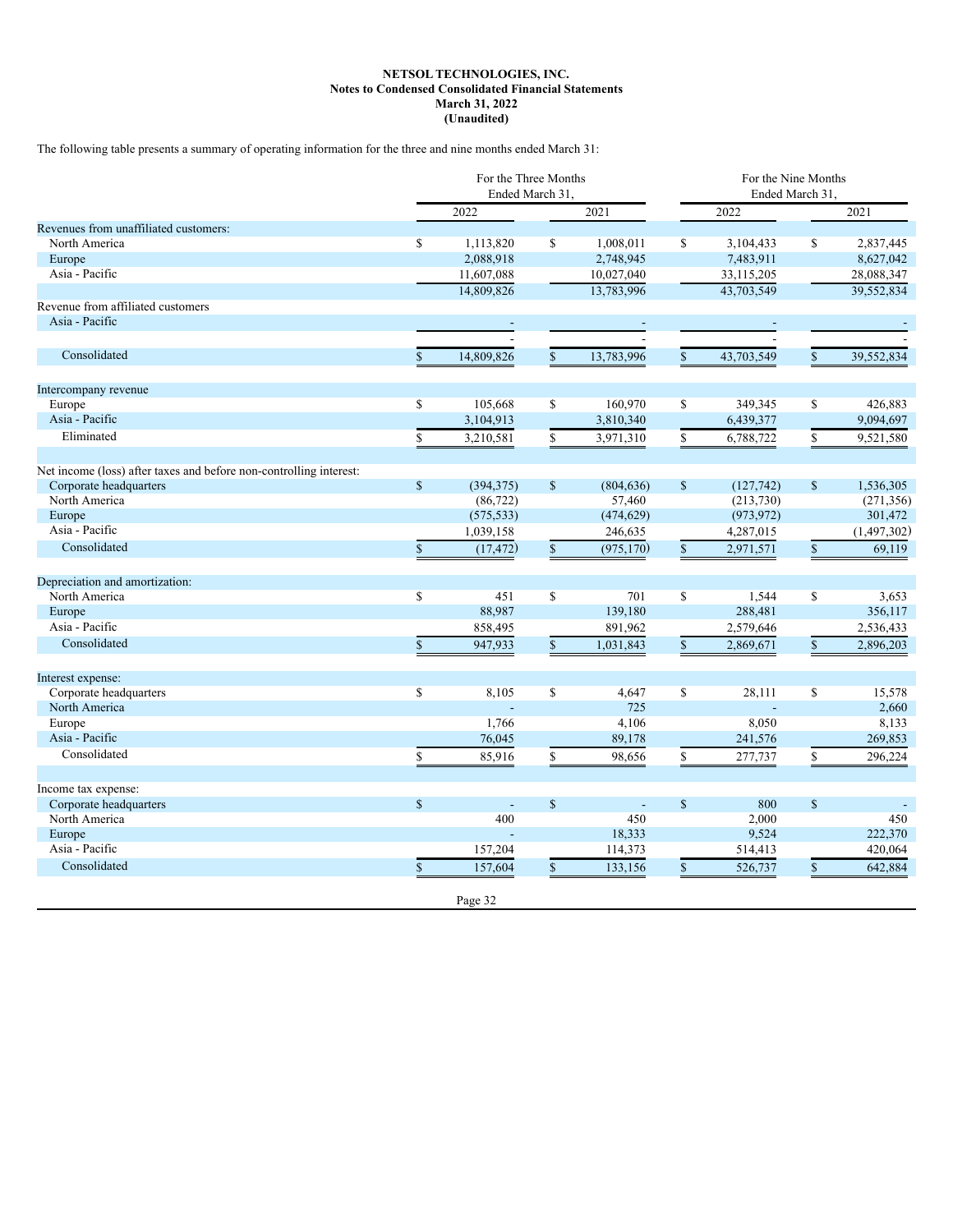The following table presents a summary of capital expenditures for the nine months ended March 31:

|                       |      | For the Nine Months<br>Ended March 31, |  |           |  |  |  |  |
|-----------------------|------|----------------------------------------|--|-----------|--|--|--|--|
|                       | 2022 |                                        |  | 2021      |  |  |  |  |
| Capital expenditures: |      |                                        |  |           |  |  |  |  |
| North America         | ъ.   | $\sim$                                 |  | 1,520     |  |  |  |  |
| Europe                |      | 134,450                                |  | 388,367   |  |  |  |  |
| Asia - Pacific        |      | 1,546,406                              |  | 1,719,171 |  |  |  |  |
| Consolidated          |      | 1,680,856                              |  | 2,109,058 |  |  |  |  |

## **NOTE 20 – NON-CONTROLLING INTEREST IN SUBSIDIARY**

The Company had non-controlling interests in several of its subsidiaries. The balance of non-controlling interest was as follows:

|                   | <b>SUBSIDIARY</b> | Non-Controlling Interest % |              | Non-Controlling Interest at<br>March 31, 2022 |
|-------------------|-------------------|----------------------------|--------------|-----------------------------------------------|
| NetSol PK         |                   | 33.88%                     | <sup>S</sup> | 6,675,082                                     |
| NetSol-Innovation |                   | 33.88%                     |              | 91,961                                        |
| NetSol Thai       |                   | 0.006%                     |              | (151)                                         |
| OTOZ Thai         |                   | 5.60%                      |              | (1,091)                                       |
| <b>OTOZ</b>       |                   | 5.59%                      |              | (43,903)                                      |
| Total             |                   |                            |              | 6,721,898                                     |
|                   | <b>SUBSIDIARY</b> | Non-Controlling Interest % |              | Non-Controlling Interest at<br>June 30, 2021  |
| NetSol PK         |                   | 33.88%                     | -S           | 7,101,883                                     |
| NetSol-Innovation |                   | 33.88%                     |              | 136,611                                       |
| NetSol Thai       |                   | 0.006%                     |              | (208)                                         |
| OTOZ Thai         |                   | 0.006%                     |              | (52)                                          |
| <b>OTOZ</b>       |                   | $5.00\%$                   |              | (22,761)                                      |
| Total             |                   |                            |              | 7,215,473                                     |

The Company's subsidiary, OTOZ, issued 19,633 shares to one of its employees as part of their employment agreement resulting in an increase of non-controlling interest from 5.0% to 5.59%.

The effective shareholding of the non-controlling interest for OTOZ Thai increased to 5.6%.

## **NOTE 21 – INCOME TAXES**

The current tax provision is based on taxable income for the year determined in accordance with the prevailing law for taxation of income. The charge for tax on income is calculated at the current rates of taxation as applicable after considering tax credit and tax rebates available, if any. We are subject to income taxes in the U.S. and numerous foreign jurisdictions. Our effective tax rate is lower than the U.S. statutory rate primarily because of more earnings realized in countries that have lower statutory tax rates. Our effective tax rate in the future will depend on the portion of our profits earned within and outside the United States. Income from the export of computer software and its related services developed in Pakistan is exempt from tax through June 30, 2025; however, tax at the applicable rates is charged to the income from revenue generated from other than core business activities.

During the three and nine months ended March 31, 2022, the Company recorded an income tax provision of \$157,604 and \$526,737, respectively, resulting in an effective tax rate of (112.5%) and 15.1%, respectively. During the three and nine months ended March 31, 2021, the Company recorded an income tax provision of \$133,156 and \$642,884, respectively, resulting in an effective tax rate of (15.8%) and 90.3%, respectively.

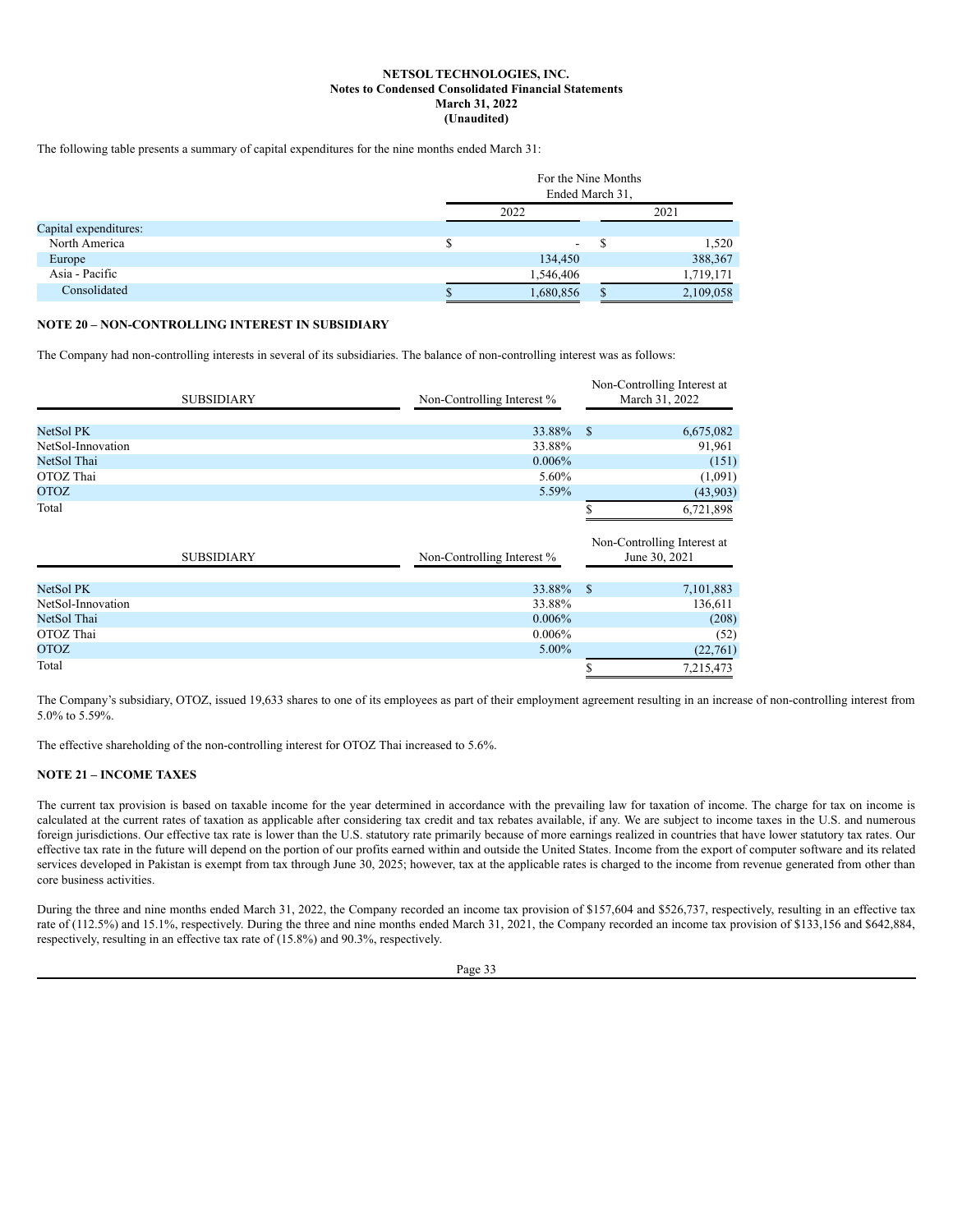#### <span id="page-33-0"></span>**Item 2. Management's Discussion and Analysis of Financial Condition and Results of Operations**

The following discussion is intended to assist in an understanding of the Company's financial position and results of operations for the three and nine months ended March 31, 2022. The following discussion should be read in conjunction with the information included within our Annual Report on Form 10-K for the year ended June 30, 2021, and the Condensed Consolidated Financial Statements and notes thereto included elsewhere in this Quarterly Report on Form 10-Q.

Our website is located at www.netsoltech.com, and our investor relations website is located at http://ir.netsoltech.com. The following filings are available through our investor relations website after we file with the SEC: Annual Reports on Form 10-K, Quarterly Reports on Form 10-Q, and our Proxy Statements for our annual meetings of stockholders. These filings are also available for download free of charge on our investor relations website. We also provide a link to the section of the SEC's website at www.sec.gov that has all of our public filings, including Annual Reports on Form 10-K, Quarterly Reports on Form 10-Q, Current Reports on Form 8-K, all amendments to those reports, our Proxy Statements and other ownership related filings. Further, a copy of this Quarterly Report on Form 10-Q is located at the SEC's Public Reference Room at 100 F Street, NE, Washington D.C. 20549. Information on the operation of the Public Reference Room can be obtained by calling the SEC at 1-800-SEC-0330.

We webcast our earnings calls and certain events we participate in or host with members of the investment community on our investor relations website. Additionally, we provide notifications of news or announcements regarding our financial performance, including SEC filings, investor events, press and earnings releases, and blogs as part of our investor relations website and on social media platforms linked to our corporate website. Investors and others can receive notifications of new information posted on our investor relations website by signing up for e-mail alerts. Further corporate governance information, including our committee charters and code of conduct, is also available on our investor relations website at http:// netsoltech.com/about-us. The content of our websites is not intended to be incorporated by reference into this or in any other report or document we file with the SEC, and any references to our websites are intended to be inactive textual references only.

## *Forward-Looking Information*

This report contains certain forward-looking statements and information relating to the Company that is based on the beliefs of its management as well as assumptions made by and information currently available to its management. When used in this report, the words "anticipate", "believe", "estimate", "expect", "intend", "plan", and similar expressions as they relate to the Company or its management, are intended to identify forward-looking statements. These statements reflect management's current view of the Company with respect to future events and are subject to certain risks, uncertainties and assumptions. Should any of these risks or uncertainties materialize, or should underlying assumptions prove incorrect, actual results may vary materially from those described in this report as anticipated, estimated or expected. The Company's realization of its business aims could be materially and adversely affected by any technical or other problems in, or difficulties with, planned funding and technologies, third party technologies which render the Company's technologies obsolete, the unavailability of required third party technology licenses on commercially reasonable terms, the loss of key research and development personnel, the inability or failure to recruit and retain qualified research and development personnel, or the adoption of technology standards which are different from technologies around which the Company's business ultimately is built. The Company does not intend to update these forward-looking statements.

## **Business Overview**

NetSol Technologies, Inc. (NasdaqCM: NTWK) is a worldwide provider of IT and enterprise software solutions. We believe that our solutions constitute mission critical applications for clients, as they encapsulate end-to-end business processes, facilitating faster processing and increased transactions.

Our primary sources of revenues have been licensing, subscriptions, modification, enhancement and support of our suite of financial applications, under the brand name NFS Ascent<sup>®</sup> for leading businesses in the global finance and leasing space. With constant innovation being a major part of NETSOL's DNA, we have enabled NFS Ascent<sup>®</sup> deployment on the cloud with several implementations already live and some underway. This shift to the cloud will enable NETSOL's new customers to opt for a subscriptionbased pricing model rather than the traditional licensing model.

NETSOL's clients include blue chip organizations, Dow-Jones 30 Industrials, Fortune 500 manufacturers, financial institutions, global vehicle manufacturers and enterprise technology providers, all of which are serviced by NETSOL's strategically placed support and delivery locations around the globe.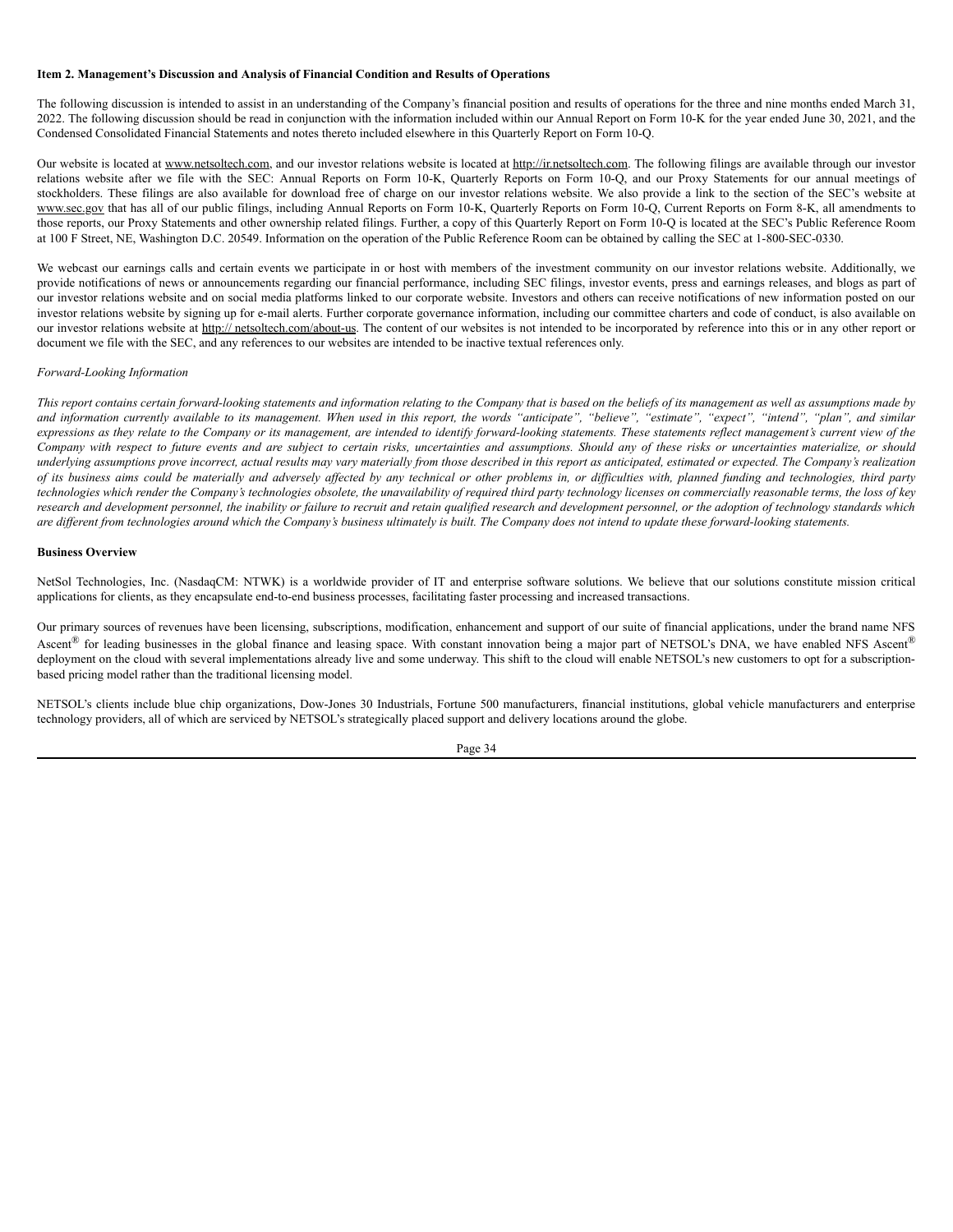Founded in 1997, NetSol is headquartered in Calabasas, California. While the Company follows a global strategy for sales and delivery of its portfolio of solutions and services, it continues to maintain regional offices in the following locations:

- North America Los Angeles Area
	- Europe London Metropolitan area and Horsham in the UK
- Asia Pacific Lahore, Karachi, Bangkok, Beijing, Shanghai, Jakarta and Sydney

NETSOL believes that our strong technology solutions offer our customers a return on their investment and allows us to thrive in a hyper competitive and mature global marketplace. Our solutions are bolstered by our people. NETSOL believes that people are the drivers of success; therefore, we invest heavily in our hiring, training and retention of top-notch staff to ensure not only successful selling, but also the ongoing satisfaction of our clients. Taken together, this "selling and attentive servicing" approach creates a distinctive advantage for NETSOL and a unique value for its customers. NETSOL continues to underpin its proven and effective business model which is a combination of careful cost arbitrage, subject matter expertise, domain experience, scalability and proximity with its global and regional customers.

Our primary offerings include the following:

### **NFS Ascent®**

NFS Ascent<sup>®</sup>, the Company's next generation platform, offers a technologically advanced solution for the auto and equipment finance and leasing industry. NFS Ascent's<sup>®</sup> architecture and user interfaces were designed based on the Company's collective experience with global Fortune 500 companies over the past 40 years combined with UX design concepts. The platform's framework allows auto captive and asset finance companies to rapidly transform legacy driven technology into a state-of-the-art IT and business process environment. At the core of the NFS Ascent® platform, is a lease accounting and contract processing engine, which allows for an array of interest calculation methods, as well as robust accounting of multi-billion-dollar lease portfolios. NFS Ascent<sup>®</sup>, with its distributed and clustered deployment across parallel application and highvolume data servers, enables finance companies to process voluminous data in a hyper speed environment. NFS Ascent® has been developed using the latest tools and technologies and its n-tier SOA architecture allows the system to greatly improve a myriad of areas including, but not limited to, scalability, performance, fault tolerance and security. Our premier, next generation solution NFS Ascent® is now also available on the cloud via SaaS/subscription-based pricing. With swift, seamless deployments and easy scalability, it is an extremely adaptive retail and wholesale platform for the global finance and leasing industry. This cloud-version of NFS Ascent<sup>®</sup> is offered via flexible, value-driven subscription-based pricing options without the need to pay any upfront license fees.

#### **NFS Digital**

NFS Digital is a combination of our core strengths, domain, and technology. Our insight into the evolving landscape along with our valuable experience enables us to define sound digital transformation strategies and compliment them with smart digital solutions so our customers always remain competitive and relevant to the dynamic environment. Our digital transformation solutions are extremely robust and can be used with or without our core, next-gen solution (NFS Ascent<sup>®</sup>) to effectively augment and enhance our customer's ecosystem. NFS Digital includes Self-Point of Sale, Mobile Account, Mobile Point of Sale, Mobile Dealer, Mobile Auditor, Mobile Collector and Mobile Field Investigator.

#### **Otoz**

## **Otoz Digital Auto Retail**

Otoz provides a white-labelled SaaS platform to OEMs, auto-captives, dealers and start-ups that helps them launch short and long-term on-demand mobility models (car-share and car subscription) and digital retail in minimum time. Our white-label, turn-key platform helps dealers to make the move into digital era by offering an end-to-end car buying experience completely online. Digital auto-retail is not a one-size-fits-all. Otoz provides a flexible, configurable and scalable turn-key platform that helps define, launch and scale a variety of retail products (finance, lease, buy, etc.). Otoz platform empowers dealers to compete in digital era by addressing a range of customer segments with varied needs.

Page 35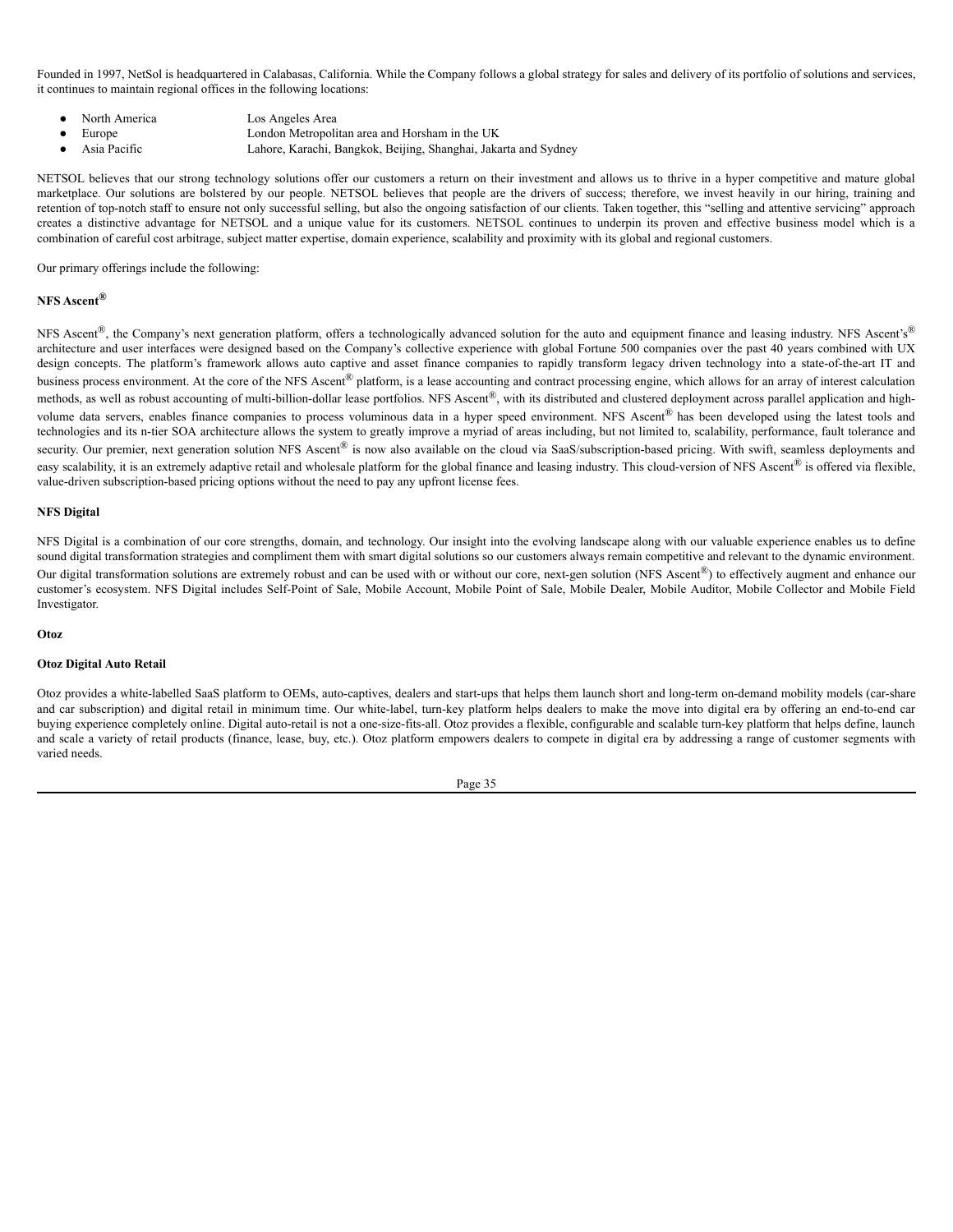## **Otoz Ecosystem**

The Otoz powerful Application Program Interface (API) based architecture allows OEMs, auto-captives and dealerships to integrate with a plethora of providers to offer an end-to-end Omni-channel digital car finance and lease experience. Out-of-the-box APIs by Otoz help dealers and auto-captives connect with ecosystem partners which are crucial for running their auto retail business. It includes, finance and insurance products, trade-in tools, fraud checks, CRM system, websites (Tier 1 – Tier 3), marketing toolkit, inventory feeds, Know Your Customers (KYC), payment processors, vehicle delivery providers etc. In addition, Otoz is equipped with smart lead generation and product analytics capabilities. It empowers dealers with the capability to convert qualified leads and never lose contact with customers. The product analytics capability allows us to improve the customer journey by addressing friction points, herein improving customer experience and conversions – a win-win scenario for dealers and customers.

#### **Otoz Platform**

A fully digital, white label platform for lease, finance, and cash transactions that delivers a frictionless customer experience.

Otoz platform consists of two components the Dealer Tool and the Customer Application (APP) of a Dealer Tool which provides for a myriad of services including account creation, order management work queue, user roles and rights, tax configurator, customer KYC reports, vehicle delivery scheduling, payment gateways and inventory management, finance and insurance products feed and prioritization, dealer fee management and ecosystem APIs. The Customer App permits the dealer to work with the customer to get a vehicle via cash, finance or lease, manage vehicle delivery and pick-up scheduling, buy finance and insurance products, buy accessories, paperless license checks, personalized pricing, vehicle options, trade-in valuation, credit application and decision, paperless contracts and e-signing, digital payments and a deal builder.

## **Other Products**

The Company continues to support its North America and European legacy systems including LeasePak and LeaseSoft.

# **Highlights**

Listed below are a few of NetSol's highlights for the quarter ended March 31, 2022:

- We generated approximately \$1,300,000 by successfully implementing change requests from various customers across multiple regions.
- We successfully delivered our cloud enabled Ascent front end (POS/CAP) to a leading commercial finance company in Australia at subscription-based pricing. This implementation has generated revenues of approximately \$200,000.
- We signed a contract with a notable Swedish bank to implement NFS Ascent in Sweden, Norway, Denmark and Finland. This contract is in the discovery phase.
- We onboarded another 5 dealers of a leading German Auto Manufacturer in US on its digital retailing solution.
- We started the implementation process for NFS Ascent Retail in Taiwan related to the DFS contract.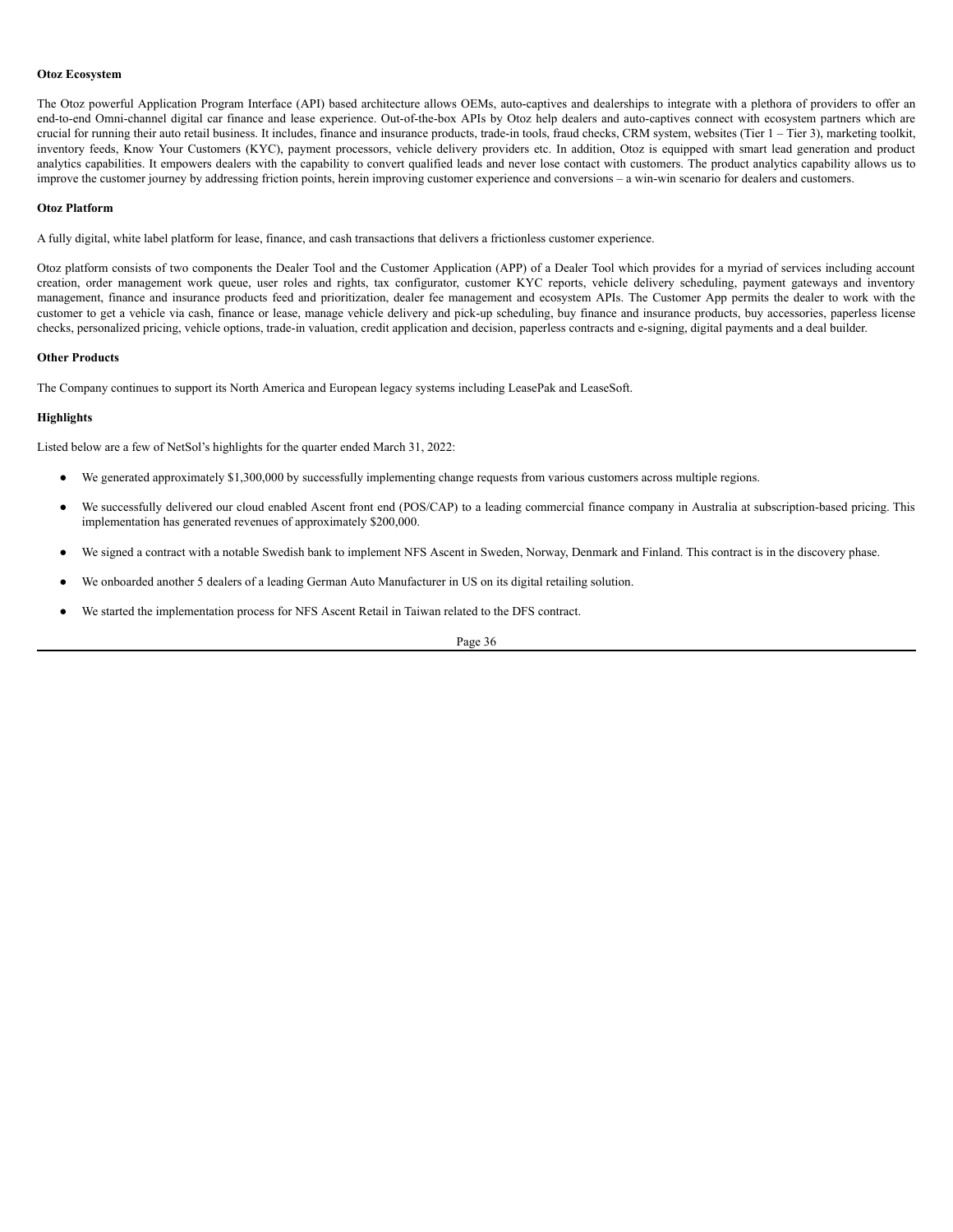Management has identified the following material trends affecting NetSol.

Positive trends:

- NFS Ascent® SaaS offering is gaining traction in mid-size auto captives and financial institutions in North American and European markets and is consistent with our transformation strategy as market size has expanded globally.
- Mobility and digital transformation is the new norm showing acceleration in every sector particularly in auto and banking.
- COVID-19 has created new dynamics for businesses and corporations with employees and executives working from home. Essentially, the decreased office and maintenance costs, as well as the sharply reduced travel expenses, have positively impacted our financials.
- Since September 2021, we have over 40% of employees working from the office in all of our global locations.
- The work environment created by COVID-19 led our R&D teams to expand and monetize mobile and digital solutions in our space and complementary sectors in an effort to anticipate customer needs.
- In developing markets, new interests are emerging from existing clients for upgrades and mobility platforms.
- Growing opportunities and dynamics of shared car ownership either through ride hailing or car sharing encourage the use of our innovation and development tools.
- Otoz platform is showing positive trajectory of interest from existing and new auto leasing and Tier 1 companies in all of our markets, including China, the US and Europe.
- Improved stability in US and Pakistan relationship boosting confidence and trade relations.
- The China Pakistan Economic Corridor (CPEC) investment, initiated by China, has exceeded \$62 billion investment from the originally planned \$46 billion on Pakistan energy and infrastructure sectors.
- China's auto sector remains strong as our customers are constantly demanding 'Change Requests' or additional services and reflects resilience.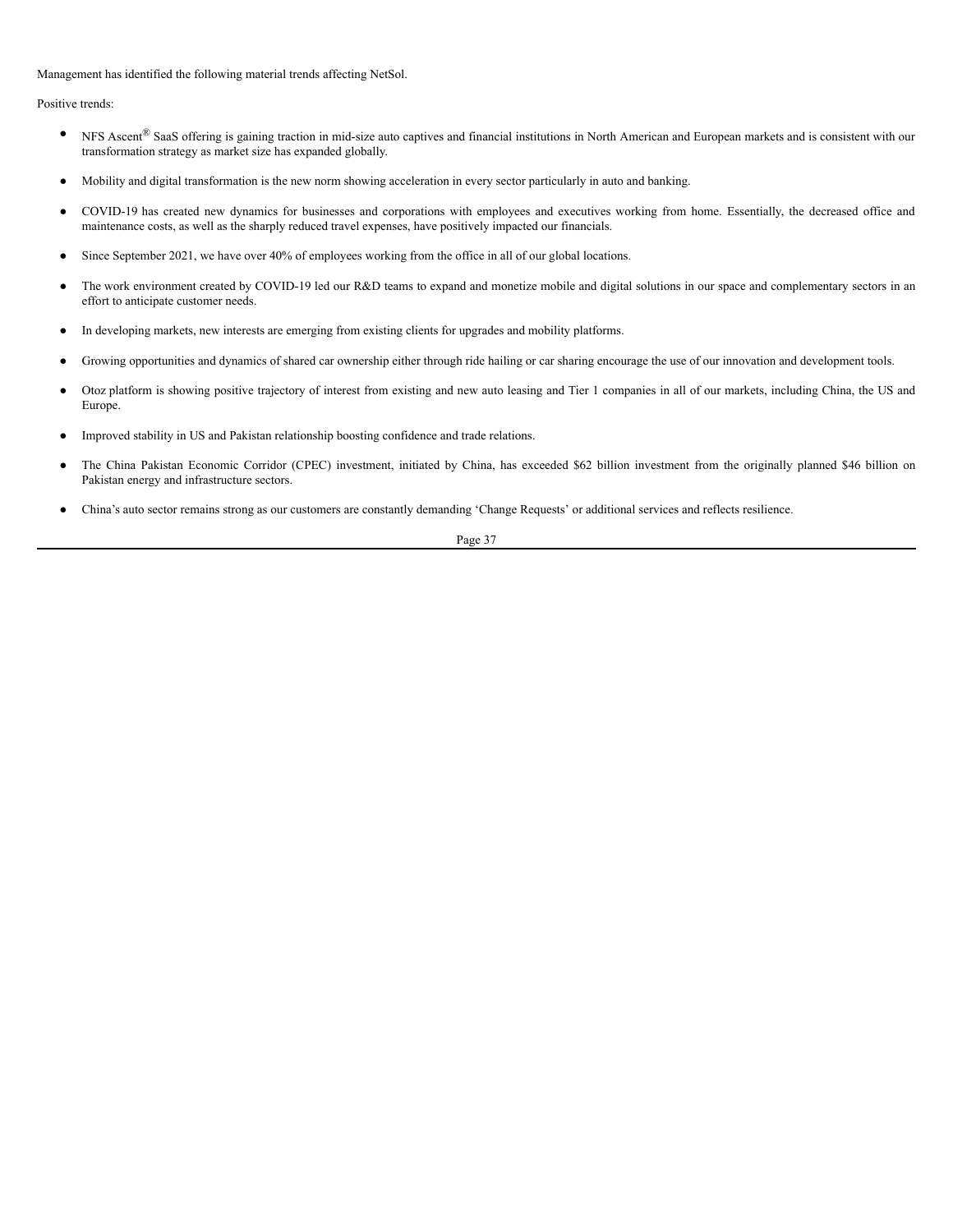#### Negative trends:

- With Russia's invasion of Ukraine, the global economy could pose possible barriers to trade and cross border investment which could lead to lower incomes, inflated prices for goods and services, and reduced investment opportunities and returns across the world.
- The global stock markets have continued to decline since the beginning of the year bringing fears of a global recession.
- The degree to which the COVID-19 pandemic impacts our future business globally, results of operations and financial condition will depend on future developments, which are uncertain, including but not limited to the duration, spread and severity of the pandemic, the availability, adoption and efficacy of vaccines, government responses and other actions to mitigate the spread of and to treat COVID-19, and when and to what extent normal business, economic and social activity and conditions resume.
- We are unable to predict the extent to which the pandemic impacts our customers and other partners and their financial conditions, but adverse effects on these parties could also adversely affect us.
- Most OEMs and auto sectors are experiencing a major slowdown due to lockdowns, health concerns and component part supply chain issues.
- The C-level decision making to acquire new systems or even upgrade will be elongated due to uncertainty of the COVID-19 virus.
- Due to travel restrictions caused by COVID-19, and with the recent resurgence in China, it has been difficult to conduct face to face meetings for global clients and new prospects removing the personal connection essential to some decision making.
- The COVID-19 pandemic has adversely affected live industry conferences and events, such as those held by the Equipment Leasing and Finance Association (ELFA), reducing leads and market exposure.
- Working from the office continues to pose its own risk of virus spread until it ameliorated.
- Political actions, including trade protection and national security policies of the U.S. and Chinese governments, such as tariffs or bans could in the future limit or prevent companies from transacting business with China and aggravate the global business environment.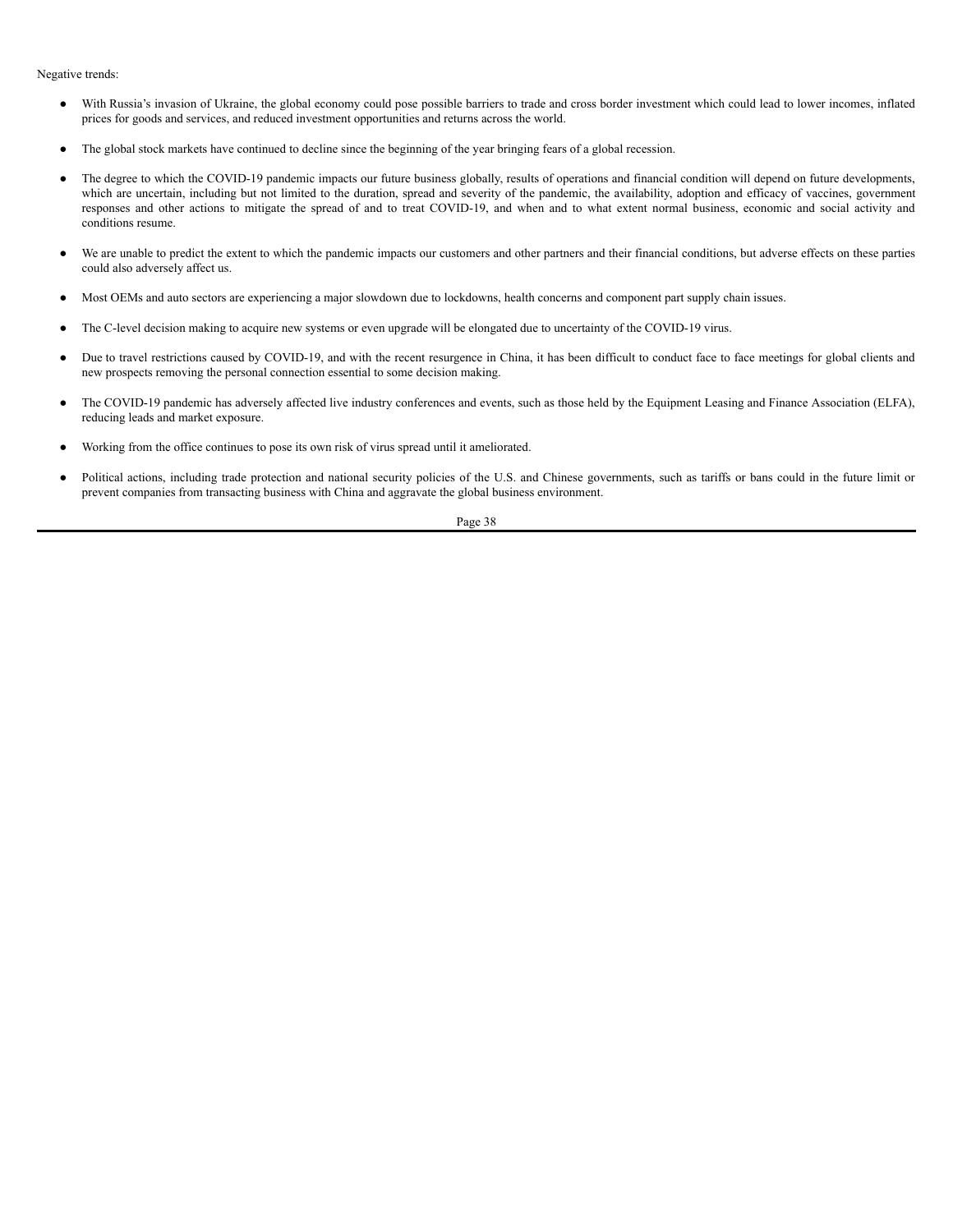# CHANGES IN FINANCIAL CONDITION

# **Quarter Ended March 31, 2022 Compared to the Quarter Ended March 31, 2021**

The following table sets forth the items in our unaudited condensed consolidated statement of operations for the three months ended March 31, 2022 and 2021 as a percentage of revenues.

|                                                       | For the Three Months |                     |                 |               |                      |                 |  |  |
|-------------------------------------------------------|----------------------|---------------------|-----------------|---------------|----------------------|-----------------|--|--|
|                                                       |                      |                     | Ended March 31  |               |                      |                 |  |  |
|                                                       |                      | 2022                | $\frac{0}{0}$   |               | 2021                 | $\frac{0}{0}$   |  |  |
| <b>Net Revenues:</b>                                  |                      |                     |                 |               |                      |                 |  |  |
| License fees                                          | \$                   | 1,620,827           | 10.9%           | <sup>\$</sup> | 2,120,963            | 15.4%           |  |  |
| Subscription and support                              |                      | 6,554,540           | 44.3%           |               | 5,674,776            | 41.2%           |  |  |
| Services                                              |                      | 6,634,459           | 44.8%           |               | 5,988,257            | 43.4%           |  |  |
| Total net revenues                                    |                      | 14,809,826          | 100.0%          |               | 13,783,996           | 100.0%          |  |  |
| <b>Cost of revenues:</b>                              |                      |                     |                 |               |                      |                 |  |  |
| Salaries and consultants                              |                      | 6,756,898           | 45.6%           |               | 5,372,302            | 39.0%           |  |  |
| Travel                                                |                      | 256,730             | 1.7%            |               | 151,075              | 1.1%            |  |  |
| Depreciation and amortization                         |                      | 741,587             | 5.0%            |               | 759,768              | 5.5%            |  |  |
| Other                                                 |                      | 1,220,041           | 8.2%            |               | 1,075,403            | 7.8%            |  |  |
| Total cost of revenues                                |                      | 8,975,256           | 60.6%           |               | 7,358,548            | 53.4%           |  |  |
| <b>Gross profit</b>                                   |                      | 5,834,570           | 39.4%           |               | 6,425,448            | 46.6%           |  |  |
| <b>Operating expenses:</b>                            |                      |                     |                 |               |                      |                 |  |  |
| Selling and marketing                                 |                      | 2,074,873           | 14.0%           |               | 1,595,967            | 11.6%           |  |  |
| Depreciation and amortization                         |                      | 206,346             | 1.4%            |               | 272,075              | 2.0%            |  |  |
| General and administrative                            |                      | 3,841,655           | 25.9%           |               | 3,860,509            | 28.0%           |  |  |
| Research and development cost                         |                      | 251,001             | 1.7%            |               | 234,678              | 1.7%            |  |  |
| Total operating expenses                              |                      | 6,373,875           | 43.0%           |               | 5,963,229            | 43.3%           |  |  |
|                                                       |                      |                     |                 |               |                      |                 |  |  |
| Income (loss) from operations                         |                      | (539, 305)          | $-3.6%$         |               | 462,219              | 3.4%            |  |  |
| Other income and (expenses)                           |                      |                     |                 |               |                      |                 |  |  |
| Gain (loss) on sale of assets                         |                      | 8,770               | 0.1%<br>$-0.6%$ |               | (53, 012)            | $-0.4%$         |  |  |
| Interest expense<br>Interest income                   |                      | (85,916)<br>364,161 | 2.5%            |               | (98, 656)<br>231,979 | $-0.7%$<br>1.7% |  |  |
| Gain (loss) on foreign currency exchange transactions |                      | 499,516             | 3.4%            |               | (1,825,349)          | $-13.2%$        |  |  |
| Share of net loss from equity investment              |                      | (76, 798)           | $-0.5%$         |               | (80,953)             | $-0.6%$         |  |  |
| Other income                                          |                      | (30, 296)           | $-0.2%$         |               | 521,758              | 3.8%            |  |  |
| Total other income (expenses)                         |                      | 679,437             | 4.6%            |               |                      | $-9.5%$         |  |  |
|                                                       |                      |                     |                 |               | (1,304,233)          |                 |  |  |
| Net income (loss) before income taxes                 |                      | 140,132             | 0.9%            |               | (842, 014)           | $-6.1%$         |  |  |
| <b>Income tax provision</b>                           |                      | (157, 604)          | $-1.1%$         |               | (133, 156)           | $-1.0%$         |  |  |
| <b>Net loss</b>                                       |                      | (17, 472)           | $-0.1%$         |               | (975, 170)           | $-7.1%$         |  |  |
| <b>Non-controlling interest</b>                       |                      | (260,998)           | $-1.8%$         |               | 351,939              | 2.6%            |  |  |
| <b>Net loss attributable to NetSol</b>                | \$                   | (278, 470)          | $-1.9%$         | \$            | (623, 231)           | $-4.5%$         |  |  |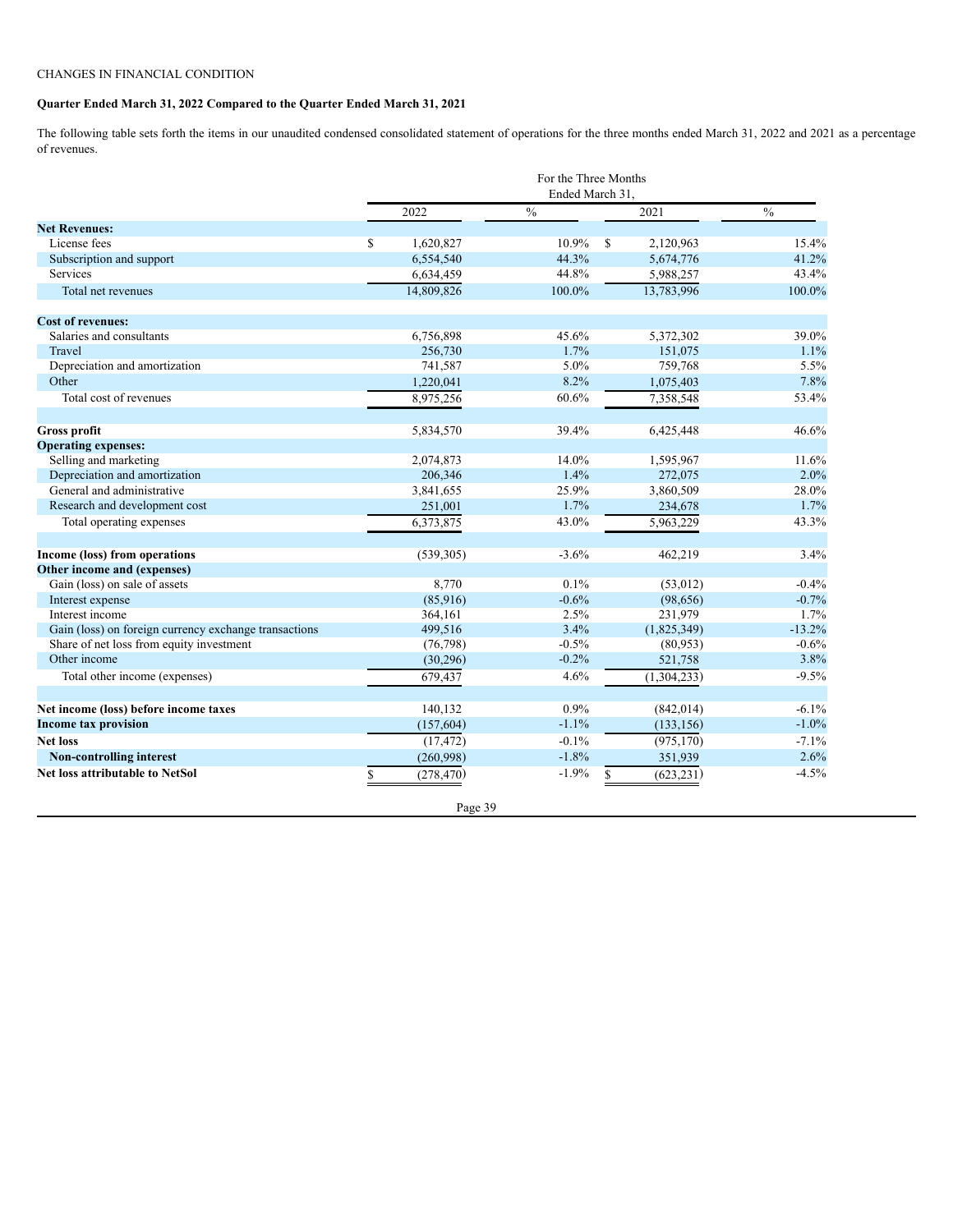A significant portion of our business is conducted in currencies other than the U.S. dollar. We operate in several geographical regions as described in Note 19 "Operating Segments" within the Notes to the Condensed Consolidated Financial Statements. Weakening of the value of the U.S. dollar compared to foreign currency exchange rates generally has the effect of increasing our revenues but also increasing our expenses denominated in currencies other than the U.S. dollar. Similarly, strengthening of the U.S. dollar compared to foreign currency exchange rates generally has the effect of reducing our revenues but also reducing our expenses denominated in currencies other than the U.S. dollar. We plan our business accordingly by deploying additional resources to areas of expansion, while continuing to monitor our overall expenditures given the economic uncertainties of our target markets. In order to provide a framework for assessing how our underlying businesses performed excluding the effect of foreign currency fluctuations, we compare the changes in results from one period to another period using constant currency. In order to calculate our constant currency results, we apply the current period results to the prior period foreign currency exchange rates. In the table below, we present the change based on actual results in reported currency and in constant currency.

|                               |                            |                      |              |        |                   | Favorable               |                 |
|-------------------------------|----------------------------|----------------------|--------------|--------|-------------------|-------------------------|-----------------|
|                               |                            |                      |              |        | Favorable         | (Unfavorable)           | Total           |
|                               |                            |                      |              |        | (Unfavorable)     | Change                  | Favorable       |
|                               |                            | For the Three Months |              |        | Change in         | due to                  | (Unfavorable)   |
|                               |                            | Ended March 31.      |              |        | Constant          | Currency                | Change as       |
|                               | 2022                       | $\%$                 | 2021         | $\%$   | Currency          | Fluctuation             | Reported        |
| <b>Net Revenues:</b>          | \$14,809,826               | 100.0%               | \$13,783,996 | 100.0% | 2,039,787<br>\$   | $\frac{(1,013,957)}{2}$ | 1,025,830<br>\$ |
|                               |                            |                      |              |        |                   |                         |                 |
| <b>Cost of revenues:</b>      | 8,975,256                  | 60.6%                | 7,358,548    | 53.4%  | (2,417,114)       | 800,406                 | (1,616,708)     |
|                               |                            |                      |              |        |                   |                         |                 |
| <b>Gross profit</b>           | 5,834,570                  | 39.4%                | 6,425,448    | 46.6%  | (377, 327)        | (213, 551)              | (590, 878)      |
|                               |                            |                      |              |        |                   |                         |                 |
| <b>Operating expenses:</b>    | 6,373,875                  | 43.0%                | 5,963,229    | 43.3%  | (808, 935)        | 398,289                 | (410, 646)      |
|                               |                            |                      |              |        |                   |                         |                 |
| Income (loss) from operations | (539, 305)<br>$\mathbb{S}$ | $-3.6\%$             | 462,219      | 3.4%   | (1,186,262)<br>\$ | $\mathbb{S}$<br>184,738 | (1,001,524)     |
|                               |                            |                      |              |        |                   |                         |                 |

Net revenues for the quarter ended March 31, 2022 and 2021 are broken out among the segments as follows:

|               | 2022       |                 |  | 2021       |           |  |  |
|---------------|------------|-----------------|--|------------|-----------|--|--|
|               | Revenue    | $\%$<br>Revenue |  | $\%$       |           |  |  |
| North America | 1,113,820  | 7.5%            |  | 1,008,011  | 7.3%      |  |  |
| Europe        | 2,088,918  | 14.1%           |  | 2,748,945  | 19.9%     |  |  |
| Asia-Pacific  | 11,607,088 | 78.4%           |  | 10,027,040 | 72.7%     |  |  |
| Total         | 14,809,826 | $100.0\%$       |  | 13,783,996 | $100.0\%$ |  |  |

*Revenues*

# License fees

License fees for the three months ended March 31, 2022 were \$1,620,827 compared to \$2,120,963 for the three months ended March 31, 2021 reflecting a decrease of \$500,136 with a change in constant currency of \$312,062. During the three months ended March 31, 2022, we recognized approximately \$1,117,000 related to a new agreement with DTFS for the sale of both our legacy and Ascent product® for their new business segment in the South African market and \$465,000 from the DFS contract. During the three months ended March 31, 2021, we recognized approximately \$2,100,000 related to a license agreement with an existing tier one finance company in Thailand for our CAP and CMS solutions.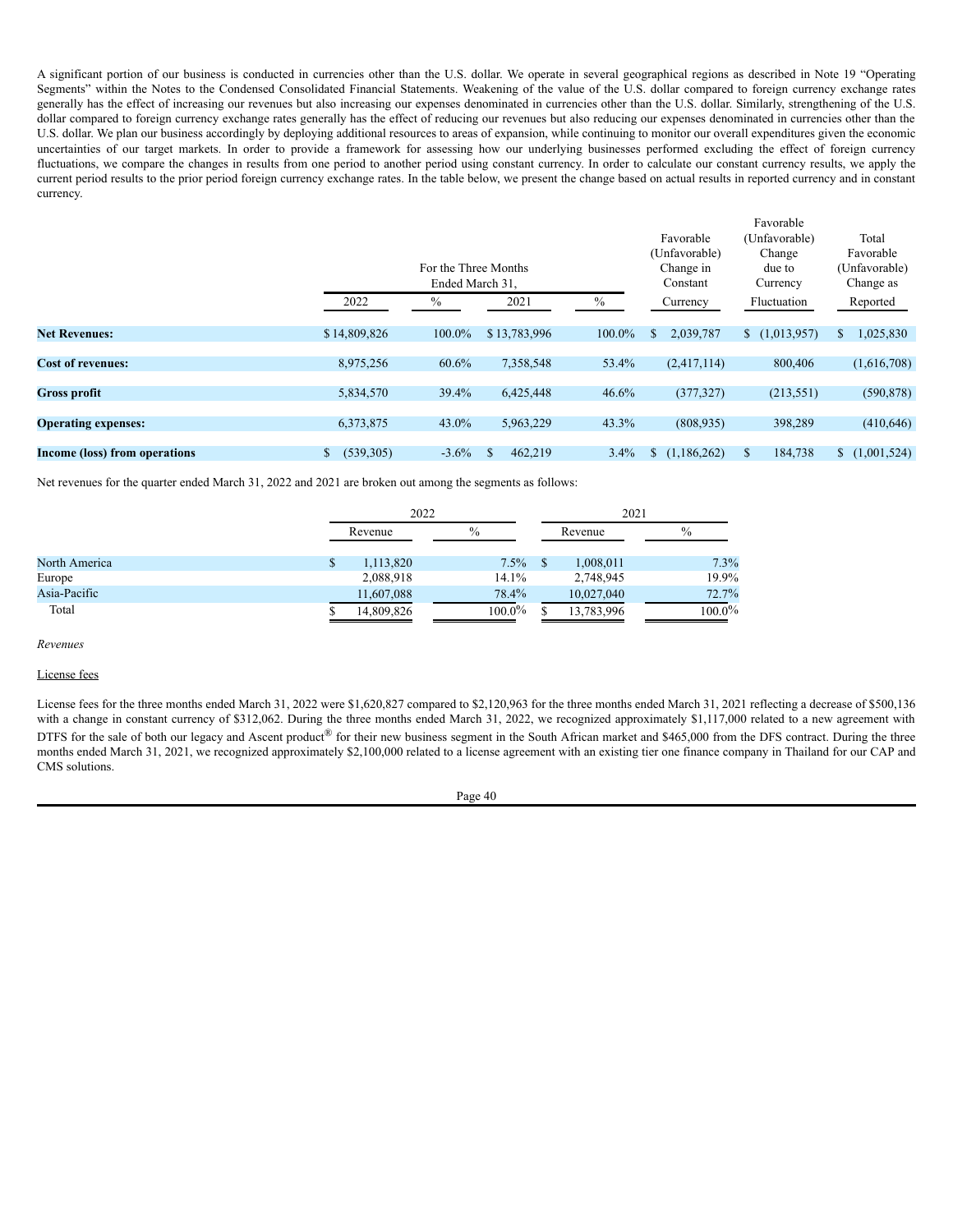# Subscription and support

Subscription and support fees for the three months ended March 31, 2022 were \$6,554,540 compared to \$5,674,776 for the three months ended March 31, 2021 reflecting an increase of \$879,764 with a change in constant currency of \$1,330,584. The major increase is related to the revised ceiling amount for post contract support due to the software customizations related to the DFS contract. Subscription and support fees begin once a customer has "gone live" with our product. Subscription and support fees are recurring in nature, and we anticipate these fees to gradually increase as we implement both our NFS legacy products and NFS Ascent<sup>®</sup>.

#### Services

Services income for the three months ended March 31, 2022 was \$6,634,459 compared to \$5,988,257 for the three months ended March 31, 2021 reflecting an increase of \$646,202 with an increase in constant currency of \$1,021,265. The increase is primarily due to services provided to customers during the implementation phase.

#### *Gross Profit*

The gross profit was \$5,834,570, for the three months ended March 31, 2022 as compared with \$6,425,448 for the three months ended March 31, 2021. This is a decrease of \$590,878 with a change in constant currency of \$377,327. The gross profit percentage for the three months ended March 31, 2022 also decreased to 39.4% from 46.6% for the three months ended March 31, 2021. The cost of sales was \$8,975,256 for the three months ended March 31, 2022 compared to \$7,358,548 for the three months ended March 31, 2021 for an increase of \$1,616,708 and on a constant currency basis an increase of \$2,417,114. As a percentage of sales, cost of sales increased from 53.4% for the three months ended March 31, 2021 to 60.6% for the three months ended March 31, 2022.

Salaries and consultant fees increased by \$1,384,596 from \$5,372,302 for the three months ended March 31, 2021 to \$6,756,898 for the three months ended March 31, 2022 and on a constant currency basis increased by \$1,977,061. The increase is due to increases in salaries that had been decreased as part of our cost savings measure due to the COVID-19 pandemic last year, annual salary raises, and new hirings. As a percentage of sales, salaries and consultant expense increased from 39.0% for the three months ended March 31, 2021 to 45.6% for the three months ended March 31, 2022.

Travel expense was \$256,730 for the three months ended March 31, 2022 compared to \$151,075 for the three months ended March 31, 2021 for an increase of \$105,655 with an increase in constant currency of \$127,526. The increase in travel expense is due to the increase in travel as countries begin lifting travel restrictions.

Depreciation and amortization expense decreased to \$741,587 compared to \$759,768 for the three months ended March 31, 2021 or a decrease of \$18,181 and on a constant currency basis an increase of \$69,770.

Other cost increased to \$1,220,041 for the three months ended March 31, 2022 compared to \$1,075,403 for the three months ended March 31, 2021 or an increase of \$144,638 and on a constant currency basis an increase of \$242,757. The increase is mainly due to increase in repair and maintenance cost and computer cost.

#### *Operating Expenses*

Operating expenses were \$6,373,875 for the three months ended March 31, 2022 compared to \$5,963,229, for the three months ended March 31, 2021 for an increase of 6.9% or \$410,646 and on a constant currency basis an increase of 13.8% or \$808,935. As a percentage of sales, it decreased from 43.3% to 43.0%. The increase in operating expenses was primarily due to increases in selling expenses, and research and development costs off set by decrease in general and administrative expenses.

Selling expenses were \$2,074,873 for the three months ended March 31, 2022 compared to \$1,595,967, for the three months ended March 31, 2021 for an increase of \$478,906 and on a constant currency basis an increase of \$635,079.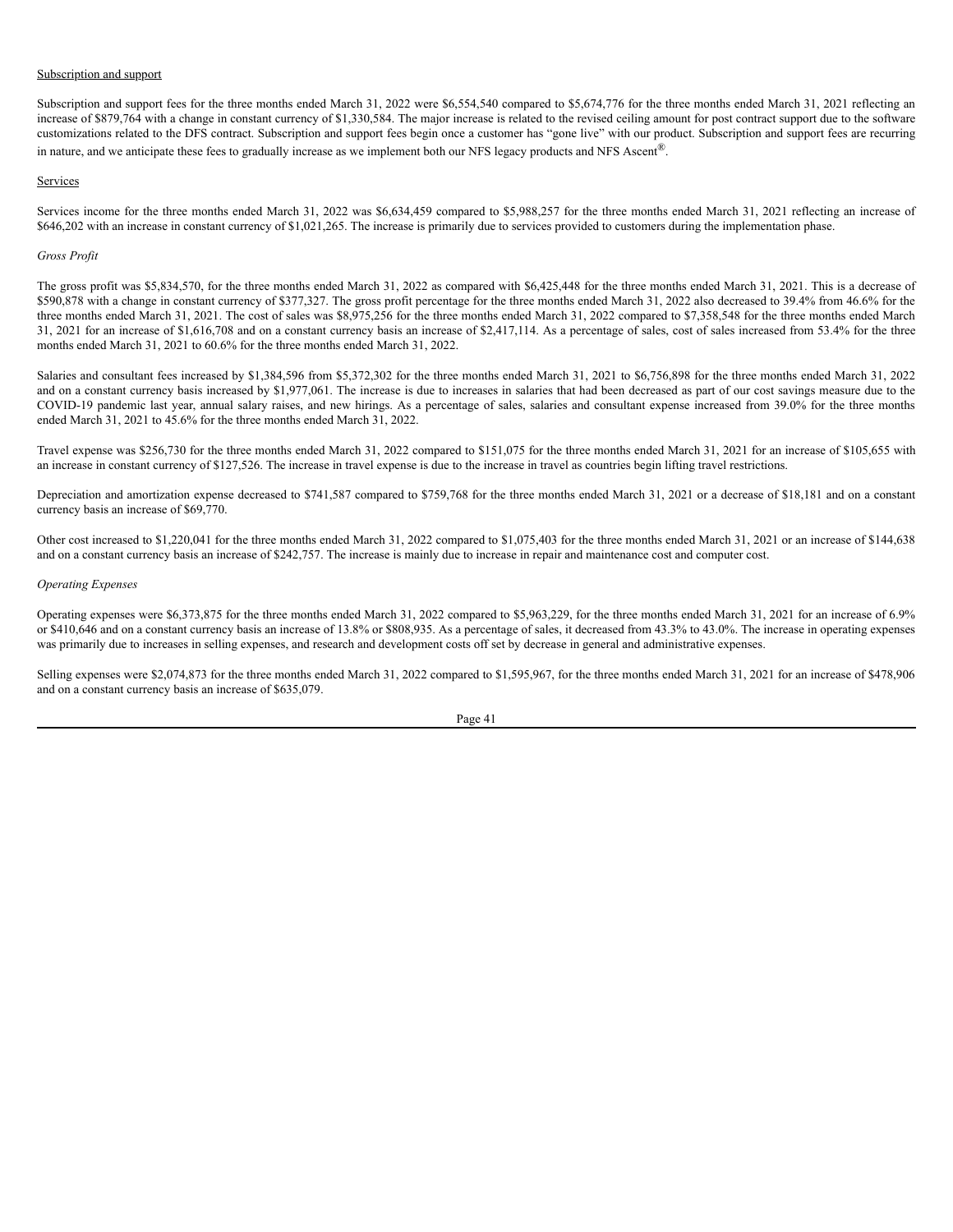General and administrative expenses were \$3,841,655 for the three months ended March 31, 2022 compared to \$3,860,509 at March 31, 2021 or a decrease of \$18,854 or 0.5% and on a constant currency basis an increase of \$178,602 or 4.6%. During the three months ended March 31, 2022, salaries decreased by approximately \$116,198 and increased \$17,034 on a constant currency basis, and other general and administrative expenses increased approximately \$97,344 or \$161,568 on a constant currency basis.

Research and development cost was \$251,001 for the three months ended March 31, 2022 compared to \$234,678, for the three months ended March 31, 2021 for an increase of \$16,323 and on a constant currency basis an increase of \$45,325.

#### *Income/Loss from Operations*

Loss from operations was \$539,305 for the three months ended March 31, 2022 compared to income from operations of \$462,219 for the three months ended March 31, 2021. This represents a decrease of \$1,001,524 with a decrease of \$1,186,262 on a constant currency basis for the three months ended March 31, 2022 compared with the three months ended March 31, 2021. As a percentage of sales, loss from operations was 3.6% for the three months ended March 31, 2022 compared to income from operations of 3.4% for the three months ended March 31, 2021.

#### *Other Income and Expense*

Other income was \$679,437 for the three months ended March 31, 2022 compared to other expense of \$1,304,233 for the three months ended March 31, 2021. This represents an increase of \$1,938,670 with an increase of \$2,068,460 on a constant currency basis. The increase is primarily due to the foreign currency exchange transactions. The majority of the contracts with NetSol PK are either in U.S. dollars or Euros; therefore, the currency fluctuations will lead to foreign currency exchange gains or losses depending on the value of the PKR compared to the U.S. dollar and the Euro. During the three months ended March 31, 2022, we recognized a gain of \$499,516 in foreign currency exchange transactions compared to a loss of \$1,825,349 for the three months ended March 31, 2021. During the three months ended March 31, 2022, the value of the U.S. dollar and the Euro increased 3.2% and 1.2%, respectively, compared to the PKR. During the three months ended March 31, 2021, the value of the U.S. dollar and the Euro decreased 4.5% and 8.7%, respectively, compared to the PKR.

#### *Non-controlling Interest*

For the three months ended March 31, 2022, the net income attributable to non-controlling interest was \$260,998, compared to net loss of \$351,939 for the three months ended March 31, 2021. The increase in non-controlling interest is primarily due to the increase in net income of NetSol PK.

## *Net loss attributable to NetSol*

Net loss was \$278,470 for the three months ended March 31, 2022 compared to a net loss of \$623,231 for the three months ended March 31, 2021. This is a decrease of \$344,761 with a decrease of \$152,119 on a constant currency basis, compared to the prior year. For the three months ended March 31, 2022, net loss per share was \$0.02 for basic and diluted shares compared to a net loss per share of \$0.05 for basic and diluted shares for the three months ended March 31, 2021.

Page 42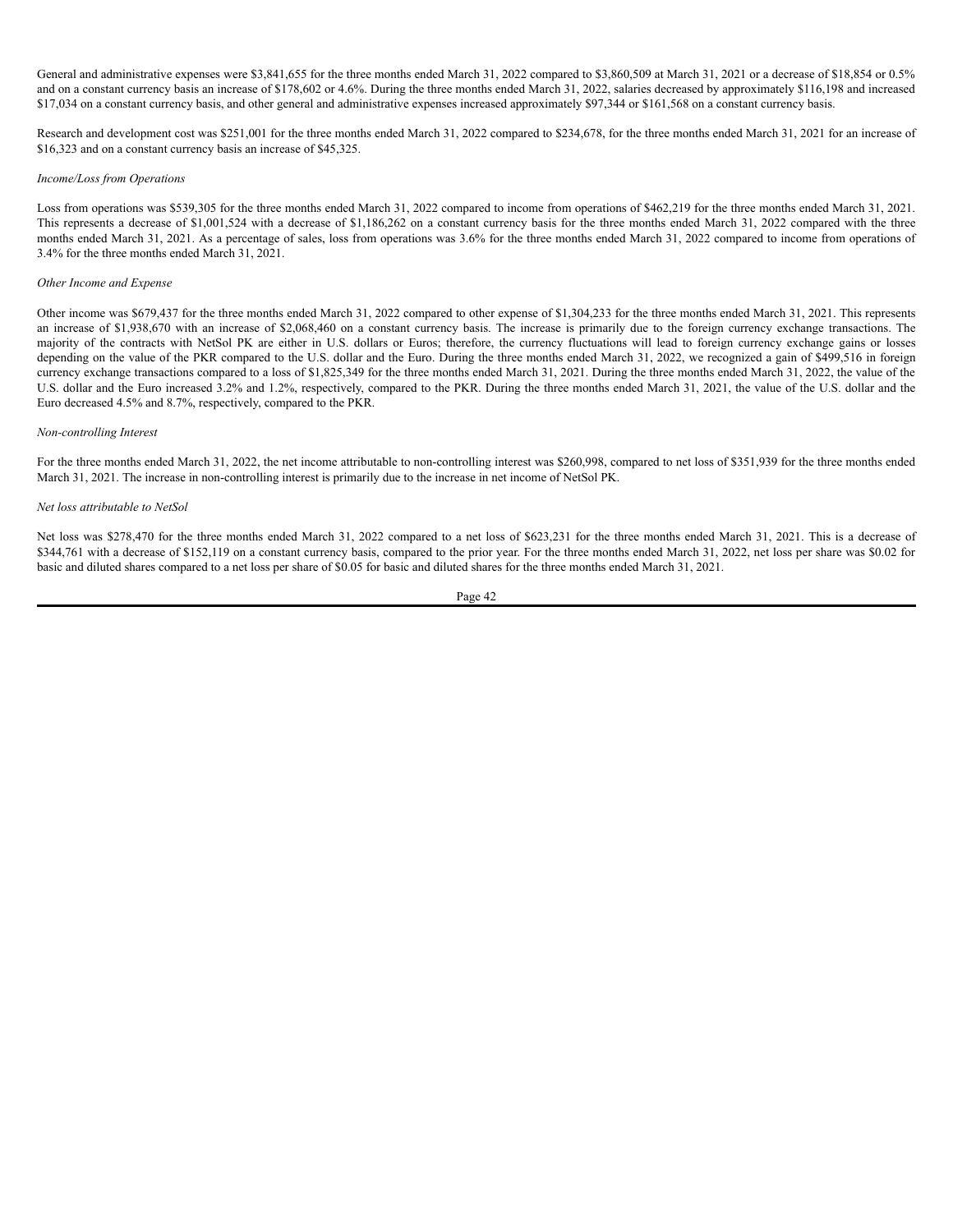# **Nine Months Ended March 31, 2022 Compared to the Nine Months Ended March 31, 2021**

The following table sets forth the items in our unaudited condensed consolidated statement of operations for the nine months ended March 31, 2022 and 2021 as a percentage of revenues.

|                                                       |                 | For the Nine Months<br>Ended March 31. |    |             |               |
|-------------------------------------------------------|-----------------|----------------------------------------|----|-------------|---------------|
|                                                       | 2022            | $\frac{0}{0}$                          |    | 2021        | $\frac{0}{0}$ |
| <b>Net Revenues:</b>                                  |                 |                                        |    |             |               |
| License fees                                          | \$<br>3,586,874 | 8.2%                                   | S  | 4,710,942   | 11.9%         |
| Subscription and support                              | 22,159,798      | 50.7%                                  |    | 16,571,441  | 41.9%         |
| Services                                              | 17,956,877      | 41.1%                                  |    | 18,270,451  | 46.2%         |
| Total net revenues                                    | 43.703.549      | 100.0%                                 |    | 39.552.834  | 100.0%        |
| <b>Cost of revenues:</b>                              |                 |                                        |    |             |               |
| Salaries and consultants                              | 18,081,225      | 41.4%                                  |    | 15,193,613  | 38.4%         |
| Travel                                                | 753,698         | 1.7%                                   |    | 414,001     | 1.0%          |
| Depreciation and amortization                         | 2,236,190       | 5.1%                                   |    | 2,180,766   | 5.5%          |
| Other                                                 | 3,712,256       | 8.5%                                   |    | 2,915,122   | 7.4%          |
| Total cost of revenues                                | 24,783,369      | 56.7%                                  |    | 20,703,502  | 52.3%         |
| Gross profit                                          | 18,920,180      | 43.3%                                  |    | 18,849,332  | 47.7%         |
| <b>Operating expenses:</b>                            |                 |                                        |    |             |               |
| Selling and marketing                                 | 5,502,028       | 12.6%                                  |    | 4,763,598   | 12.0%         |
| Depreciation and amortization                         | 633,481         | 1.4%                                   |    | 715,437     | 1.8%          |
| General and administrative                            | 11,548,097      | 26.4%                                  |    | 11,353,933  | 28.7%         |
| Research and development cost                         | 761,621         | 1.7%                                   |    | 431,086     | 1.1%          |
| Total operating expenses                              | 18,445,227      | 42.2%                                  |    | 17,264,054  | 43.6%         |
| <b>Income from operations</b>                         | 474,953         | 1.1%                                   |    | 1,585,278   | 4.0%          |
| Other income and (expenses)                           |                 |                                        |    |             |               |
| Gain (loss) on sale of assets                         | (181, 955)      | $-0.4%$                                |    | (127, 285)  | $-0.3%$       |
| Interest expense                                      | (277, 737)      | $-0.6%$                                |    | (296, 224)  | $-0.7%$       |
| Interest income                                       | 1,123,547       | 2.6%                                   |    | 643,654     | 1.6%          |
| Gain (loss) on foreign currency exchange transactions | 2,684,680       | 6.1%                                   |    | (1,515,327) | $-3.8%$       |
| Share of net loss from equity investment              | (317,581)       | $-0.7%$                                |    | (232, 488)  | $-0.6%$       |
| Other income                                          | (7,599)         | 0.0%                                   |    | 654,395     | 1.7%          |
| Total other income (expenses)                         | 3,023,355       | 6.9%                                   |    | (873, 275)  | $-2.2%$       |
| Net income before income taxes                        | 3,498,308       | 8.0%                                   |    | 712,003     | 1.8%          |
| <b>Income tax provision</b>                           | (526, 737)      | $-1.2%$                                |    | (642, 884)  | $-1.6%$       |
| Net income                                            | 2,971,571       | 6.8%                                   |    | 69,119      | 0.2%          |
| <b>Non-controlling interest</b>                       | (1,655,287)     | $-3.8%$                                |    | (216,900)   | $-0.5%$       |
| Net income (loss) attributable to NetSol              | \$<br>1,316,284 | 3.0%                                   | \$ | (147, 781)  | $-0.4%$       |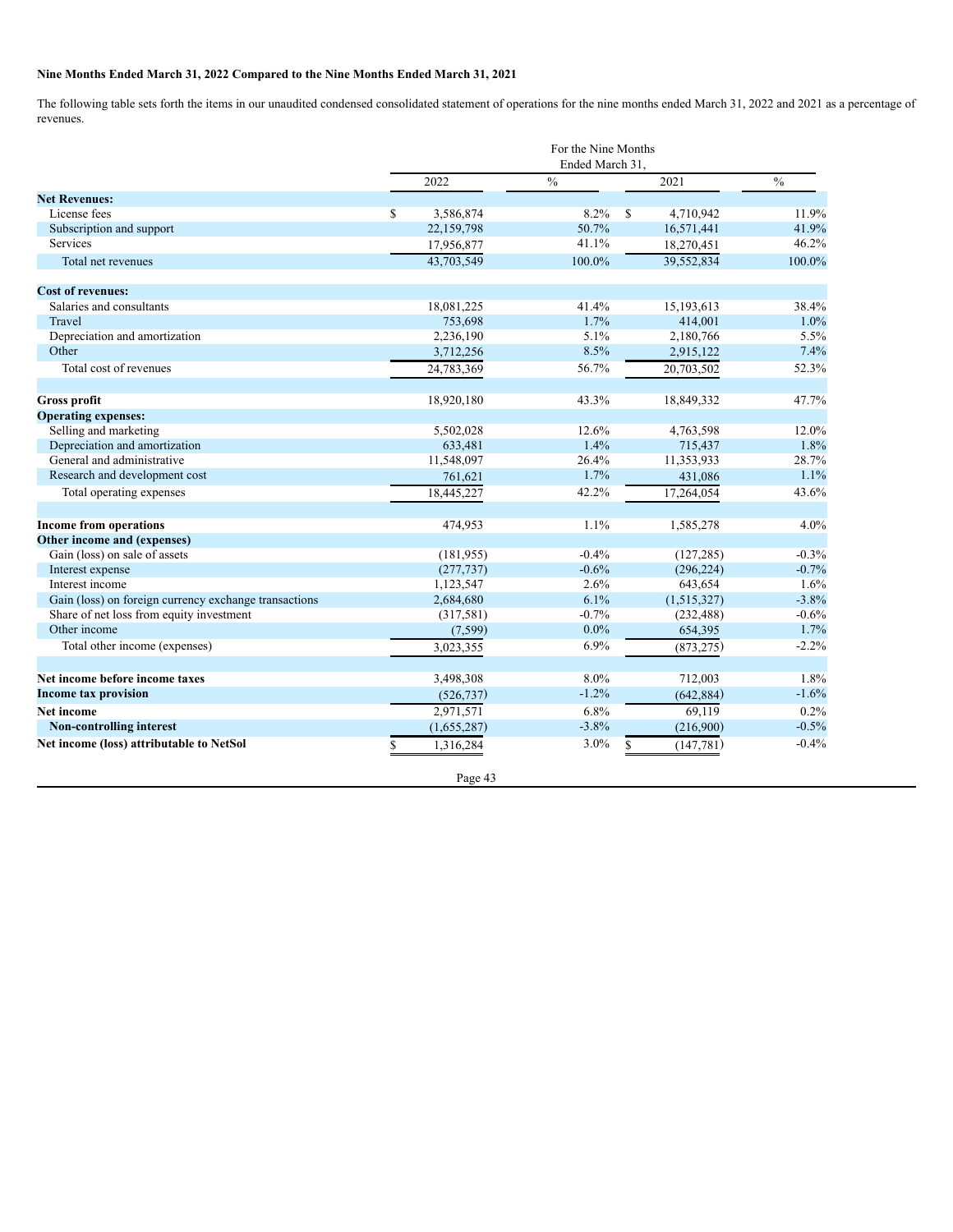A significant portion of our business is conducted in currencies other than the U.S. dollar. We operate in several geographical regions as described in Note 19 "Operating Segments" within the Notes to the Condensed Consolidated Financial Statements. Weakening of the value of the U.S. dollar compared to foreign currency exchange rates generally has the effect of increasing our revenues but also increasing our expenses denominated in currencies other than the U.S. dollar. Similarly, strengthening of the U.S. dollar compared to foreign currency exchange rates generally has the effect of reducing our revenues but also reducing our expenses denominated in currencies other than the U.S. dollar. We plan our business accordingly by deploying additional resources to areas of expansion, while continuing to monitor our overall expenditures given the economic uncertainties of our target markets. In order to provide a framework for assessing how our underlying businesses performed excluding the effect of foreign currency fluctuations, we compare the changes in results from one period to another period using constant currency. In order to calculate our constant currency results, we apply the current period results to the prior period foreign currency exchange rates. In the table below, we present the change based on actual results in reported currency and in constant currency.

|                         |              |                  |                                                        |                   | Favorable               |                   |
|-------------------------|--------------|------------------|--------------------------------------------------------|-------------------|-------------------------|-------------------|
|                         |              |                  |                                                        | Favorable         | (Unfavorable)           | Total             |
|                         |              |                  |                                                        | (Unfavorable)     | Change                  | Favorable         |
|                         |              |                  |                                                        | Change in         | due to                  | (Unfavorable)     |
|                         |              |                  |                                                        | Constant          | Currency                | Change as         |
| 2022                    | $\%$         | 2021             | $\%$                                                   | Currency          | Fluctuation             | Reported          |
|                         |              |                  |                                                        |                   |                         | 4,150,715<br>\$   |
|                         |              |                  |                                                        |                   |                         |                   |
| 24,783,369              | 56.7%        | 20,703,502       | 52.3%                                                  | (5, 115, 333)     | 1,035,466               | (4,079,867)       |
| 18,920,180              | 43.3%        | 18,849,332       | 47.7%                                                  | 396,356           | (325,508)               | 70,848            |
|                         |              |                  |                                                        |                   |                         |                   |
| 18,445,227              | 42.2%        | 17,264,054       | 43.6%                                                  | (1,647,183)       | 466,010                 | (1,181,173)       |
|                         |              |                  |                                                        |                   |                         |                   |
| $\mathbb{S}$<br>474,953 | 1.1%         | 1,585,278<br>\$. | $4.0\%$                                                | (1,250,827)<br>\$ | $\mathbb{S}$<br>140,502 | (1,110,325)<br>\$ |
|                         | \$43,703,549 | 100.0%           | For the Nine Months<br>Ended March 31.<br>\$39,552,834 | 100.0%            | 5,511,689<br>\$         | (1,360,974)       |

Net revenues for the nine months ended March 31, 2022 and 2021 are broken out among the segments as follows:

|               | 2022         |          |  | 2021       |           |  |
|---------------|--------------|----------|--|------------|-----------|--|
|               | Revenue      | $\%$     |  | Revenue    | $\%$      |  |
| North America | 3, 104, 433  | $7.1\%$  |  | 2,837,445  | 7.2%      |  |
| Europe        | 7,483,911    | 17.1%    |  | 8,627,042  | 21.8%     |  |
| Asia-Pacific  | 33, 115, 205 | $75.8\%$ |  | 28,088,347 | 71.0%     |  |
| Total         | 43,703,549   | 100.0%   |  | 39,552,834 | $100.0\%$ |  |

*Revenues*

#### License fees

License fees for the nine months ended March 31, 2022 were \$3,586,874 compared to \$4,710,942 for the nine months ended March 31, 2021 reflecting a decrease of \$1,124,068 with a change in constant currency of \$774,842. During the nine months ended March 31, 2022, we recognized approximately \$3,039,000 related to a new agreement with DTFS for the sale of both our legacy and Ascent product® for their new business segment in the Japanese, Australian and South African markets and \$465,000 from the DFS contract. During the nine months ended March 31, 2021, we recognized approximately \$2,410,000 related to a new agreement with an existing tier one finance company in China to upgrade to our NFS Ascent<sup>®</sup> Retail and Wholesale platforms and approximately \$2,100,000 related to an agreement with an existing tier one finance company in Thailand.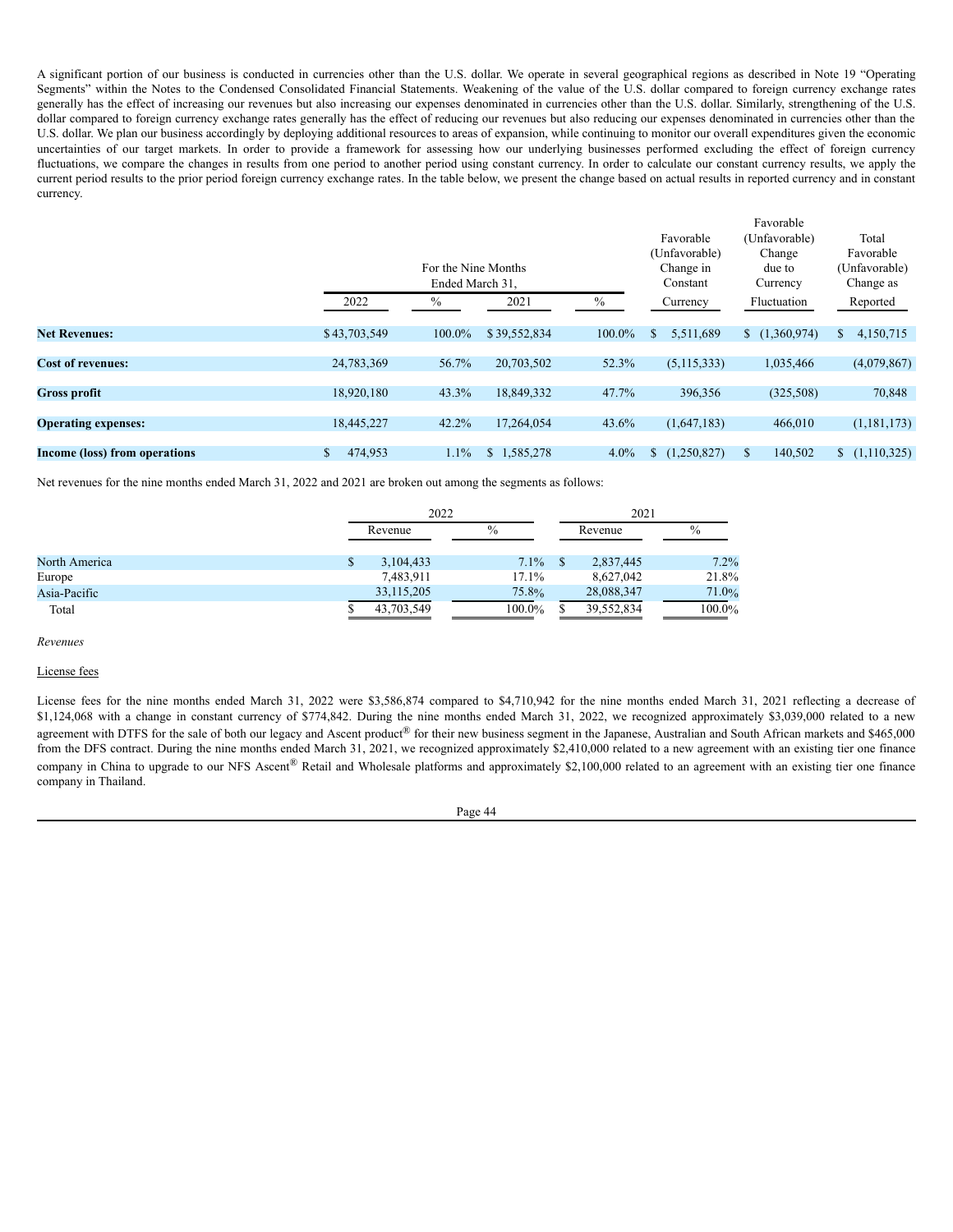## Subscription and support

Subscription and support fees for the nine months ended March 31, 2022 were \$22,159,798 compared to \$16,571,441 for the nine months ended March 31, 2021 reflecting an increase of \$5,588,357 with a change in constant currency of \$6,404,824. The major increase is related to the revised ceiling amount for post contract support due to the software customizations related to the DFS contract. The Company recorded a one-time post contract support revenue of approximately \$3,480,000 using the catch-up approach during the nine months ended March 31, 2022. In addition, the Company will recognize approximately \$7,931,000 of additional subscription and support revenue over the remaining four years of the contract. Subscription and support fees begin once a customer has "gone live" with our product. Subscription and support fees are recurring in nature, and we anticipate these fees to gradually increase as we implement both our NFS legacy products and NFS Ascent®.

#### Services

Services income for the nine months ended March 31, 2022 was \$17,956,877 compared to \$18,270,451 for the nine months ended March 31, 2021 reflecting a decrease of \$313,574 with a decrease in constant currency of \$118,293. The decrease is not material and is due to timing of implementation services and change requests. Services revenue is derived from services provided to both current customers as well as services provided to new customers as part of the implementation process.

## *Gross Profit*

The gross profit was \$18,920,180, for the nine months ended March 31, 2022 as compared with \$18,849,332 for the nine months ended March 31, 2021. This is an increase of \$70,848 with a change in constant currency of \$396,356. The gross profit percentage for the nine months ended March 31, 2022 decreased to 43.3% from 47.7% for the nine months ended March 31, 2021. The cost of sales was \$24,783,369 for the nine months ended March 31, 2022 compared to \$20,703,502 for the nine months ended March 31, 2021 for an increase of \$4,079,867 and on a constant currency basis an increase of \$5,115,333. As a percentage of sales, cost of sales increased from 52.3% for the nine months ended March 31, 2021 to 56.7% for the nine months ended March 31, 2022.

Salaries and consultant fees increased by \$2,887,612 from \$15,193,613 for the nine months ended March 31, 2021 to \$18,081,225 for the nine months ended March 31, 2022 and on a constant currency basis increased by \$3,644,636. The increase is due to increases in salaries that had been decreased as part of our cost savings measure due to the COVID-19 pandemic last year, annual salary raises, and new hirings. As a percentage of sales, salaries and consultant expense increased from 38.4% for the nine months ended March 31, 2021 to 41.4% for the nine months ended March 31, 2022.

Travel expense was \$753,698 for the nine months ended March 31, 2022 compared to \$414,001 for the nine months ended March 31, 2021 for an increase of \$339,697 with an increase in constant currency of \$361,876. The increase in travel expense is due to the increase in travel as countries begin lifting travel restrictions.

Depreciation and amortization expense increased to \$2,236,190 compared to \$2,180,766 for the nine months ended March 31, 2021 or an increase of \$55,424 and on a constant currency basis an increase of \$192,071.

Other cost increased to \$3,712,256 for the nine months ended March 31, 2022 compared to \$2,915,122 for the nine months ended March 31, 2021 or an increase of \$797,134 and on a constant currency basis an increase of \$916,750. The increase is mainly due to a one time hosting cost of \$302,000 and increases in repair and maintenance cost and computer cost.

#### *Operating Expenses*

Operating expenses were \$18,445,227 for the nine months ended March 31, 2022 compared to \$17,264,054, for the nine months ended March 31, 2021 for an increase of 6.8% or \$1,181,173 and on a constant currency basis an increase of 9.5% or \$1,647,183. As a percentage of sales, it decreased from 43.7% to 42.2%. The increase in operating expenses was primarily due to increases in selling expenses, general and administrative expenses and research and development costs.

Selling expenses were \$5,502,028 for the nine months ended March 31, 2022 compared to \$4,763,598, for the nine months ended March 31, 2021 for an increase of \$738,430 and on a constant currency basis an increase of \$949,864.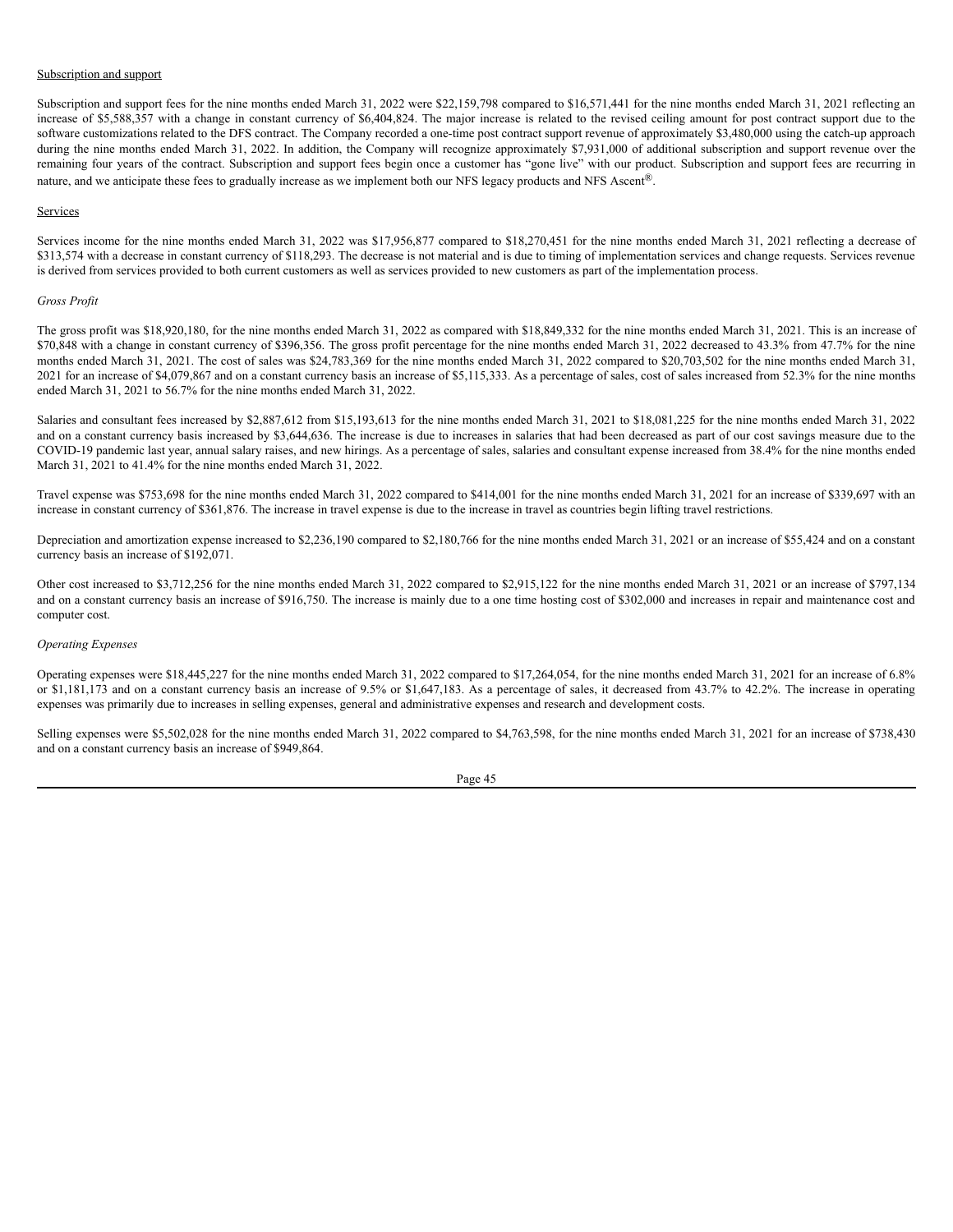General and administrative expenses were \$11,548,097 for the nine months ended March 31, 2022 compared to \$11,353,933 at March 31, 2021 for an increase of \$194,164 or 1.7% and on a constant currency basis an increase of \$383,805 or 3.4%. During the nine months ended March 31, 2022, salaries increased by approximately \$90,956 or \$238,165 on a constant currency basis, and professional services increased approximately \$155,897 or \$151,683 on a constant currency basis and other general and administrative expenses decreased approximately \$339,949 or \$296,216 on a constant currency basis.

Research and development cost was \$761,621 for the nine months ended March 31, 2022 compared to \$431,086, for the nine months ended March 31, 2021 for an increase of \$330,535 and on a constant currency basis an increase of \$379,867.

#### *Income from Operations*

Income from operations was \$474,953 for the nine months ended March 31, 2022 compared to \$1,585,278 for the nine months ended March 31, 2021. This represents a decrease of \$1,110,325 with a decrease of \$1,250,827 on a constant currency basis for the nine months ended March 31, 2022 compared with the nine months ended March 31, 2021. As a percentage of sales, income from operations was 1.1% for the nine months ended March 31, 2022 compared to income from operations of 4.0% for the nine months ended March 31, 2021.

#### *Other Income and Expense*

Other income was \$3,023,355 for the nine months ended March 31, 2022 compared to other expense of \$873,275 for the nine months ended March 31, 2021. This represents an increase of \$3,896,630 with an increase of \$4,046,106 on a constant currency basis. The increase is primarily due to the foreign currency exchange transactions. The majority of the contracts with NetSol PK are either in U.S. dollars or Euros; therefore, the currency fluctuations will lead to foreign currency exchange gains or losses depending on the value of the PKR compared to the U.S. dollar and the Euro. During the nine months ended March 31, 2022, we recognized a gain of \$2,684,680 in foreign currency exchange transactions compared to a loss of \$1,515,327 for the nine months ended March 31, 2021. During the nine months ended March 31, 2022, the value of the U.S. dollar and the Euro increased 15.9% and 8.5%, respectively, compared to the PKR. During the nine months ended March 31, 2021, the value of the U.S. dollar and the Euro decreased 8.0% and 1.9%, respectively, compared to the PKR.

## *Non-controlling Interest*

For the nine months ended March 31, 2022, the net income attributable to non-controlling interest was \$1,655,287, compared to \$216,900 for the nine months ended March 31, 2021. The increase in non-controlling interest is primarily due to the increase in net income of NetSol PK.

#### *Net Income (loss) attributable to NetSol*

Net income was \$1,316,284 for the nine months ended March 31, 2022 compared to a net loss of \$147,781 for the nine months ended March 31, 2021. This is an increase of \$1,464,065 with an increase of \$1,265,521 on a constant currency basis, compared to the prior year. For the nine months ended March 31, 2022, net income per share was \$0.12 for basic and diluted shares compared to a net loss per share of \$0.01 for basic and diluted shares for the nine months ended March 31, 2021.

Page 46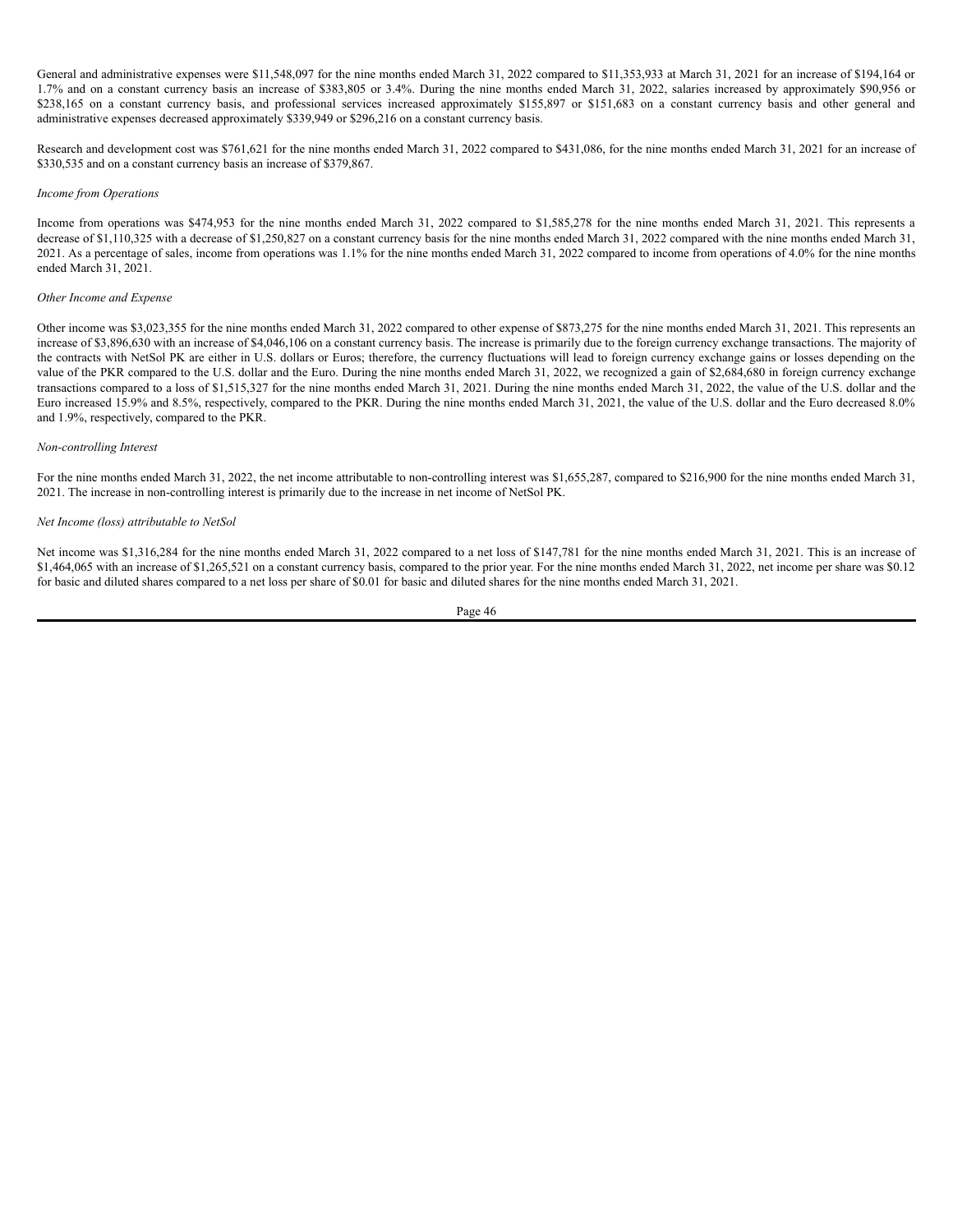## **Non-GAAP Financial Measures**

Regulation S-K Item 10(e), "Use of Non-GAAP Financial Measures in Commission Filings," defines and prescribes the conditions for use of non-GAAP financial information. Our measures of adjusted EBITDA and adjusted EBITDA per basic and diluted share meet the definition of a non-GAAP financial measure.

We define the non-GAAP measures as follows:

- EBITDA is GAAP net income or loss before net interest expense, income tax expense, depreciation and amortization.
- Non-GAAP adjusted EBITDA is EBITDA plus stock-based compensation expense.
- Adjusted EBITDA per basic and diluted share Adjusted EBITDA allocated to common stock divided by the weighted average shares outstanding and diluted shares outstanding.

We use non-GAAP measures internally to evaluate the business and believe that presenting non-GAAP measures provides useful information to investors regarding the underlying business trends and performance of our ongoing operations as well as useful metrics for monitoring our performance and evaluating it against industry peers. The non-GAAP financial measures presented should be used in addition to, and in conjunction with, results presented in accordance with GAAP, and should not be relied upon to the exclusion of GAAP financial measures. Management strongly encourages investors to review our consolidated financial statements in their entirety and not to rely on any single financial measure in evaluating the Company.

The non-GAAP measures reflect adjustments based on the following items:

EBITDA: We report EBITDA as a non-GAAP metric by excluding the effect of net interest expense, income tax expense, depreciation and amortization from net income or loss because doing so makes internal comparisons to our historical operating results more consistent. In addition, we believe providing an EBITDA calculation is a more useful comparison of our operating results to the operating results of our peers.

Stock-based compensation expense: We have excluded the effect of stock-based compensation expense from the non-GAAP adjusted EBITDA and non-GAAP adjusted EBITDA per basic and diluted share calculations. Although stock-based compensation expense is calculated in accordance with current GAAP and constitutes an ongoing and recurring expense, such expense is excluded from non-GAAP results because it is not an expense which generally requires cash settlement by NetSol, and therefore is not used by us to assess the profitability of our operations. We also believe the exclusion of stock-based compensation expense provides a more useful comparison of our operating results to the operating results of our peers.

Non-controlling interest: We add back the non-controlling interest in calculating gross adjusted EBITDA and then subtract out the income taxes, depreciation and amortization and net interest expense attributable to the non-controlling interest to arrive at a net adjusted EBITDA.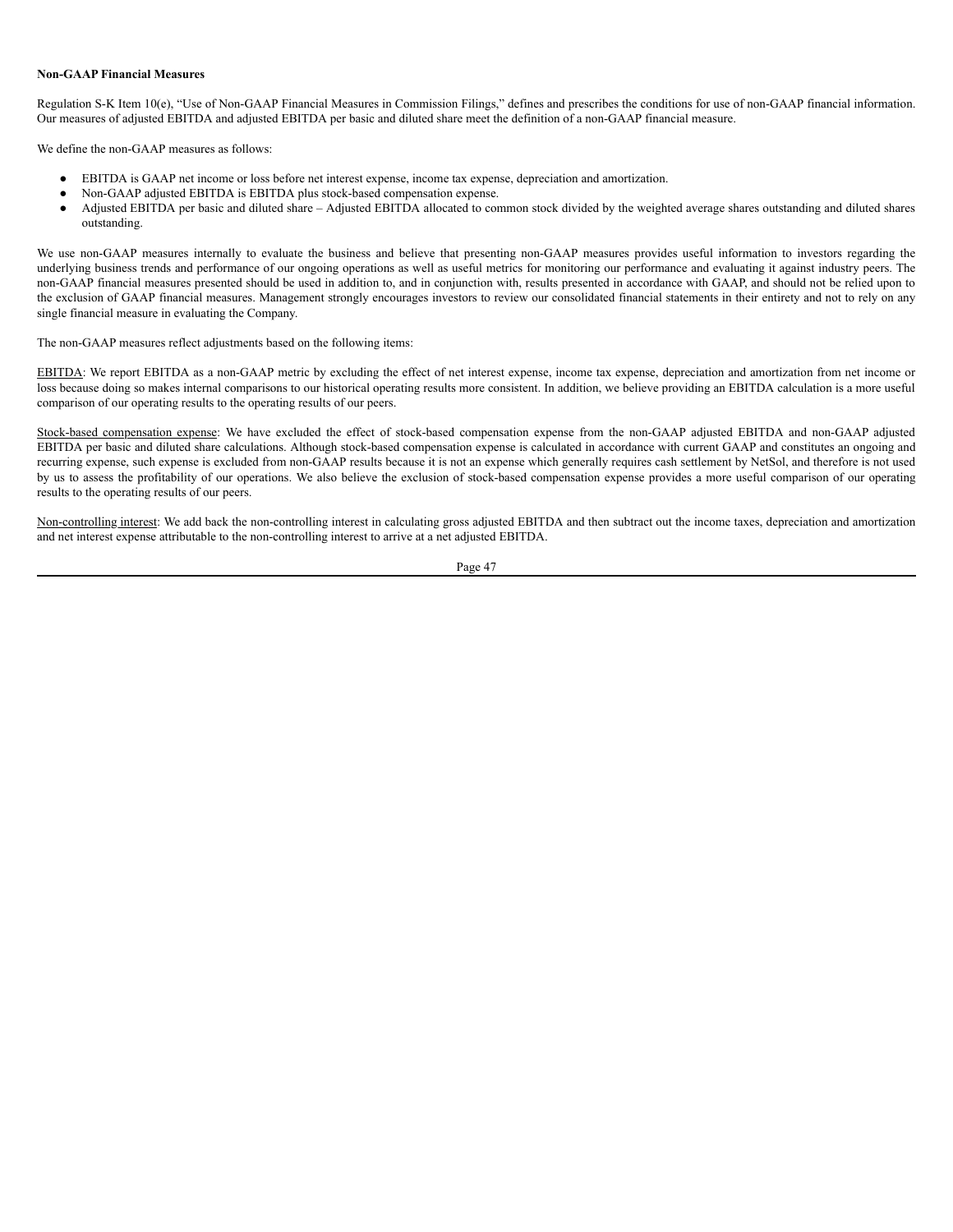Our reconciliation of the non-GAAP financial measures of adjusted EBITDA and non-GAAP earnings per basic and diluted share to the most comparable GAAP measures for the three and nine months ended March 31, 2022 and 2021 are as follows:

|                                                                                                                                                     | For the Three Months<br>For the Three Months<br>Ended<br>Ended<br>March 31, 2022<br>March 31, 2021 |            | For the Nine Months<br>Ended<br>March 31, 2022 |            | For the Nine Months<br>Ended<br>March 31, 2021 |               |                |             |
|-----------------------------------------------------------------------------------------------------------------------------------------------------|----------------------------------------------------------------------------------------------------|------------|------------------------------------------------|------------|------------------------------------------------|---------------|----------------|-------------|
| Net Income (loss) attributable to NetSol                                                                                                            | S                                                                                                  | (278, 470) | $\mathbb{S}$                                   | (623, 231) | \$                                             | 1,316,284     | $\mathbb{S}$   | (147, 781)  |
| Non-controlling interest                                                                                                                            |                                                                                                    | 260.998    |                                                | (351,939)  |                                                | 1,655,287     |                | 216,900     |
| Income taxes                                                                                                                                        |                                                                                                    | 157,604    |                                                | 133,156    |                                                | 526,737       |                | 642,884     |
| Depreciation and amortization                                                                                                                       |                                                                                                    | 947,933    |                                                | 1,031,843  |                                                | 2,869,671     |                | 2,896,203   |
| Interest expense                                                                                                                                    |                                                                                                    | 85,916     |                                                | 98,656     |                                                | 277,737       |                | 296,224     |
| Interest (income)                                                                                                                                   |                                                                                                    | (364, 161) |                                                | (231,979)  |                                                | (1, 123, 547) |                | (643, 654)  |
| <b>EBITDA</b>                                                                                                                                       | $\mathbf{s}$                                                                                       | 809.820    | $\overline{\mathbb{S}}$                        | 56,506     | $\mathcal{S}$                                  | 5,522,169     | $\mathbb{S}$   | 3,260,776   |
| Add back:                                                                                                                                           |                                                                                                    |            |                                                |            |                                                |               |                |             |
| Non-cash stock-based compensation                                                                                                                   |                                                                                                    | 49,933     |                                                | 74,169     |                                                | 78,225        |                | 239,333     |
| Adjusted EBITDA, gross                                                                                                                              | \$                                                                                                 | 859,753    | <sup>\$</sup>                                  | 130,675    | \$                                             | 5,600,394     | $\mathbb{S}$   | 3,500,109   |
| Less non-controlling interest (a)                                                                                                                   |                                                                                                    | (500, 805) |                                                | 66,659     |                                                | (2,382,721)   |                | (1,074,038) |
| Adjusted EBITDA, net                                                                                                                                | \$                                                                                                 | 358,948    | \$                                             | 197,334    | \$                                             | 3,217,673     | \$             | 2,426,071   |
| Weighted Average number of shares outstanding                                                                                                       |                                                                                                    |            |                                                |            |                                                |               |                |             |
| <b>Basic</b>                                                                                                                                        |                                                                                                    | 11,249,606 |                                                | 11,343,406 |                                                | 11,249,449    |                | 11,571,878  |
| Diluted                                                                                                                                             |                                                                                                    | 11,249,606 |                                                | 11,343,406 |                                                | 11,249,449    |                | 11,571,878  |
|                                                                                                                                                     |                                                                                                    |            |                                                |            |                                                |               |                |             |
| Basic adjusted EBITDA                                                                                                                               | S                                                                                                  | 0.03       | \$                                             | 0.02       | \$                                             | 0.29          | \$             | 0.21        |
| Diluted adjusted EBITDA                                                                                                                             | $\overline{s}$                                                                                     | 0.03       | $\overline{\overline{s}}$                      | 0.02       | $\overline{\$}$                                | 0.29          | $\overline{s}$ | 0.21        |
| (a) The reconciliation of adjusted EBITDA of<br>non-controlling interest to net income<br>attributable to non-controlling interest is as<br>follows |                                                                                                    |            |                                                |            |                                                |               |                |             |
| Net Income (loss) attributable to non-controlling                                                                                                   |                                                                                                    |            |                                                |            |                                                |               |                |             |
| interest                                                                                                                                            | \$                                                                                                 | 260,998    | $\mathbb{S}$                                   | (351,939)  | $\mathbb{S}$                                   | 1,655,287     | \$             | 216,900     |
| <b>Income Taxes</b>                                                                                                                                 |                                                                                                    | 45,427     |                                                | 34,867     |                                                | 159,854       |                | 127,749     |
| Depreciation and amortization                                                                                                                       |                                                                                                    | 279,055    |                                                | 283,716    |                                                | 840,508       |                | 812,816     |
| Interest expense                                                                                                                                    |                                                                                                    | 25,764     |                                                | 29,585     |                                                | 81,846        |                | 89,929      |
| Interest (income)                                                                                                                                   |                                                                                                    | (117, 417) |                                                | (71, 440)  |                                                | (362, 146)    |                | (204, 604)  |
| <b>EBITDA</b>                                                                                                                                       | \$                                                                                                 | 493,827    | \$                                             | (75, 211)  | \$                                             | 2,375,349     | \$             | 1,042,790   |
| Add back:                                                                                                                                           |                                                                                                    |            |                                                |            |                                                |               |                |             |
| Non-cash stock-based compensation                                                                                                                   |                                                                                                    | 6,978      |                                                | 8,552      |                                                | 7,372         |                | 31,248      |
| Adjusted EBITDA of non-controlling interest                                                                                                         | \$                                                                                                 | 500,805    | $\mathbb{S}$                                   | (66, 659)  | \$                                             | 2,382,721     | \$             | 1,074,038   |
|                                                                                                                                                     |                                                                                                    |            | Page 48                                        |            |                                                |               |                |             |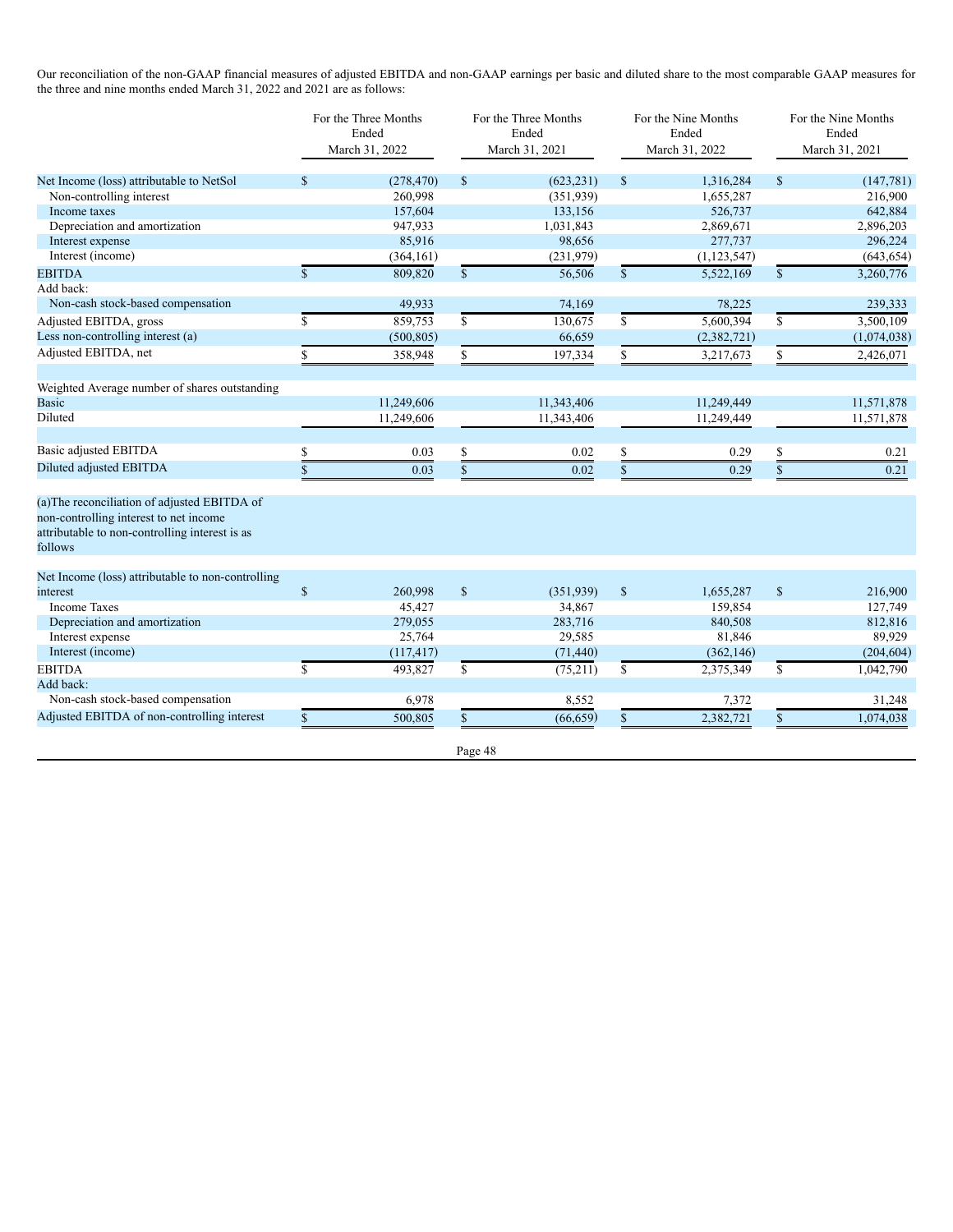## **LIQUIDITY AND CAPITAL RESOURCES**

Our cash position was \$30,573,312 at March 31, 2022, compared to \$33,705,154 at June 30, 2021.

Net cash provided by operating activities was \$5,525,951 for the nine months ended March 31, 2022 compared to \$10,387,344 for the nine months ended March 31, 2021. At March 31, 2022, we had current assets of \$55,103,247 and current liabilities of \$23,595,149. We had accounts receivable of \$7,054,468 at March 31, 2022 compared to \$4,184,096 at June 30, 2021. We had revenues in excess of billings of \$15,604,587 at March 31, 2022 compared to \$15,637,734 at June 30, 2021 of which \$993,862 and \$957,603 is shown as long term as of March 31, 2022 and June 30, 2021, respectively. The long-term portion was discounted by \$38,333 and \$66,779 at March 31, 2022 and June 30, 2021, respectively, using the discounted cash flow method with interest rates ranging from 4.65% to 6.25%. During the nine months ended March 31, 2022, our revenues in excess of billings were reclassified to accounts receivable pursuant to billing requirements detailed in each contract. The combined totals for accounts receivable and revenues in excess of billings increased by \$2,837,225 from \$19,821,830 at June 30, 2021 to \$22,659,055 at March 31, 2022. Accounts payable and accrued expenses, and current portions of loans and lease obligations amounted to \$6,317,127 and \$9,622,669, respectively at March 31, 2022. Accounts payable and accrued expenses, and current portions of loans and lease obligations amounted to \$6,696,035 and \$11,366,171, respectively at June 30, 2021.

The average days sales outstanding for the nine months ended March 31, 2022 and 2021 were 133 and 183 days, respectively, for each period. The days sales outstanding have been calculated by taking into consideration the average combined balances of accounts receivable and revenues in excess of billings.

Net cash used in investing activities was \$1,359,605 for the nine months ended March 31, 2022, compared to \$2,133,265 for the nine months ended March 31, 2021. We had purchases of property and equipment of \$1,680,856 compared to \$2,109,058 for the nine months ended March 31, 2021. For the nine months ended March 31, 2021, we invested \$155,000, in Drivemate.

Net cash used in financing activities was \$833,103 for the nine months ended March 31, 2022, compared to \$488,572 for the nine months ended March 31, 2021. For the nine months ended March 31, 2022, we purchased 22,510 shares of our own stock for \$100,106 compared to the purchase of 603,688 shares for \$2,064,800 for the same period last year. The nine months ended March 31, 2022 included the cash inflow of \$312,467 from bank proceeds compared to \$2,109,572 for the same period last year. During the nine months ended March 31, 2022, we had net payments for bank loans and finance leases of \$1,045,464 compared to \$533,344 for the nine months ended March 31, 2021. We are operating in various geographical regions of the world through our various subsidiaries. Those subsidiaries have financial arrangements from various financial institutions to meet both their short and long-term funding requirements. These loans will become due at different maturity dates as described in Note 15 of the financial statements. We are in compliance with the covenants of the financial arrangements and there is no default, which may lead to early payment of these obligations. We anticipate paying back all these obligations on their respective due dates from its own sources.

We typically fund the cash requirements for our operations in the U.S. through our license, services, and subscription and support agreements, intercompany charges for corporate services, and through the exercise of options and warrants. As of March 31, 2022, we had approximately \$30.6 million of cash, cash equivalents and marketable securities of which approximately \$29.3 million is held by our foreign subsidiaries. As of June 30, 2021, we had approximately \$33.7 million of cash, cash equivalents and marketable securities of which approximately \$31.7 million was held by our foreign subsidiaries.

We remain open to strategic relationships that would provide value added benefits. The focus will remain on continuously improving cash reserves internally and reduced reliance on external capital raise.

As a growing company, we have on-going capital expenditure needs based on our short term and long-term business plans. Although our requirements for capital expenses vary from time to time, for the next 12 months, we anticipate needing \$2 million for APAC, U.S. and Europe new business development activities and infrastructure enhancements, which we expect to provide from current operations.

While there is no guarantee that any of these methods will result in raising sufficient funds to meet our capital needs or that even if available will be on terms acceptable to us, we will be very cautious and prudent about any new capital raise given the global market uncertainties. However, we are very conscious of the dilutive effect and price pressures in raising equity-based capital.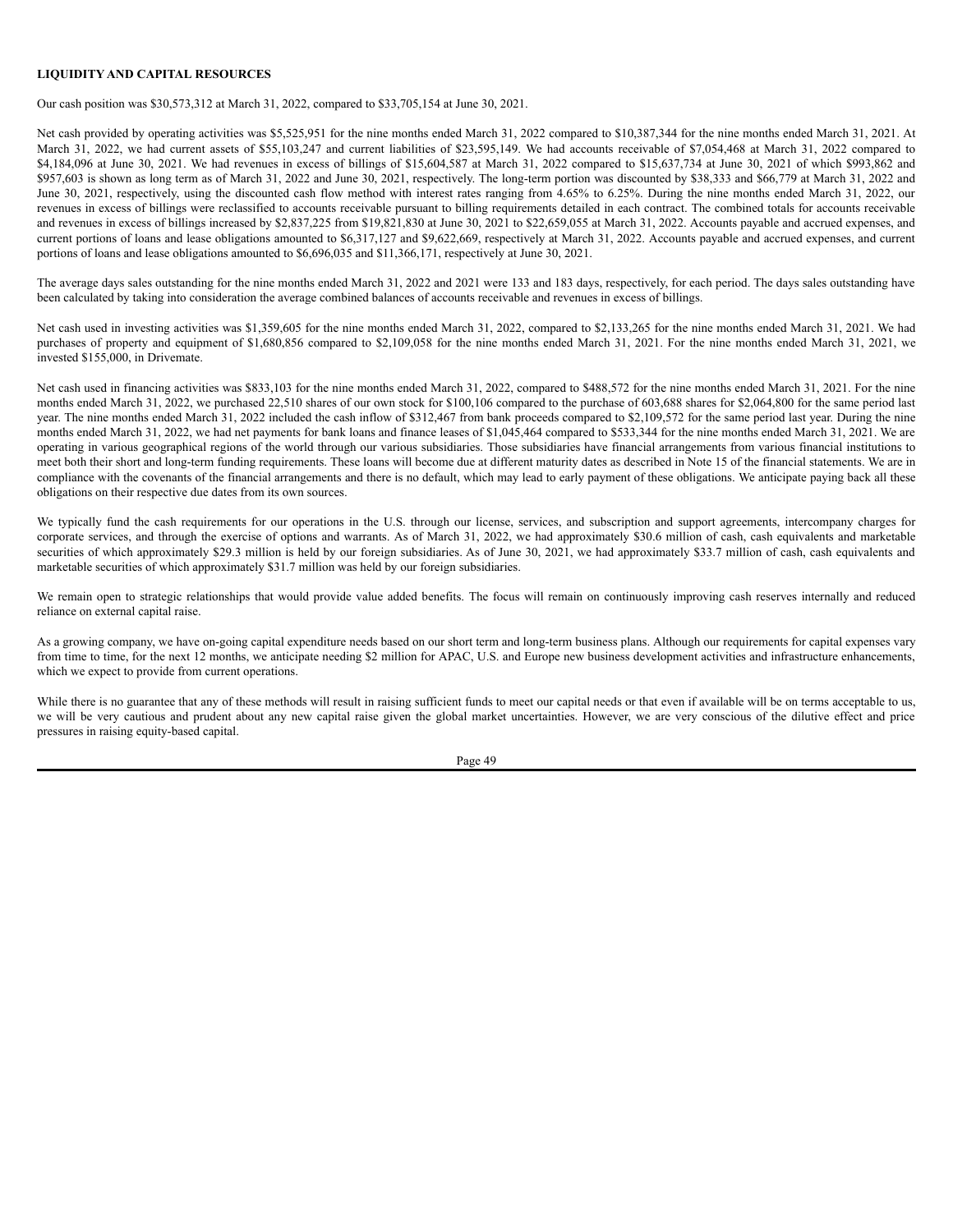#### **Financial Covenants**

Our UK based subsidiary, NTE, has an approved overdraft facility of £300,000 (\$394,737) which requires that the aggregate amount of invoiced trade debtors (net of provisions for bad and doubtful debts and excluding intra-group debtors) of NTE, not exceeding 90 days old, will not be less than an amount equal to 200% of the facility. The Pakistani subsidiary, NetSol PK has an approved facility for export refinance from Askari Bank Limited amounting to Rupees 500 million (\$2,728,811) and a running finance facility of Rupees 75 million (\$409,322). NetSol PK has an approved facility for export refinance from another Habib Metro Bank Limited amounting to Rupees 900 million (\$4,911,859). These facilities require NetSol PK to maintain a long-term debt equity ratio of 60:40 and the current ratio of 1:1. NetSol PK also has an approved export refinance facility of Rs. 380 million (\$2,073,896) and a running finance facility of Rs. 120 million (\$654,915) from Samba Bank Limited. During the tenure of loan, these two facilities require NetSol PK to maintain at a minimum a current ratio of 1:1, an interest coverage ratio of 4 times, a leverage ratio of 2 times, and a debt service coverage ratio of 4 times.

As of the date of this report, we are in compliance with the financial covenants associated with our borrowings. The maturity dates of the borrowings of respective subsidiaries may accelerate if they do not comply with these covenants. In case of any change in control in subsidiaries, they may have to repay their respective credit facilities.

# **CRITICALACCOUNTING POLICIES**

Our condensed consolidated financial statements are prepared applying certain critical accounting policies. The SEC defines "critical accounting policies" as those that require application of management's most difficult, subjective, or complex judgments. Critical accounting policies require numerous estimates and strategic or economic assumptions that may prove inaccurate or subject to variations and may significantly affect our reported results and financial position for the period or in future periods. Changes in underlying factors, assumptions, or estimates in any of these areas could have a material impact on our future financial condition and results of operations. Our financial statements are prepared in accordance with U.S. GAAP, and they conform to general practices in our industry. We apply critical accounting policies consistently from period to period and intend that any change in methodology occur in an appropriate manner. There have been no significant changes to our accounting policies and estimates as discussed in our Annual Report on Form 10-K for the fiscal year ended June 30, 2021.

#### **RECENT ACCOUNTING PRONOUNCEMENTS**

For information with respect to recent accounting pronouncements and the impact of these pronouncements on our consolidated financial statements, see Note 2 of Notes to Condensed Consolidated Financial Statements included elsewhere in this Quarterly Report.

#### <span id="page-49-0"></span>**Item 3. Quantitative and Qualitative Disclosures about Market Risks.**

None.

#### <span id="page-49-1"></span>**Item 4. Controls and Procedures**

#### *Evaluation of Disclosure Controls and Procedures*

Our management, with the participation of our Chief Executive Officer and Chief Financial Officer, evaluated the effectiveness of our disclosure controls and procedures pursuant to Rule 13a-15 under the Exchange Act, as of the end of the period covered by this Quarterly Report on Form 10-Q. Based upon that evaluation, the Chief Financial Officer and Chief Executive Officer concluded that our disclosure controls and procedures were effective.

#### *Changes in Internal Control over Financial Reporting*

There were no changes in our internal controls over financial reporting during the three months ended March 31, 2022, that have materially affected, or are reasonable likely to materially affect, the Company's internal control over financial reporting (as defined in Exchange Act Rules  $13a - 15(f)$  and  $15d - 15(f)$ ).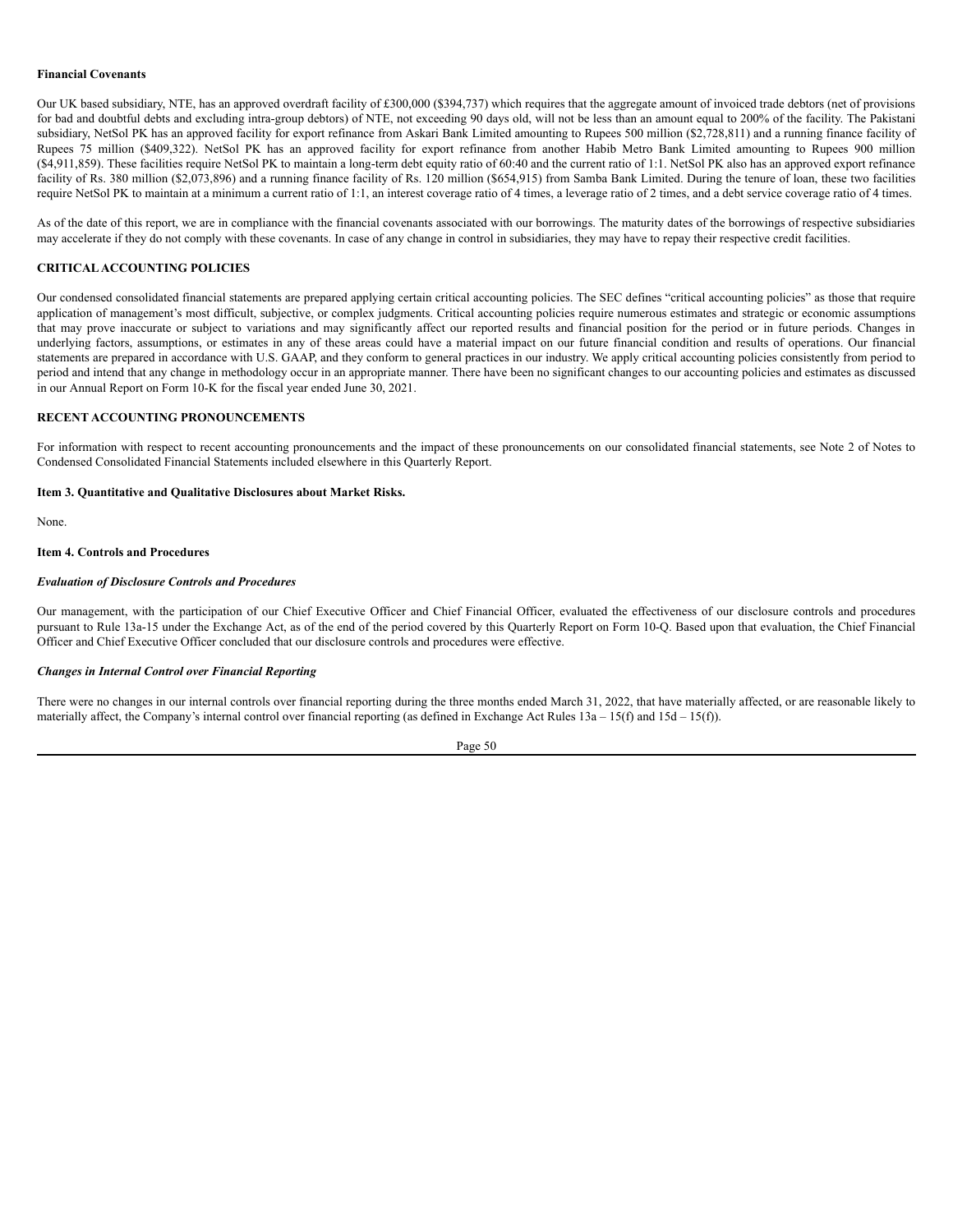## <span id="page-50-0"></span>**PART II OTHER INFORMATION**

# <span id="page-50-1"></span>**Item 1. Legal Proceedings**

None

## <span id="page-50-2"></span>**Item 1A. Risk Factors**

None.

#### <span id="page-50-3"></span>**Item 2. Unregistered Sales of Equity Securities and Use of Proceeds**

The repurchases provided in the table below were made through the quarter ended March 31, 2022:

|       |          |                                            | Issuer Purchases of Equity Securities (1) |                                                                                                         |                                                                                     |
|-------|----------|--------------------------------------------|-------------------------------------------|---------------------------------------------------------------------------------------------------------|-------------------------------------------------------------------------------------|
| Month |          | Total Number of<br><b>Shares Purchased</b> | Average Price<br>Paid Per Share           | <b>Total Number of Shares</b><br>Purchased as Part of<br><b>Publicly Announced</b><br>Plans or Programs | Maximum Number of<br>Shares that may be<br>Purchased Under the<br>Plans or Programs |
|       | Aug-2021 | 22.510                                     | 4.45                                      | 691,528                                                                                                 |                                                                                     |
| Total |          | 691.528                                    |                                           | 691.528                                                                                                 | 849.256                                                                             |

(1) The Board of Directors approved a repurchase of shares up to \$2,000,000 on July 30, 2020. All shares permitted to be purchased under this July 2020 plan were purchased during the plan's original date and prior to the conclusion of the extension of the plan. On May 21, 2021, the Board of Directors authorized an additional repurchase plan of up to \$2,000,000 worth of shares of common stock. The plan was authorized commencing May 21, 2021 through November 20, 2021 subject to an additional nine months extension at the discretion of management. As of March 31, 2022, the total number of shares that could be purchased under both plans was 849,256. The actual maximum number of shares will vary depending on the actual price paid per share purchased.

#### <span id="page-50-4"></span>**Item 3. Defaults Upon Senior Securities**

None.

# <span id="page-50-5"></span>**Item 4. Mine Safety Disclosures**

Not applicable.

#### <span id="page-50-6"></span>**Item 5. Other Information**

None.

# <span id="page-50-7"></span>**Item 6. Exhibits**

|  | 31.1 |  | <u>Certification pursuant to Section 302 of the Sarbanes-Oxley Act of 2002 (CEO)</u> |  |
|--|------|--|--------------------------------------------------------------------------------------|--|
|--|------|--|--------------------------------------------------------------------------------------|--|

- 31.2 Certification pursuant to Section 302 of the [Sarbanes-Oxley](https://s3.amazonaws.com/content.stockpr.com/sec/0001493152-22-012966/ex31-2.htm) Act of 2002 (CFO)
- 32.1 Certification pursuant to 18 U.S.C. Section 1350, as adopted pursuant to Section 906 of the [Sarbanes-Oxley](https://s3.amazonaws.com/content.stockpr.com/sec/0001493152-22-012966/ex32-1.htm) Act of 2002 (CEO)
- 32.2 Certification pursuant to 18 U.S.C. Section 1350, as adopted pursuant to Section 906 of the [Sarbanes-Oxley](https://s3.amazonaws.com/content.stockpr.com/sec/0001493152-22-012966/ex32-2.htm) Act of 2002 (CFO)
- 101.INS Inline XBRL Instance Document
- 101.SCH Inline XBRL Taxonomy Extension Schema Document
- 101.CAL Inline XBRL Taxonomy Extension Calculation Linkbase Document
- 101.DEF Inline XBRL Taxonomy Extension definition Linkbase Document
- 101.LAB Inline XBRL Taxonomy Extension Label Linkbase Document
- 101.PRE Inline XBRL Taxonomy Extension Presentation Linkbase Document
- 104 Cover Page Interactive Data File (embedded within the Inline XBRL document)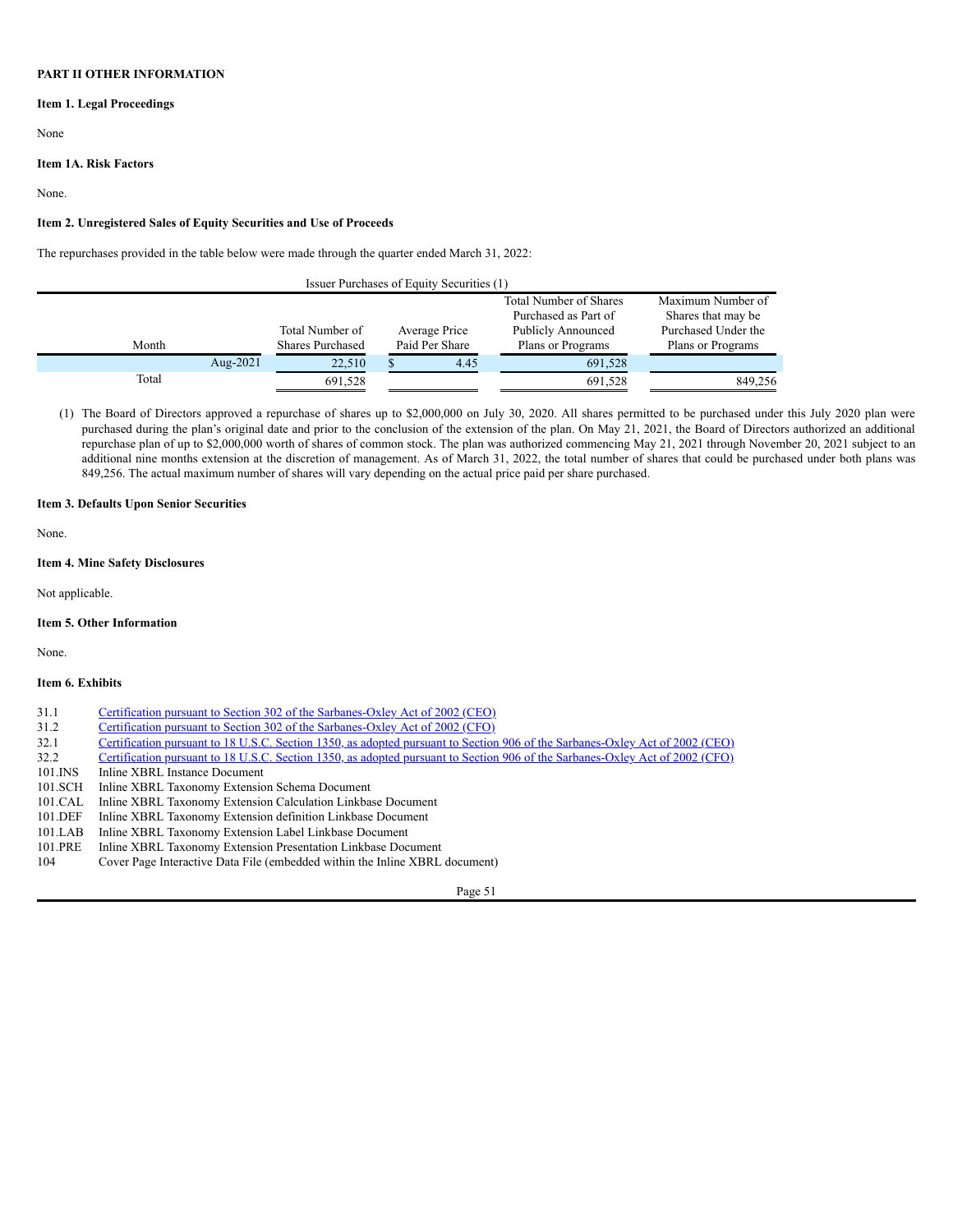# **SIGNATURES**

In accordance with the requirements of the Exchange Act, the registrant caused this report to be signed on its behalf by the undersigned, thereunto duly authorized.

NETSOL TECHNOLOGIES, INC.

Date: May 12, 2022 */s/ Roger K. Almond*

Date: May 12, 2022 */s/ Najeeb U. Ghauri* NAJEEB U. GHAURI Chief Executive Officer

> ROGER K. ALMOND Chief Financial Officer Principal Accounting Officer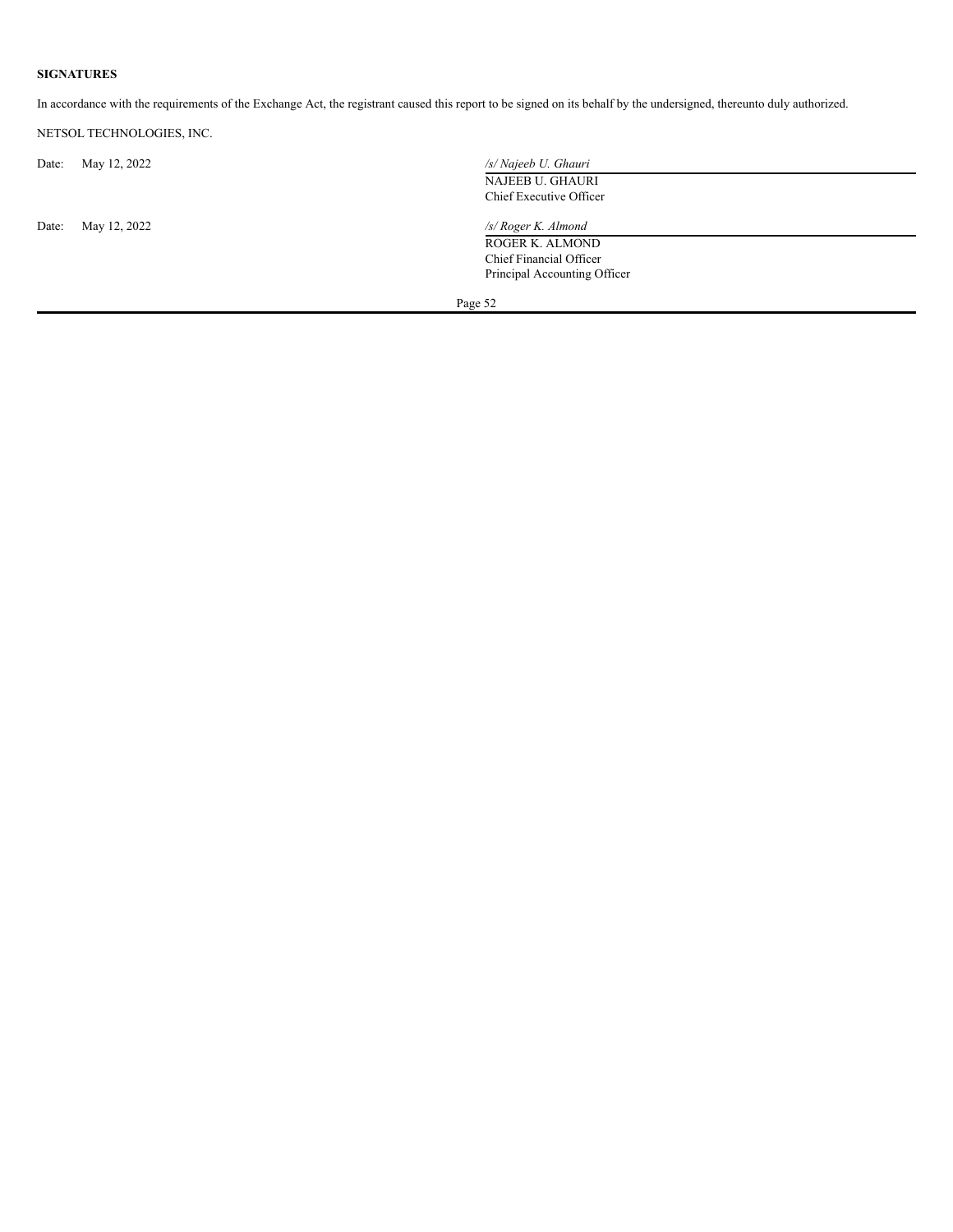Certification Pursuant to 18 U.S.C. Section 1350 As Adopted Pursuant to Section 302 of the Sarbanes-Oxley Act of 2002

I, Najeeb Ghauri, certify that:

(1) I have reviewed this quarterly report on Form 10-Q for the quarter ended March 31, 2022 of NetSol Technologies, Inc., ("Registrant").

(2) Based on my knowledge, this report does not contain any untrue statement of a material fact or omit to state a material fact necessary to make the statements made, in light of the circumstances under which such statements were made, not misleading with respect to the period covered by this quarterly report;

(3) Based on my knowledge, the financial statements and other financial information included in this report, fairly present in all material respects the financial condition, results of operations and cash flows of the registrant as of, and for, the periods presented in this report;

(4) The registrant's other certifying officers and I are responsible for establishing and maintaining disclosure controls and procedures (as defined in Exchange Act Rules 13a- $15(e)$  and  $15d-15(e)$  and internal control over financial reporting (as defined in Exchange Act Rules  $13a-15(f)$  and  $15d-15(f)$ ) for the registrant and have:

(a) designed such disclosure controls and procedure, or caused such disclosure controls and procedures to be designed under our supervision, to ensure that material information relating to the registrant, including its consolidated subsidiaries, is made known to us by others within those entities, particularly during the period in which this report is being prepared;

(b) designed such internal control over financial reporting, or caused such internal control over financial reporting to be designed under our supervision, to provide reasonable assurance regarding the reliability of financial reporting and the preparation of financial statements for external purposes in accordance with generally accepted accounting principles;

(c) evaluated the effectiveness of the registrant's disclosure controls and procedures and presented in this report our conclusions about the effectiveness of the disclosure controls and procedures, as of the end of the period covered by this report based on such evaluation; and

(d) disclosed in this report any changes in the registrant's internal control over financial reporting that occurred during the registrant's most recent fiscal quarter (the registrant's fourth fiscal quarter in the case of an annual report) that has materially affected, or is reasonably likely to materially affect, the registrant's internal control over financial reporting; and;

(5) The registrant's other certifying officer(s) and I have disclosed, based on our most recent evaluation of the internal control over financial reporting, to the registrant's auditors and the audit committee of registrant's board of directors (or persons performing the equivalent functions):

(a) all significant deficiencies and material weaknesses in the design or operation of internal control over financial reporting which are reasonably likely to adversely affect the registrant's ability to record, process, summarize and report financial information; and

(b) any fraud, whether or not material, that involves management or other employees who have a significant role in the registrant's internal control over financial reporting.

Date: May 12, 2022 */s/ Najeeb Ghauri*

Najeeb Ghauri, Chief Executive Officer

Principal executive officer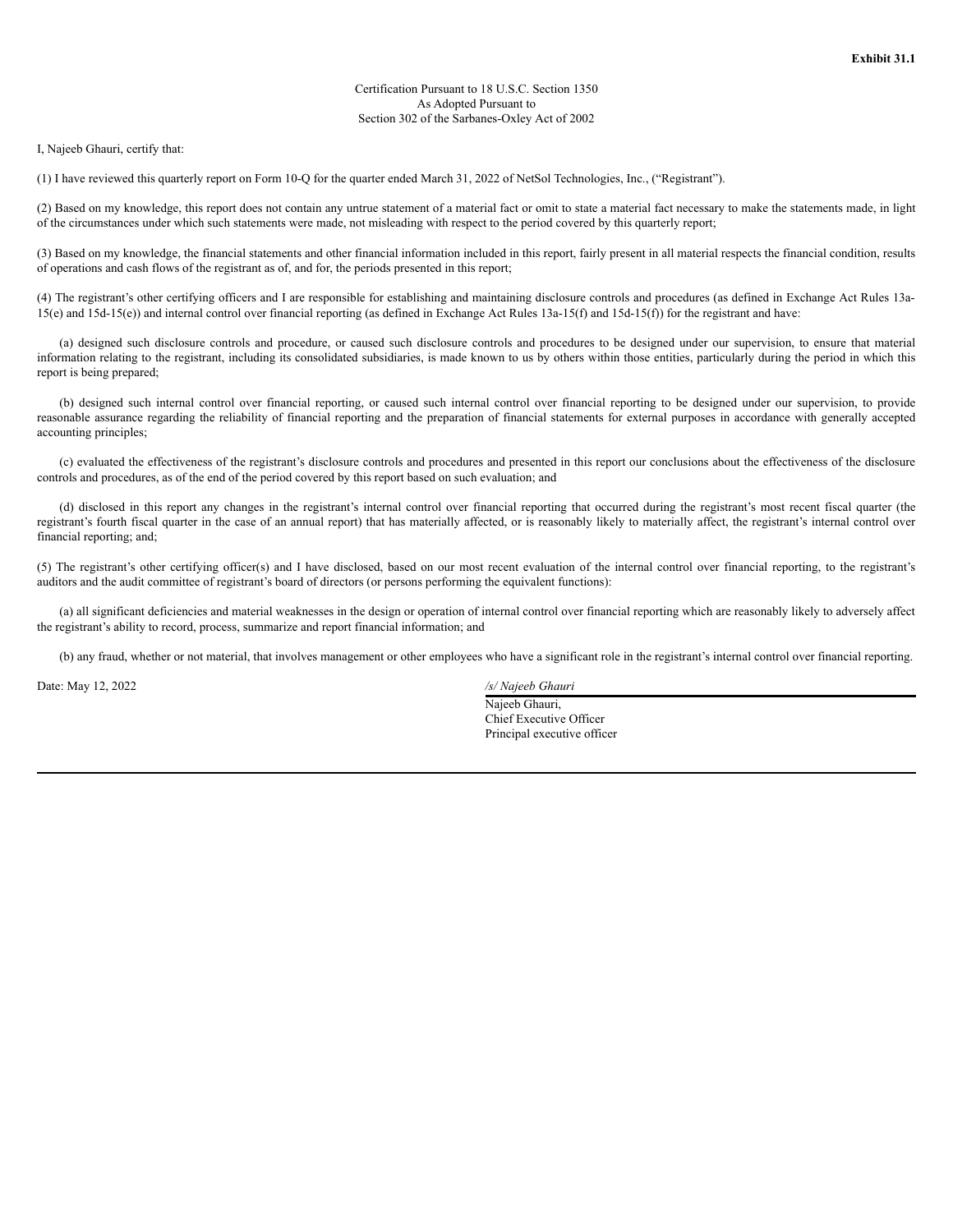Certification Pursuant to 18 U.S.C. Section 1350 As Adopted Pursuant to Section 302 of the Sarbanes-Oxley Act of 2002

I, Roger K. Almond, certify that:

(1) I have reviewed this quarterly report on Form 10-Q for the quarter ended March 31, 2022 of NetSol Technologies, Inc., ("Registrant").

(2) Based on my knowledge, this report does not contain any untrue statement of a material fact or omit to state a material fact necessary to make the statements made, in light of the circumstances under which such statements were made, not misleading with respect to the period covered by this quarterly report;

(3) Based on my knowledge, the financial statements and other financial information included in this report, fairly present in all material respects the financial condition, results of operations and cash flows of the registrant as of, and for, the periods presented in this report;

(4) The registrant's other certifying officers and I are responsible for establishing and maintaining disclosure controls and procedures (as defined in Exchange Act Rules 13a- $15(e)$  and  $15d-15(e)$  and internal control over financial reporting (as defined in Exchange Act Rules  $13a-15(f)$  and  $15d-15(f)$ ) for the registrant and have:

(a) designed such disclosure controls and procedure, or caused such disclosure controls and procedures to be designed under our supervision, to ensure that material information relating to the registrant, including its consolidated subsidiaries, is made known to us by others within those entities, particularly during the period in which this report is being prepared;

(b) designed such internal control over financial reporting, or caused such internal control over financial reporting to be designed under our supervision, to provide reasonable assurance regarding the reliability of financial reporting and the preparation of financial statements for external purposes in accordance with generally accepted accounting principles;

(c) evaluated the effectiveness of the registrant's disclosure controls and procedures and presented in this report our conclusions about the effectiveness of the disclosure controls and procedures, as of the end of the period covered by this report based on such evaluation; and

(d) disclosed in this report any changes in the registrant's internal control over financial reporting that occurred during the registrant's most recent fiscal quarter (the registrant's fourth fiscal quarter in the case of an annual report) that has materially affected, or is reasonably likely to materially affect, the registrant's internal control over financial reporting; and;

(5) The registrant's other certifying officer(s) and I have disclosed, based on our most recent evaluation of the internal control over financial reporting, to the registrant's auditors and the audit committee of registrant's board of directors (or persons performing the equivalent functions):

(a) all significant deficiencies and material weaknesses in the design or operation of internal control over financial reporting which are reasonably likely to adversely affect the registrant's ability to record, process, summarize and report financial information; and

(b) any fraud, whether or not material, that involves management or other employees who have a significant role in the registrant's internal control over financial reporting.

Date: May 12, 2022 */s/ Roger K. Almond* Roger K. Almond Chief Financial Officer Principal Accounting Officer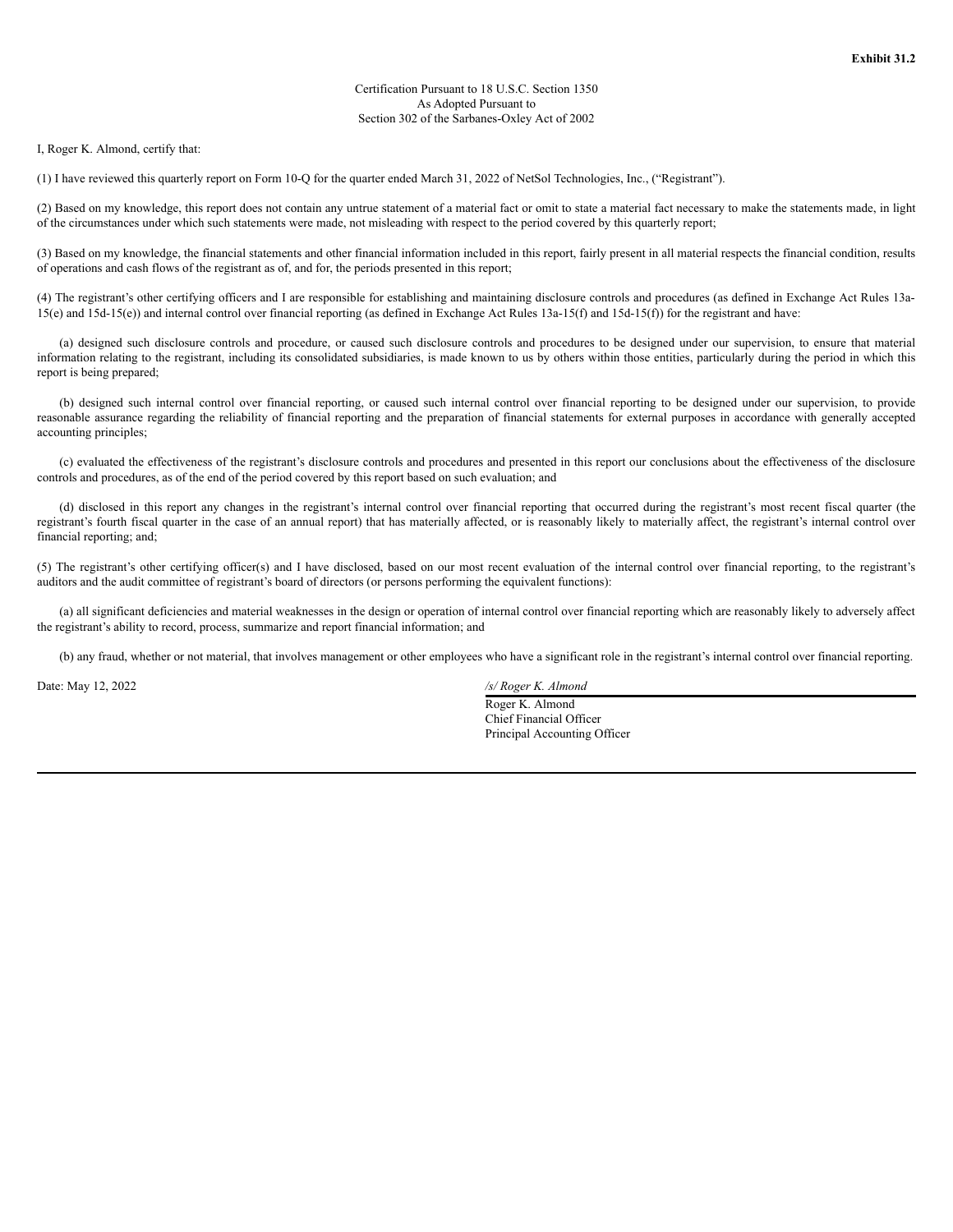# CERTIFICATION PURSUANT TO 18 U.S.C. SECTION 1350, AS ADOPTED PURSUANT BY SECTION 906 OF THE SARBANES-OXLEY ACT OF 2002

In connection with the Quarterly Report of NetSol Technologies, Inc. on Form 10-Q for the period ending March 31, 2022, as filed with the Securities and Exchange Commission on the date hereof (the "Report"), the undersigned, Najeeb Ghauri, Chief Executive Officer of the Company, certifies, pursuant to 18 U.S.C. Section 1350, as adopted pursuant to ss. 906 of the Sarbanes-Oxley Act of 2002, that:

(1) The Report fully complies with the requirements of section 13 (a) or 15 (d) of the Securities Exchange Act of 1934; and,

(2) The information contained in the Report fairly presents, in all material respects, the financial condition and result of operations of the Company.

Date: May 12, 2022

*/s/ Najeeb Ghauri* Najeeb Ghauri, Chief Executive Officer Principal Executive Officer